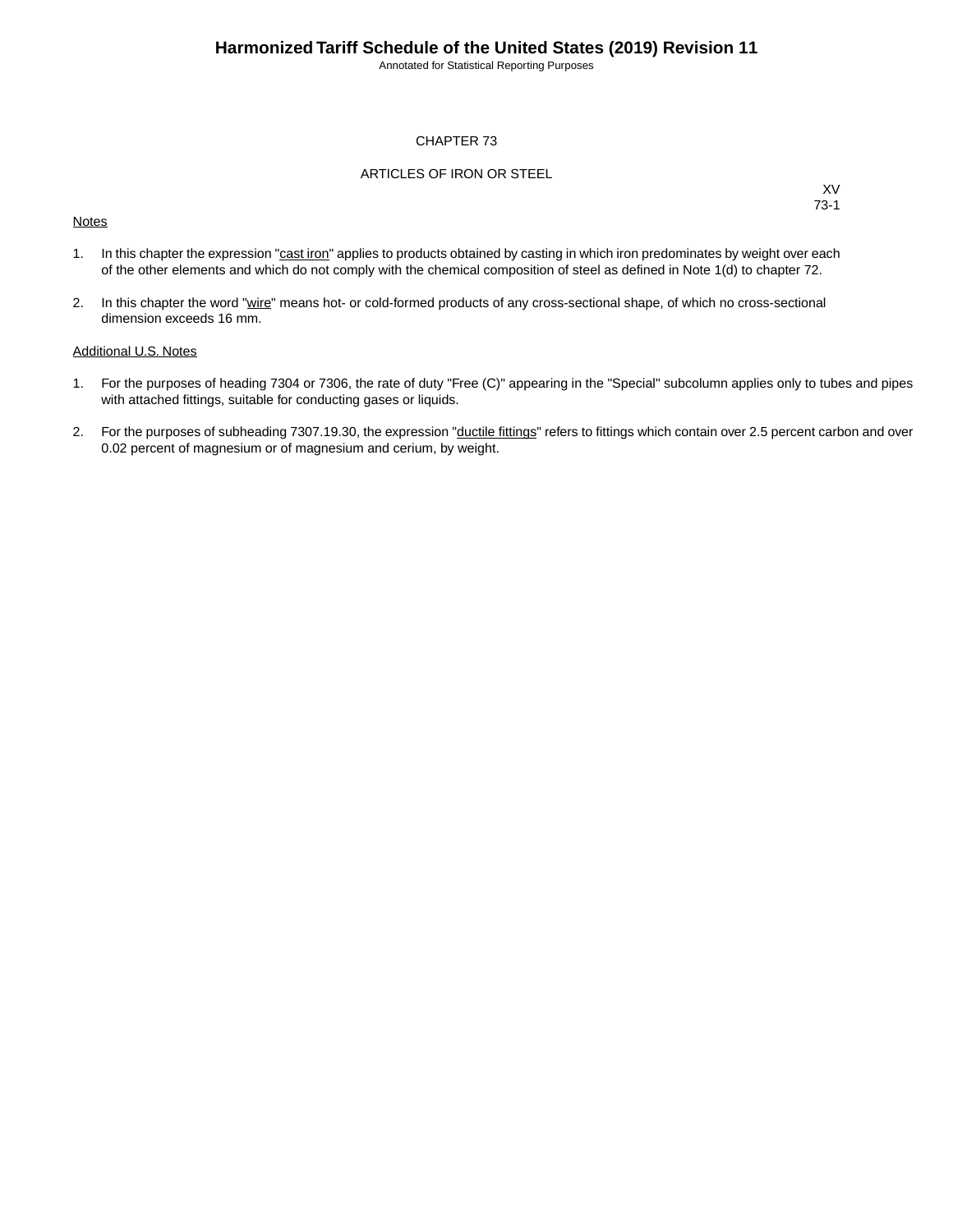Annotated for Statistical Reporting Purposes

| Heading/                 | Stat.       |                                                                                                                                                                                                                                                                                                                                                                                                | Unit           |                                  | Rates of Duty |                |
|--------------------------|-------------|------------------------------------------------------------------------------------------------------------------------------------------------------------------------------------------------------------------------------------------------------------------------------------------------------------------------------------------------------------------------------------------------|----------------|----------------------------------|---------------|----------------|
| Subheading               | Suf-<br>fix | <b>Article Description</b>                                                                                                                                                                                                                                                                                                                                                                     | of<br>Quantity | General                          | Special       | $\overline{2}$ |
| 7301                     |             | Sheet piling of iron or steel, whether or not drilled, punched or<br>made from assembled elements; welded angles, shapes and<br>sections, of iron or steel:                                                                                                                                                                                                                                    |                |                                  |               |                |
| 7301.10.00 00            |             |                                                                                                                                                                                                                                                                                                                                                                                                |                |                                  |               | 2%             |
| 7301.20<br>7301.20.10 00 |             | Angles, shapes and sections:                                                                                                                                                                                                                                                                                                                                                                   |                |                                  |               | 20%            |
| 7301.20.50 00            |             |                                                                                                                                                                                                                                                                                                                                                                                                |                |                                  |               | 28%            |
| 7302<br>7302.10          |             | Railway or tramway track construction material of iron or steel,<br>the following: rails, check-rails and rack rails, switch blades,<br>crossing frogs, point rods and other crossing pieces, sleepers<br>(cross-ties), fish-plates, chairs, chair wedges, sole plates (base<br>plates), rail clips, bedplates, ties and other material specialized<br>for jointing or fixing rails:<br>Rails: |                |                                  |               |                |
| 7302.10.10               |             | New:                                                                                                                                                                                                                                                                                                                                                                                           |                |                                  |               | 1%             |
|                          | 10          | Not heat treated:<br>Standard tee rails over 30 kg per meter kg<br>Other:                                                                                                                                                                                                                                                                                                                      |                |                                  |               |                |
|                          | 15          |                                                                                                                                                                                                                                                                                                                                                                                                |                |                                  |               |                |
|                          | 25          |                                                                                                                                                                                                                                                                                                                                                                                                |                |                                  |               |                |
|                          | 35          | Heat treated:<br>Standard tee rails over 30 kg per meter kg                                                                                                                                                                                                                                                                                                                                    |                |                                  |               |                |
|                          | 45          | Other:                                                                                                                                                                                                                                                                                                                                                                                         |                |                                  |               |                |
|                          | 55          |                                                                                                                                                                                                                                                                                                                                                                                                |                |                                  |               |                |
|                          | 65          | Used:                                                                                                                                                                                                                                                                                                                                                                                          |                |                                  |               |                |
|                          | 75          |                                                                                                                                                                                                                                                                                                                                                                                                |                |                                  |               |                |
| 7302.10.50               |             |                                                                                                                                                                                                                                                                                                                                                                                                |                | Free <sup>1/</sup>               |               | 9%             |
|                          | 20          |                                                                                                                                                                                                                                                                                                                                                                                                |                |                                  |               |                |
|                          | 40          | Used:                                                                                                                                                                                                                                                                                                                                                                                          |                |                                  |               |                |
|                          | 60          |                                                                                                                                                                                                                                                                                                                                                                                                |                |                                  |               |                |
| 7302.30.00               | 00          | Switch blades, crossing frogs, point rods and other                                                                                                                                                                                                                                                                                                                                            |                |                                  |               | 45%            |
| 7302.40.00 00            |             |                                                                                                                                                                                                                                                                                                                                                                                                |                |                                  |               | 2%             |
| 7302.90<br>7302.90.10 00 |             | Other:                                                                                                                                                                                                                                                                                                                                                                                         |                | $\cdot$ Free $\frac{1}{2}$       |               | 2%             |
| 7302.90.90 00            |             |                                                                                                                                                                                                                                                                                                                                                                                                |                | $\frac{1}{2}$ Free <sup>1/</sup> |               | 45%            |
| 7303.00.00               |             |                                                                                                                                                                                                                                                                                                                                                                                                |                |                                  |               | 33%            |
|                          | 30          |                                                                                                                                                                                                                                                                                                                                                                                                |                |                                  |               |                |
|                          | 60          | Pressure pipe with an inside diameter of less than                                                                                                                                                                                                                                                                                                                                             | l kg           |                                  |               |                |
|                          | 90          |                                                                                                                                                                                                                                                                                                                                                                                                |                |                                  |               |                |
|                          |             |                                                                                                                                                                                                                                                                                                                                                                                                |                |                                  |               |                |
|                          |             |                                                                                                                                                                                                                                                                                                                                                                                                |                |                                  |               |                |
|                          |             |                                                                                                                                                                                                                                                                                                                                                                                                |                |                                  |               |                |
|                          |             |                                                                                                                                                                                                                                                                                                                                                                                                |                |                                  |               |                |
|                          |             |                                                                                                                                                                                                                                                                                                                                                                                                |                |                                  |               |                |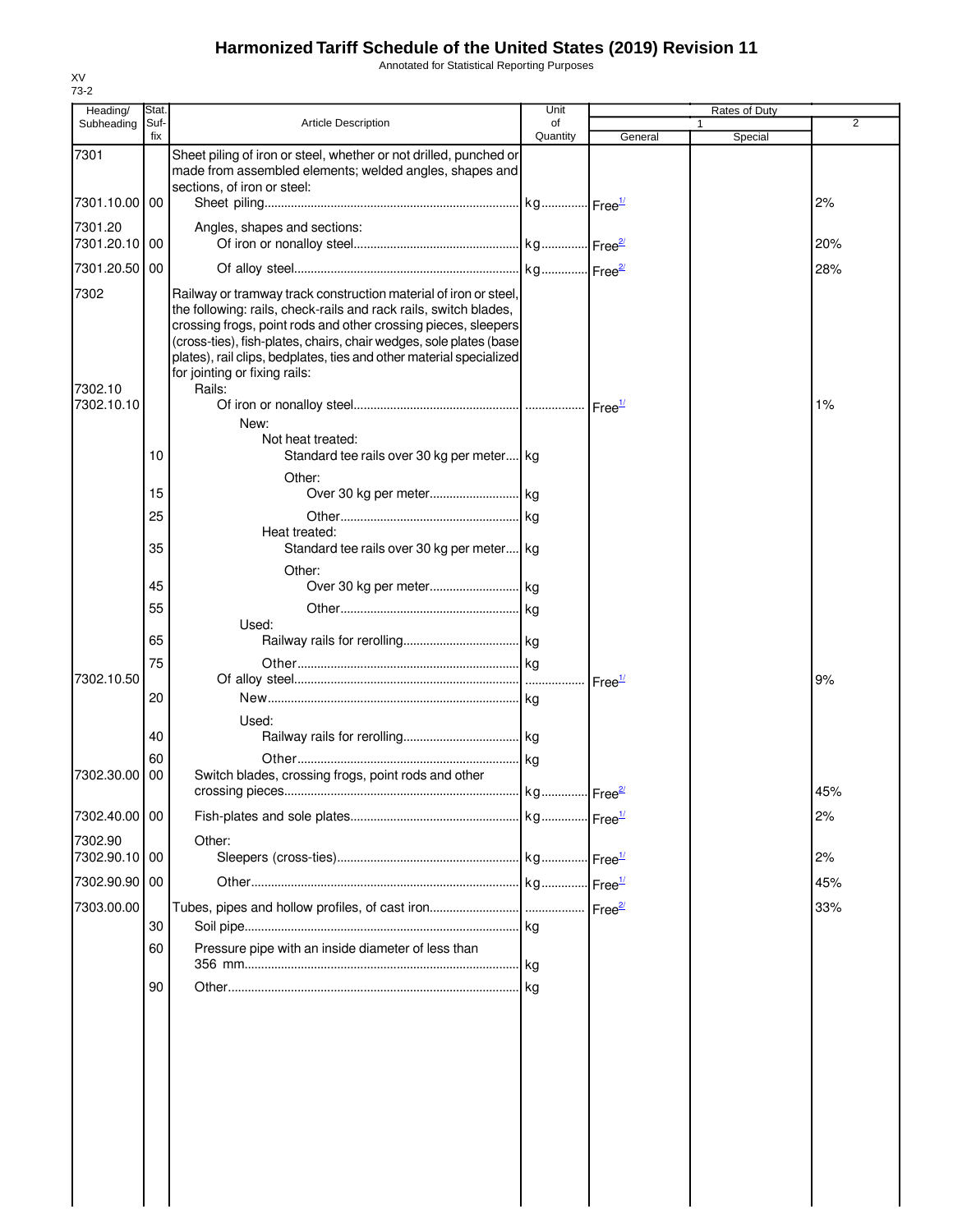Annotated for Statistical Reporting Purposes

| Heading/           | Stat.       |                                                                                                                                               | Unit           |                    | Rates of Duty |     |
|--------------------|-------------|-----------------------------------------------------------------------------------------------------------------------------------------------|----------------|--------------------|---------------|-----|
| Subheading         | Suf-<br>fix | Article Description                                                                                                                           | of<br>Quantity | General            | 1<br>Special  | 2   |
| 7304<br>7304.11.00 |             | Tubes, pipes and hollow profiles, seamless, of iron (other than<br>cast iron) or steel:<br>Line pipe of a kind used for oil or gas pipelines: |                |                    |               | 35% |
|                    | 20          | Having an outside diameter not exceeding                                                                                                      |                |                    |               |     |
|                    | 50          | Having an outside diameter exceeding 114.3 mm                                                                                                 |                |                    |               |     |
| 7304.19            | 80          | Having an outside diameter exceeding<br>Other:                                                                                                |                |                    |               |     |
| 7304.19.10         |             |                                                                                                                                               |                |                    |               | 25% |
|                    | 20          | Having an outside diameter not exceeding                                                                                                      |                |                    |               |     |
|                    | 30          | Having an outside diameter exceeding                                                                                                          |                |                    |               |     |
|                    | 45          | Having an outside diameter of 215.9 mm or<br>more but not exceeding 406.4 mm:<br>Having a wall thickness less than                            |                |                    |               |     |
|                    | 60          | Having a wall thickness of 12.7 mm or                                                                                                         |                |                    |               |     |
|                    | 80          | Having an outside diameter exceeding                                                                                                          |                |                    |               |     |
| 7304.19.50         |             |                                                                                                                                               | .              | Free <sup>1/</sup> |               | 35% |
|                    | 20          | Having an outside diameter not exceeding                                                                                                      |                |                    |               |     |
|                    | 50          | Having an outside diameter exceeding<br>114.3 mm but not exceeding 406.4 mm kg                                                                |                |                    |               |     |
|                    | 80          | Having an outside diameter exceeding                                                                                                          |                |                    |               |     |
|                    |             |                                                                                                                                               |                |                    |               |     |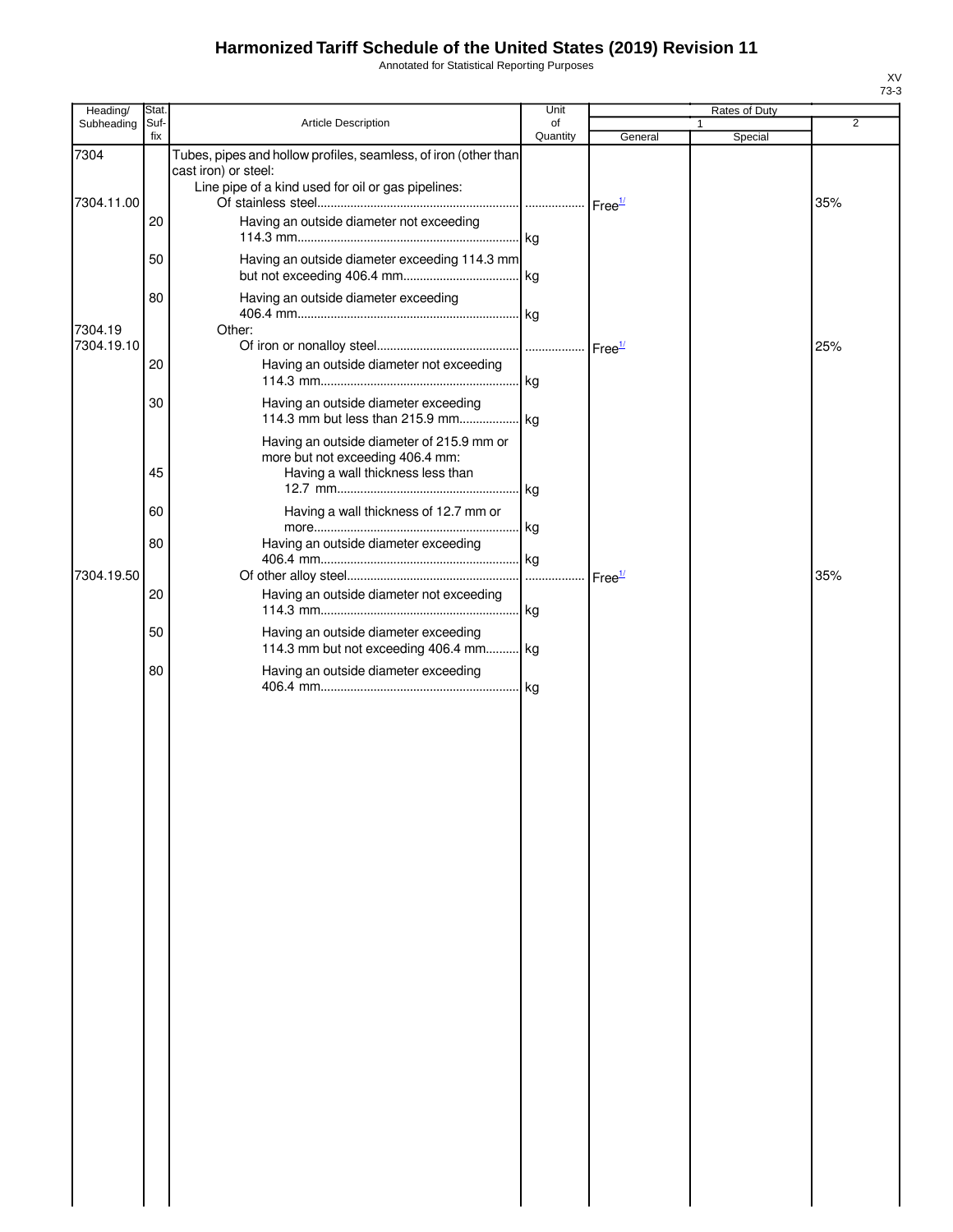Annotated for Statistical Reporting Purposes

| Heading/      | Stat.       |                                                                                                                                                                                | Unit           |         | Rates of Duty |                |
|---------------|-------------|--------------------------------------------------------------------------------------------------------------------------------------------------------------------------------|----------------|---------|---------------|----------------|
| Subheading    | Suf-<br>fix | <b>Article Description</b>                                                                                                                                                     | of<br>Quantity | General | 1<br>Special  | $\overline{2}$ |
| 7304 (con.)   |             | Tubes, pipes and hollow profiles, seamless, of iron (other than<br>cast iron) or steel: (con.)<br>Casing, tubing and drill pipe, of a kind used in drilling for<br>oil or gas: |                |         |               |                |
| 7304.22.00    | 30          | Having an outside diameter not exceeding<br>168.3 mm:<br>Having a wall thickness not exceeding                                                                                 |                |         |               | 35%            |
|               | 45          | Having a wall thickness exceeding 9.5 mm kg                                                                                                                                    |                |         |               |                |
| 7304.23       | 60          | Having an outside diameter exceeding<br>Other drill pipe:                                                                                                                      |                |         |               |                |
| 7304.23.30 00 |             |                                                                                                                                                                                |                |         |               | 25%            |
| 7304.23.60    | 30          | Having an outside diameter not exceeding<br>168.3 mm:<br>Having a wall thickness not exceeding                                                                                 |                |         |               | 35%            |
|               |             |                                                                                                                                                                                |                |         |               |                |
|               | 45          | Having a wall thickness exceeding                                                                                                                                              |                |         |               |                |
| 7304.24       | 60          | Having an outside diameter exceeding<br>Other, of stainless steel:                                                                                                             |                |         |               |                |
| 7304.24.30    |             | Casing:<br>Having an outside diameter less than                                                                                                                                |                |         |               | 28%            |
|               | 10          | 215.9 mm:<br>Having a wall thickness less than                                                                                                                                 |                |         |               |                |
|               | 20          | Having a wall thickness of 12.7 mm or                                                                                                                                          | . kg           |         |               |                |
|               | 30          | Having an outside diameter of 215.9 mm<br>or more but not exceeding 285.8 mm:<br>Having a wall thickness less than                                                             |                |         |               |                |
|               | 40          | Having a wall thickness of 12.7 mm or                                                                                                                                          |                |         |               |                |
|               | 45<br>80    | Having an outside diameter exceeding<br>285.8 mm but not exceeding 406.4 mm kg<br>Having an outside diameter exceeding                                                         |                |         |               |                |
|               |             |                                                                                                                                                                                |                |         |               |                |
|               |             |                                                                                                                                                                                |                |         |               |                |
|               |             |                                                                                                                                                                                |                |         |               |                |
|               |             |                                                                                                                                                                                |                |         |               |                |
|               |             |                                                                                                                                                                                |                |         |               |                |
|               |             |                                                                                                                                                                                |                |         |               |                |
|               |             |                                                                                                                                                                                |                |         |               |                |
|               |             |                                                                                                                                                                                |                |         |               |                |
|               |             |                                                                                                                                                                                |                |         |               |                |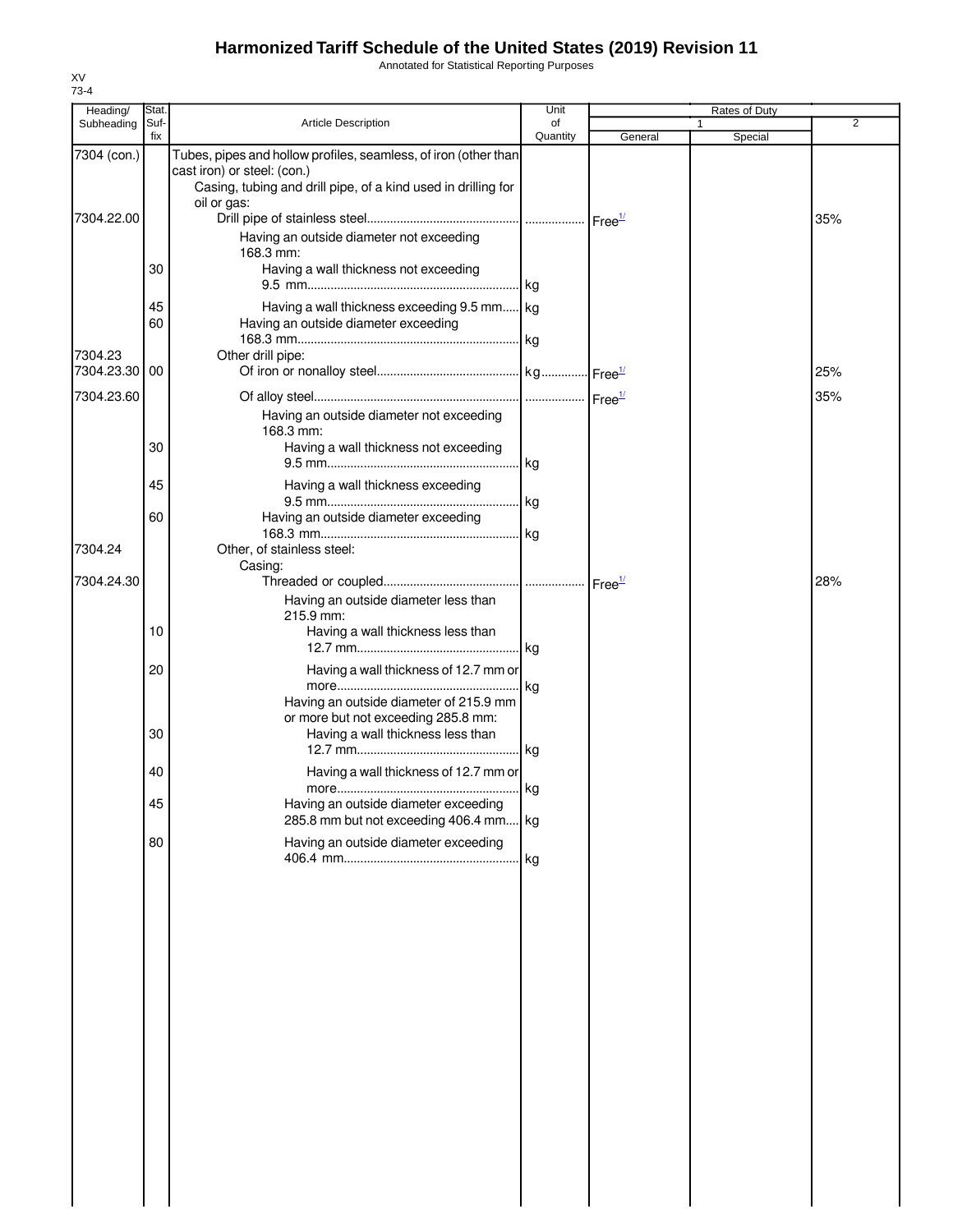Annotated for Statistical Reporting Purposes

| Heading/               | Stat.       |                                                                                                                                                                                                                            | Unit           |                    | Rates of Duty |                |
|------------------------|-------------|----------------------------------------------------------------------------------------------------------------------------------------------------------------------------------------------------------------------------|----------------|--------------------|---------------|----------------|
| Subheading             | Suf-<br>fix | Article Description                                                                                                                                                                                                        | of<br>Quantity | General            | 1<br>Special  | $\overline{2}$ |
| 7304 (con.)<br>7304.24 |             | Tubes, pipes and hollow profiles, seamless, of iron (other than<br>cast iron) or steel: (con.)<br>Casing, tubing and drill pipe, of a kind used in drilling for<br>oil or gas: (con.)<br>Other, of stainless steel: (con.) |                |                    |               |                |
| (con.)                 |             |                                                                                                                                                                                                                            |                |                    |               |                |
| 7304.24.40             |             | Casing: (con.)                                                                                                                                                                                                             |                | Free <sup>1/</sup> |               | 8.5%           |
|                        | 10          | Having an outside diameter less than<br>215.9 mm:<br>Having a wall thickness less than                                                                                                                                     |                |                    |               |                |
|                        | 20          | Having a wall thickness of 12.7 mm or                                                                                                                                                                                      |                |                    |               |                |
|                        | 30          | Having an outside diameter of 215.9 mm<br>or more but not exceeding 285.8 mm:<br>Having a wall thickness less than                                                                                                         |                |                    |               |                |
|                        | 40          | Having a wall thickness of 12.7 mm or<br>Having an outside diameter exceeding                                                                                                                                              | kg             |                    |               |                |
|                        | 50          | 285.8 mm but not exceeding 406.4 mm:<br>Having a wall thickness less than                                                                                                                                                  |                |                    |               |                |
|                        | 60          | Having a wall thickness of 12.7 mm or                                                                                                                                                                                      | . kg           |                    |               |                |
|                        | 80          | Having an outside diameter exceeding                                                                                                                                                                                       |                |                    |               |                |
| 7304.24.60             |             | Having an outside diameter not exceeding<br>114.3 mm:                                                                                                                                                                      | .              | Free <sup>1/</sup> |               | 35%            |
|                        | 15          | Having a wall thickness not exceeding                                                                                                                                                                                      |                |                    |               |                |
|                        | 30<br>45    | Having a wall thickness exceeding<br>Having an outside diameter exceeding                                                                                                                                                  |                |                    |               |                |
|                        | 60          | Having an outside diameter of 215.9 mm or                                                                                                                                                                                  |                |                    |               |                |
|                        | 75          | more but not exceeding 406.4 mm kg<br>Having an outside diameter exceeding                                                                                                                                                 |                |                    |               |                |
|                        |             |                                                                                                                                                                                                                            |                |                    |               |                |
|                        |             |                                                                                                                                                                                                                            |                |                    |               |                |
|                        |             |                                                                                                                                                                                                                            |                |                    |               |                |
|                        |             |                                                                                                                                                                                                                            |                |                    |               |                |
|                        |             |                                                                                                                                                                                                                            |                |                    |               |                |
|                        |             |                                                                                                                                                                                                                            |                |                    |               |                |
|                        |             |                                                                                                                                                                                                                            |                |                    |               |                |
|                        |             |                                                                                                                                                                                                                            |                |                    |               |                |
|                        |             |                                                                                                                                                                                                                            |                |                    |               |                |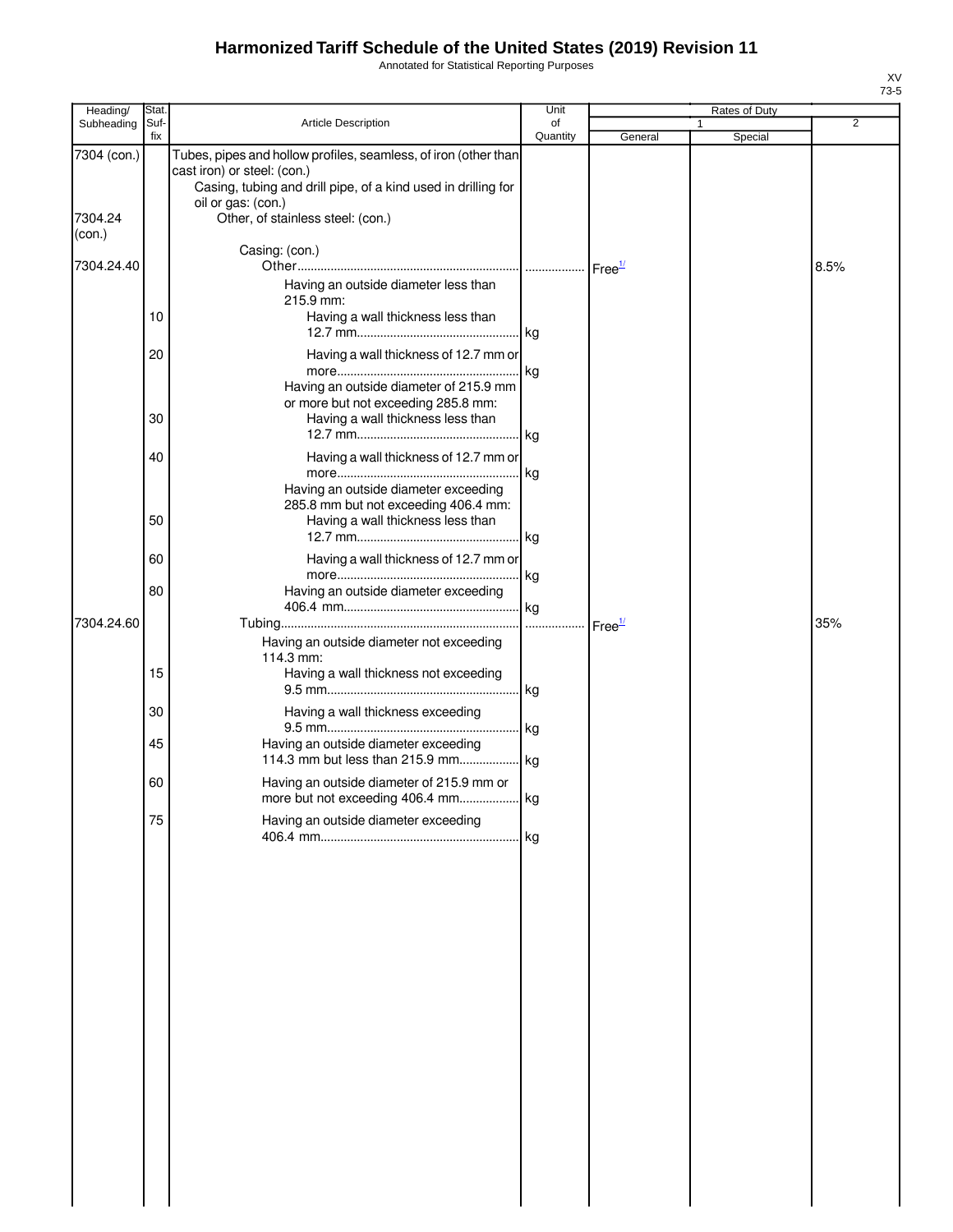Annotated for Statistical Reporting Purposes

| Heading/    | Stat.       |                                                                                                                                                                                       | Unit           |                    | Rates of Duty |                |
|-------------|-------------|---------------------------------------------------------------------------------------------------------------------------------------------------------------------------------------|----------------|--------------------|---------------|----------------|
| Subheading  | Suf-<br>fix | <b>Article Description</b>                                                                                                                                                            | of<br>Quantity | General            | Special       | $\overline{2}$ |
| 7304 (con.) |             | Tubes, pipes and hollow profiles, seamless, of iron (other than<br>cast iron) or steel: (con.)<br>Casing, tubing and drill pipe, of a kind used in drilling for<br>oil or gas: (con.) |                |                    |               |                |
| 7304.29     |             | Other:<br>Casing:                                                                                                                                                                     |                |                    |               |                |
| 7304.29.10  |             | Of iron or nonalloy steel:<br>Having an outside diameter less than                                                                                                                    |                |                    |               | 20%            |
|             | 10          | 215.9 mm:<br>Having a wall thickness less than                                                                                                                                        |                |                    |               |                |
|             | 20          | Having a wall thickness of                                                                                                                                                            |                |                    |               |                |
|             |             | Having an outside diameter of<br>215.9 mm or more but not exceeding<br>285.8 mm:                                                                                                      |                |                    |               |                |
|             | 30          | Having a wall thickness less than                                                                                                                                                     |                |                    |               |                |
|             | 40          | Having a wall thickness of<br>12.7 mm or more kg<br>Having an outside diameter exceeding<br>285.8 mm but not exceeding<br>406.4 mm:                                                   |                |                    |               |                |
|             | 50          | Having a wall thickness less than                                                                                                                                                     |                |                    |               |                |
|             | 60          | Having a wall thickness of<br>12.7 mm or more kg                                                                                                                                      |                |                    |               |                |
| 7304.29.20  | 80          | Having an outside diameter exceeding                                                                                                                                                  |                | Free <sup>1/</sup> |               | 1%             |
|             | 10          | Having an outside diameter less than<br>215.9 mm:<br>Having a wall thickness less than                                                                                                |                |                    |               |                |
|             | 20          | Having a wall thickness of<br>12.7 mm or more kg<br>Having an outside diameter of<br>215.9 mm or more but not exceeding<br>285.8 mm:                                                  |                |                    |               |                |
|             | 30          | Having a wall thickness less than                                                                                                                                                     | .lkg           |                    |               |                |
|             | 40          | Having a wall thickness of<br>12.7 mm or more kg<br>Having an outside diameter exceeding<br>285.8 mm but not exceeding<br>406.4 mm:                                                   |                |                    |               |                |
|             | 50          | Having a wall thickness less than                                                                                                                                                     |                |                    |               |                |
|             | 60          | Having a wall thickness of                                                                                                                                                            |                |                    |               |                |
|             | 80          | Having an outside diameter exceeding                                                                                                                                                  |                |                    |               |                |
|             |             |                                                                                                                                                                                       |                |                    |               |                |
|             |             |                                                                                                                                                                                       |                |                    |               |                |
|             |             |                                                                                                                                                                                       |                |                    |               |                |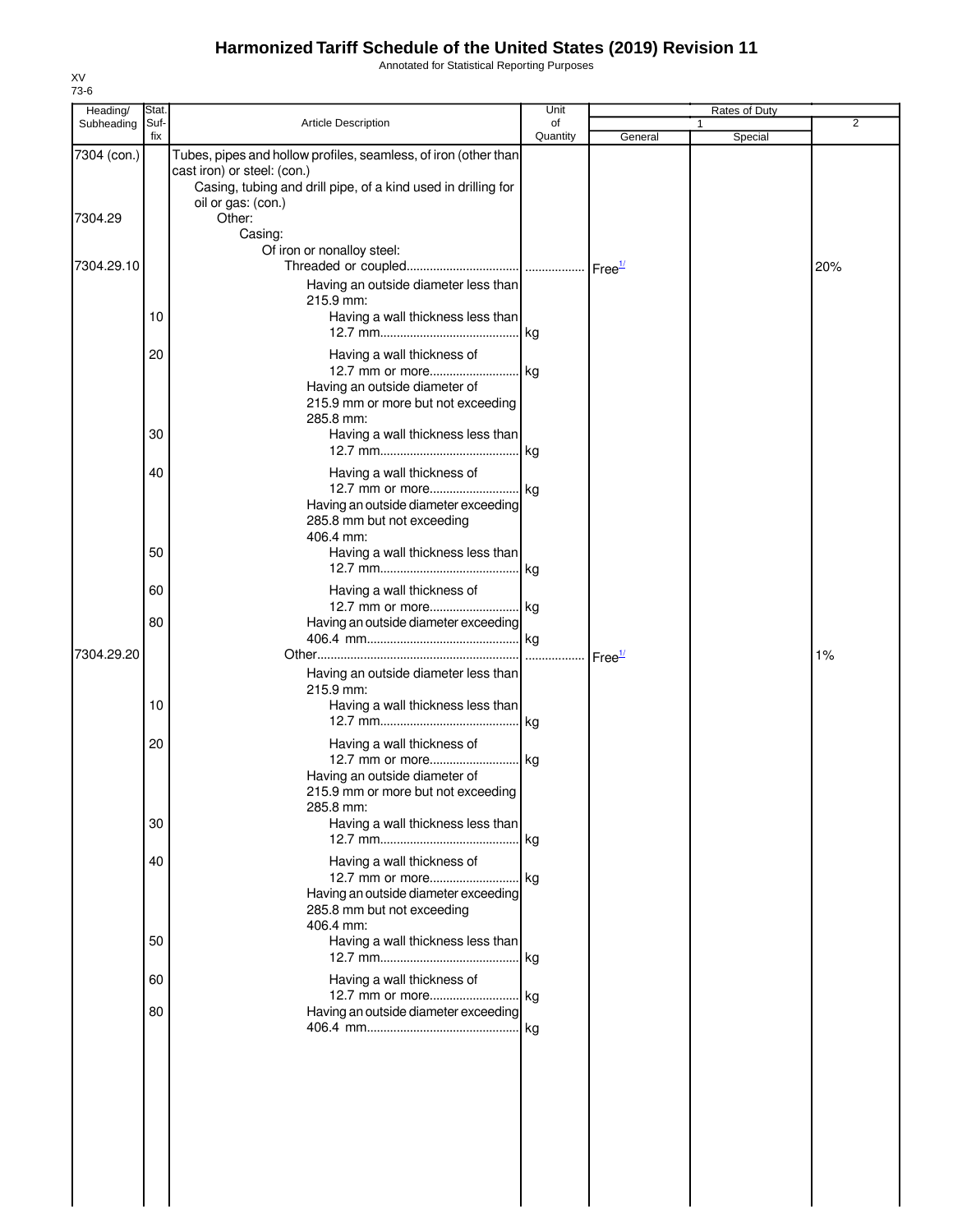Annotated for Statistical Reporting Purposes

| Heading/               | Stat.       |                                                                                                                                                                                                        | Unit           |                    | Rates of Duty |      |
|------------------------|-------------|--------------------------------------------------------------------------------------------------------------------------------------------------------------------------------------------------------|----------------|--------------------|---------------|------|
| Subheading             | Suf-<br>fix | Article Description                                                                                                                                                                                    | of<br>Quantity | General            | 1<br>Special  | 2    |
| 7304 (con.)<br>7304.29 |             | Tubes, pipes and hollow profiles, seamless, of iron (other than<br>cast iron) or steel: (con.)<br>Casing, tubing and drill pipe, of a kind used in drilling for<br>oil or gas: (con.)<br>Other: (con.) |                |                    |               |      |
| (con.)                 |             | Casing: (con.)                                                                                                                                                                                         |                |                    |               |      |
| 7304.29.31             |             | Of other alloy steel:                                                                                                                                                                                  |                |                    |               | 28%  |
|                        | 10          | Having an outside diameter less than<br>215.9 mm:<br>Having a wall thickness less than                                                                                                                 |                |                    |               |      |
|                        | 20          | Having a wall thickness of<br>Having an outside diameter of<br>215.9 mm or more but not exceeding<br>285.8 mm:                                                                                         |                |                    |               |      |
|                        | 30          | Having a wall thickness less than                                                                                                                                                                      |                |                    |               |      |
|                        | 40          | Having a wall thickness of<br>Having an outside diameter exceeding<br>285.8 mm but not exceeding<br>406.4 mm:                                                                                          |                |                    |               |      |
|                        | 50          | Having a wall thickness less than                                                                                                                                                                      |                |                    |               |      |
|                        | 60          | Having a wall thickness of<br>12.7 mm or more kg                                                                                                                                                       |                |                    |               |      |
|                        | 80          | Having an outside diameter exceeding                                                                                                                                                                   |                |                    |               |      |
| 7304.29.41             | 10          | Having an outside diameter less than<br>215.9 mm:<br>Having a wall thickness less than                                                                                                                 |                | Free <sup>1/</sup> |               | 8.5% |
|                        | 20          | Having a wall thickness of<br>12.7 mm or more kg<br>Having an outside diameter of<br>215.9 mm or more but not exceeding<br>285.8 mm:                                                                   |                |                    |               |      |
|                        | 30          | Having a wall thickness less than                                                                                                                                                                      |                |                    |               |      |
|                        | 40          | Having a wall thickness of<br>Having an outside diameter exceeding<br>285.8 mm but not exceeding<br>406.4 mm:                                                                                          |                |                    |               |      |
|                        | 50          | Having a wall thickness less than                                                                                                                                                                      |                |                    |               |      |
|                        | 60          | Having a wall thickness of                                                                                                                                                                             |                |                    |               |      |
|                        | 80          | Having an outside diameter exceeding                                                                                                                                                                   |                |                    |               |      |
|                        |             |                                                                                                                                                                                                        |                |                    |               |      |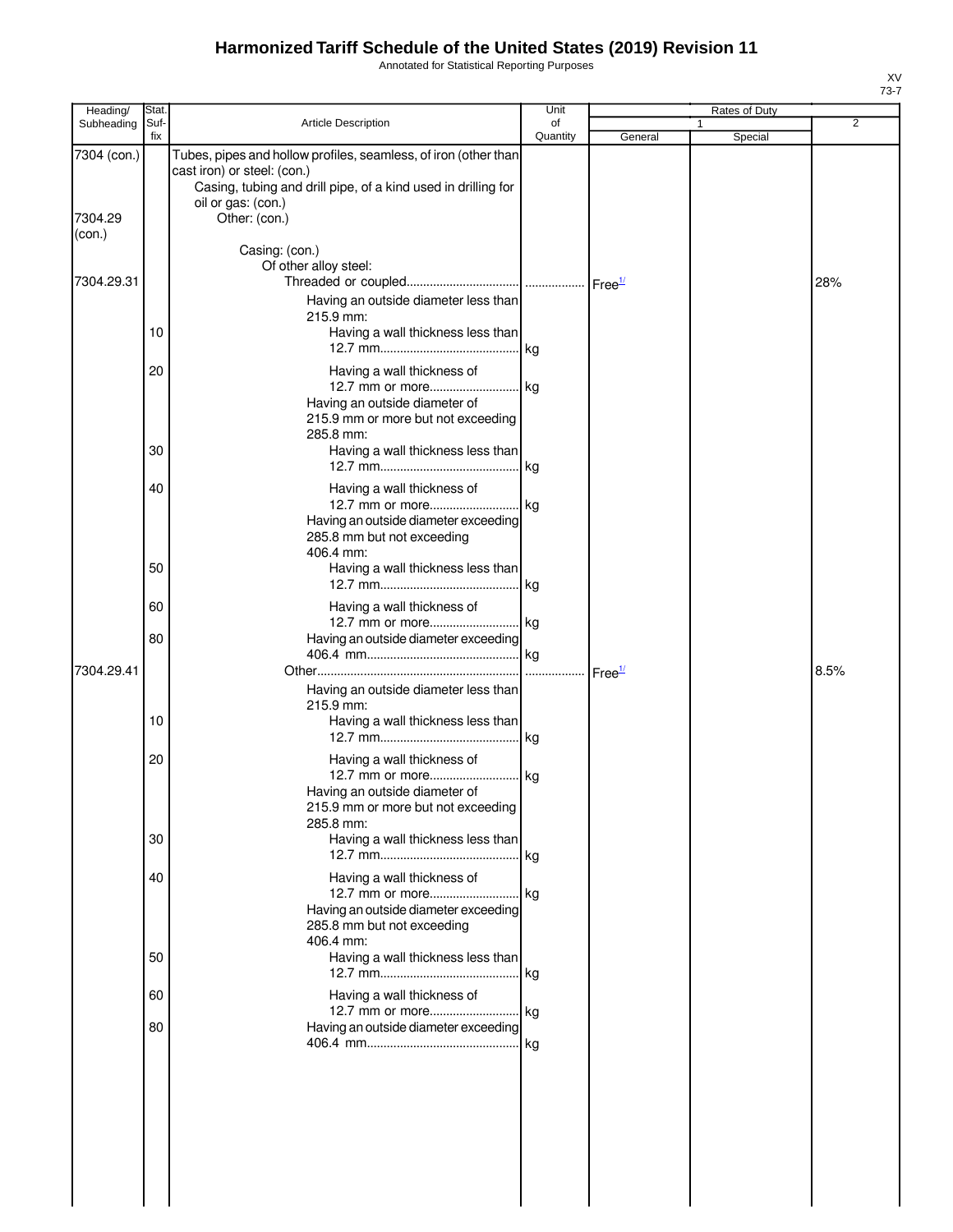Annotated for Statistical Reporting Purposes

| Heading/          | Stat.       |                                                                                                                                                                                       | Unit           |                    | Rates of Duty           |                |
|-------------------|-------------|---------------------------------------------------------------------------------------------------------------------------------------------------------------------------------------|----------------|--------------------|-------------------------|----------------|
| Subheading        | Suf-<br>fix | Article Description                                                                                                                                                                   | of<br>Quantity | General            | $\mathbf{1}$<br>Special | $\overline{2}$ |
| 7304 (con.)       |             | Tubes, pipes and hollow profiles, seamless, of iron (other than<br>cast iron) or steel: (con.)<br>Casing, tubing and drill pipe, of a kind used in drilling for<br>oil or gas: (con.) |                |                    |                         |                |
| 7304.29<br>(con.) |             | Other: (con.)                                                                                                                                                                         |                |                    |                         |                |
| 7304.29.50        |             | Tubing:<br>Having an outside diameter not exceeding<br>114.3 mm:                                                                                                                      |                |                    |                         | 25%            |
|                   | 15          | Having a wall thickness not exceeding                                                                                                                                                 | kg             |                    |                         |                |
|                   | 30          | Having a wall thickness exceeding                                                                                                                                                     | kg             |                    |                         |                |
|                   | 45          | Having an outside diameter exceeding<br>114.3 mm but less than 215.9 mm                                                                                                               | kg             |                    |                         |                |
|                   | 60          | Having an outside diameter of 215.9 mm<br>or more but not exceeding 406.4 mm kg                                                                                                       |                |                    |                         |                |
| 7304.29.61        | 75          | Having an outside diameter exceeding                                                                                                                                                  | kg             | Free <sup>1/</sup> |                         | 35%            |
|                   | 15          | Having an outside diameter not exceeding<br>114.3 mm:<br>Having a wall thickness not exceeding                                                                                        | kg             |                    |                         |                |
|                   | 30          | Having a wall thickness exceeding                                                                                                                                                     | kg             |                    |                         |                |
|                   | 45          | Having an outside diameter exceeding<br>114.3 mm but less than 215.9 mm kg                                                                                                            |                |                    |                         |                |
|                   | 60          | Having an outside diameter of 215.9 mm<br>or more but not exceeding 406.4 mm                                                                                                          | kg.            |                    |                         |                |
|                   | 75          | Having an outside diameter exceeding                                                                                                                                                  | kg             |                    |                         |                |
|                   |             |                                                                                                                                                                                       |                |                    |                         |                |
|                   |             |                                                                                                                                                                                       |                |                    |                         |                |
|                   |             |                                                                                                                                                                                       |                |                    |                         |                |
|                   |             |                                                                                                                                                                                       |                |                    |                         |                |
|                   |             |                                                                                                                                                                                       |                |                    |                         |                |
|                   |             |                                                                                                                                                                                       |                |                    |                         |                |
|                   |             |                                                                                                                                                                                       |                |                    |                         |                |
|                   |             |                                                                                                                                                                                       |                |                    |                         |                |
|                   |             |                                                                                                                                                                                       |                |                    |                         |                |
|                   |             |                                                                                                                                                                                       |                |                    |                         |                |
|                   |             |                                                                                                                                                                                       |                |                    |                         |                |
|                   |             |                                                                                                                                                                                       |                |                    |                         |                |
|                   |             |                                                                                                                                                                                       |                |                    |                         |                |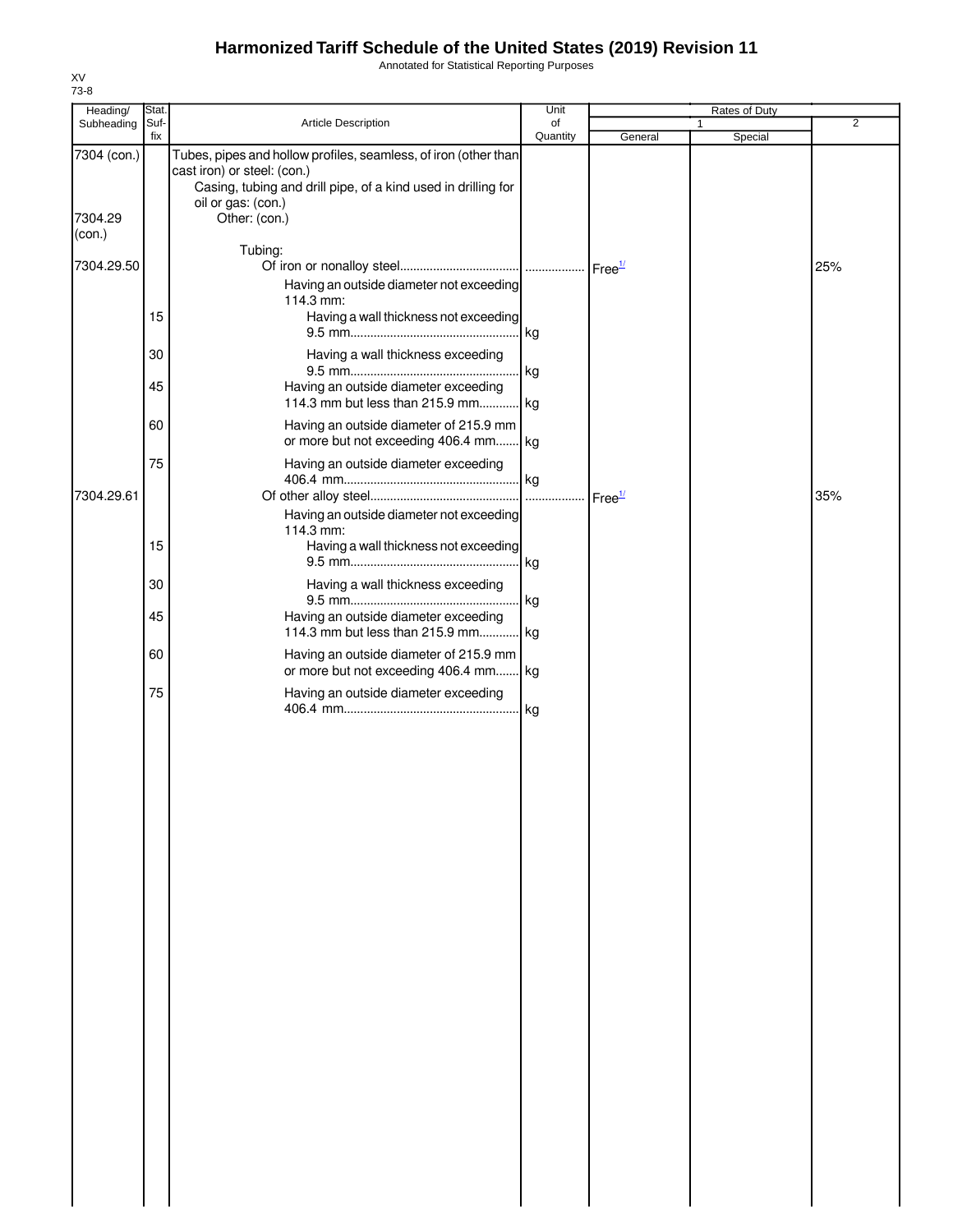Annotated for Statistical Reporting Purposes

| Heading/               | Stat. |                                                                                                                                                                                                             | Unit     |         | Rates of Duty |                |
|------------------------|-------|-------------------------------------------------------------------------------------------------------------------------------------------------------------------------------------------------------------|----------|---------|---------------|----------------|
| Subheading             | Suf-  | Article Description                                                                                                                                                                                         | of       |         | 1             | $\overline{2}$ |
| 7304 (con.)<br>7304.31 | fix   | Tubes, pipes and hollow profiles, seamless, of iron (other than<br>cast iron) or steel: (con.)<br>Other, of circular cross section, of iron or nonalloy steel:<br>Cold-drawn or cold-rolled (cold-reduced): | Quantity | General | Special       |                |
| 7304.31.30 00          |       |                                                                                                                                                                                                             |          |         |               | 22%            |
| 7304.31.60             |       |                                                                                                                                                                                                             |          |         |               | 25%            |
|                        | 10    | Suitable for use in boilers, superheaters, heat<br>exchangers, condensers, refining furnaces                                                                                                                |          |         |               |                |
| 7304.39.00             | 50    |                                                                                                                                                                                                             |          |         |               | 25%            |
|                        | 02    | Suitable for use in boilers, superheaters, heat<br>exchangers, condensers, refining furnaces and<br>feedwater heaters:                                                                                      |          |         |               |                |
|                        |       | Having an outside diameter less than                                                                                                                                                                        |          |         |               |                |
|                        | 04    | Having an outside diameter of 38.1 mm or                                                                                                                                                                    |          |         |               |                |
|                        | 06    | Having an outside diameter of 190.5 mm or                                                                                                                                                                   |          |         |               |                |
|                        | 08    | Having an outside diameter exceeding                                                                                                                                                                        |          |         |               |                |
|                        |       |                                                                                                                                                                                                             |          |         |               |                |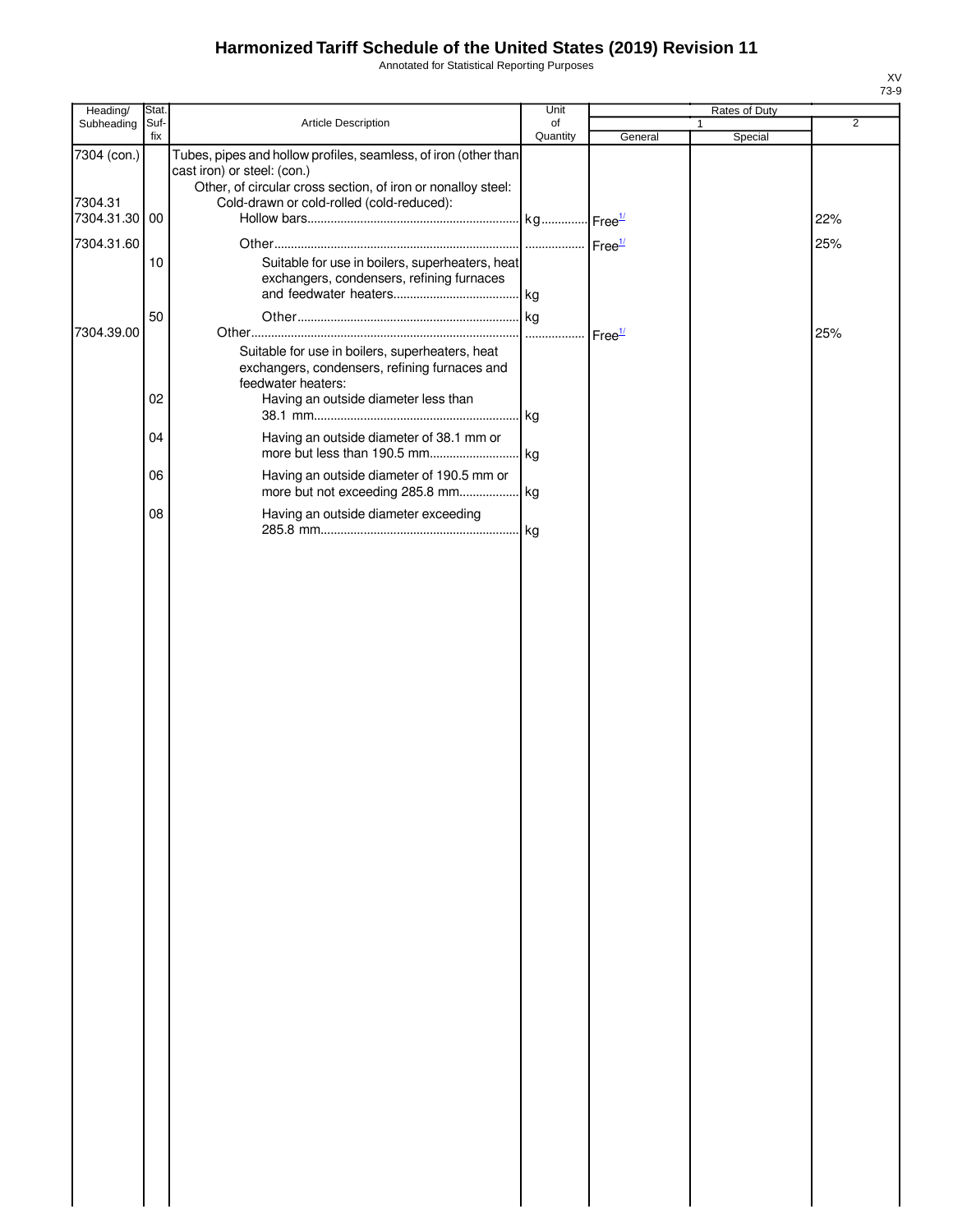Annotated for Statistical Reporting Purposes

| Heading/             | Stat.       |                                                                                                                                                                          | Unit           |         | Rates of Duty |   |
|----------------------|-------------|--------------------------------------------------------------------------------------------------------------------------------------------------------------------------|----------------|---------|---------------|---|
| Subheading           | Suf-<br>fix | <b>Article Description</b>                                                                                                                                               | of<br>Quantity | General | 1<br>Special  | 2 |
| 7304 (con.)          |             | Tubes, pipes and hollow profiles, seamless, of iron (other than<br>cast iron) or steel: (con.)<br>Other, of circular cross section, of iron or nonalloy steel:<br>(con.) |                |         |               |   |
| 7304.39.00<br>(con.) |             | Other (con.)                                                                                                                                                             |                |         |               |   |
|                      | 16          | Other:<br>Galvanized, having an outside diameter not                                                                                                                     |                |         |               |   |
|                      | 20          | Other:<br>Having an outside diameter less than                                                                                                                           |                |         |               |   |
|                      | 24          | Having an outside diameter of 38.1 mm or<br>more but not exceeding 114.3 mm:<br>Having a wall thickness less than                                                        |                |         |               |   |
|                      | 28          | Having a wall thickness of 6.4 mm or<br>more but not exceeding 12.7 mm kg                                                                                                |                |         |               |   |
|                      | 32          | Having a wall thickness exceeding                                                                                                                                        | kg             |         |               |   |
|                      | 36          | Having an outside diameter exceeding<br>114.3 mm but less than 190.5 mm:<br>Having a wall thickness less than                                                            |                |         |               |   |
|                      | 40          | Having a wall thickness of 12.7 mm or<br>more but less than 19 mm kg                                                                                                     |                |         |               |   |
|                      | 44          | Having a wall thickness of 19 mm or                                                                                                                                      | kg             |         |               |   |
|                      | 48          | Having an outside diameter of 190.5 mm<br>or more but not exceeding 285.8 mm:<br>Having a wall thickness less than                                                       |                |         |               |   |
|                      | 52          | Having a wall thickness of 12.7 mm or                                                                                                                                    |                |         |               |   |
|                      | 56          | Having a wall thickness of 19 mm or                                                                                                                                      | kg             |         |               |   |
|                      | 62          | Having an outside diameter exceeding<br>285.8 mm but not exceeding 406.4 mm:<br>Having a wall thickness less than                                                        |                |         |               |   |
|                      | 68          | Having a wall thickness of 12.7 mm or                                                                                                                                    |                |         |               |   |
|                      | 72          | Having a wall thickness of 19 mm or<br>Having an outside diameter exceeding<br>406.4 mm:                                                                                 | . kg           |         |               |   |
|                      | 76          | Having a wall thickness less than                                                                                                                                        |                |         |               |   |
|                      | 80          | Having a wall thickness of 19 mm or                                                                                                                                      |                |         |               |   |
|                      |             |                                                                                                                                                                          |                |         |               |   |
|                      |             |                                                                                                                                                                          |                |         |               |   |
|                      |             |                                                                                                                                                                          |                |         |               |   |
|                      |             |                                                                                                                                                                          |                |         |               |   |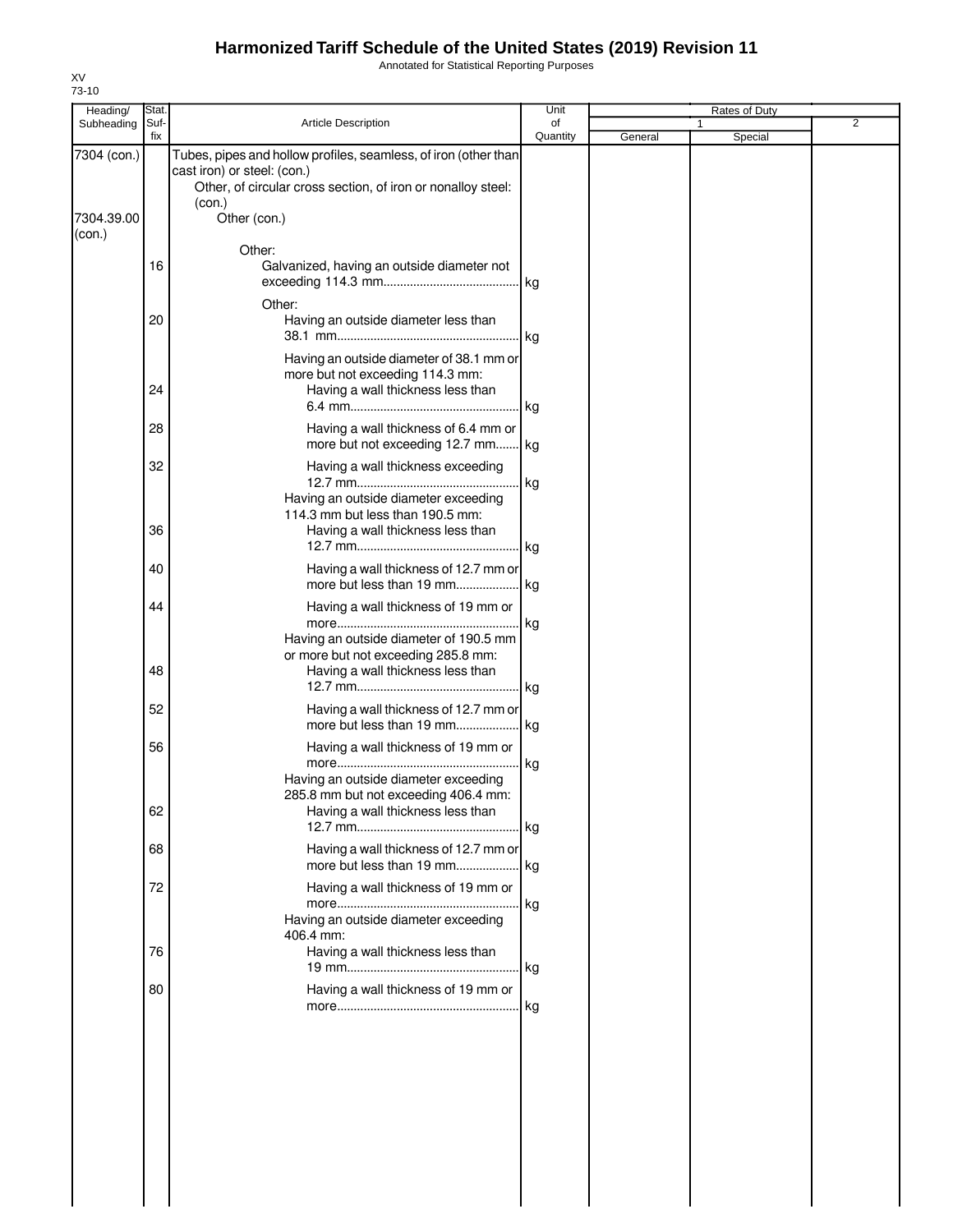Annotated for Statistical Reporting Purposes

| Heading/                             | Stat.       |                                                                                                                                                                                                      | Unit           |                    | Rates of Duty           |                |
|--------------------------------------|-------------|------------------------------------------------------------------------------------------------------------------------------------------------------------------------------------------------------|----------------|--------------------|-------------------------|----------------|
| Subheading                           | Suf-<br>fix | Article Description                                                                                                                                                                                  | of<br>Quantity | General            | $\mathbf{1}$<br>Special | $\overline{2}$ |
| 7304 (con.)<br>7304.41<br>7304.41.30 | 05          | Tubes, pipes and hollow profiles, seamless, of iron (other than<br>cast iron) or steel: (con.)<br>Other, of circular cross section, of stainless steel:<br>Cold-drawn or cold-rolled (cold-reduced): |                |                    |                         | 36%            |
|                                      | 15<br>45    | Other:<br>Suitable for use in boilers, superheaters,<br>heat exchangers, condensers, refining<br>furnaces and feedwater heaters kg                                                                   |                |                    |                         |                |
| 7304.41.60                           | 05          | Other:                                                                                                                                                                                               |                | Free $\frac{1}{2}$ |                         | 36%            |
|                                      | 15          | Suitable for use in boilers, superheaters,<br>heat exchangers, condensers, refining<br>furnaces and feedwater heaters kg                                                                             |                |                    |                         |                |
| 7304.49.00                           | 45<br>05    |                                                                                                                                                                                                      |                | Free <sup>1/</sup> |                         | 36%            |
|                                      | 15          | Other:                                                                                                                                                                                               |                |                    |                         |                |
|                                      | 45          | Other:<br>Suitable for use in boilers, superheaters,<br>heat exchangers, condensers, refining<br>furnaces and feedwater heaters kg                                                                   |                |                    |                         |                |
|                                      | 60          |                                                                                                                                                                                                      |                |                    |                         |                |
|                                      |             |                                                                                                                                                                                                      |                |                    |                         |                |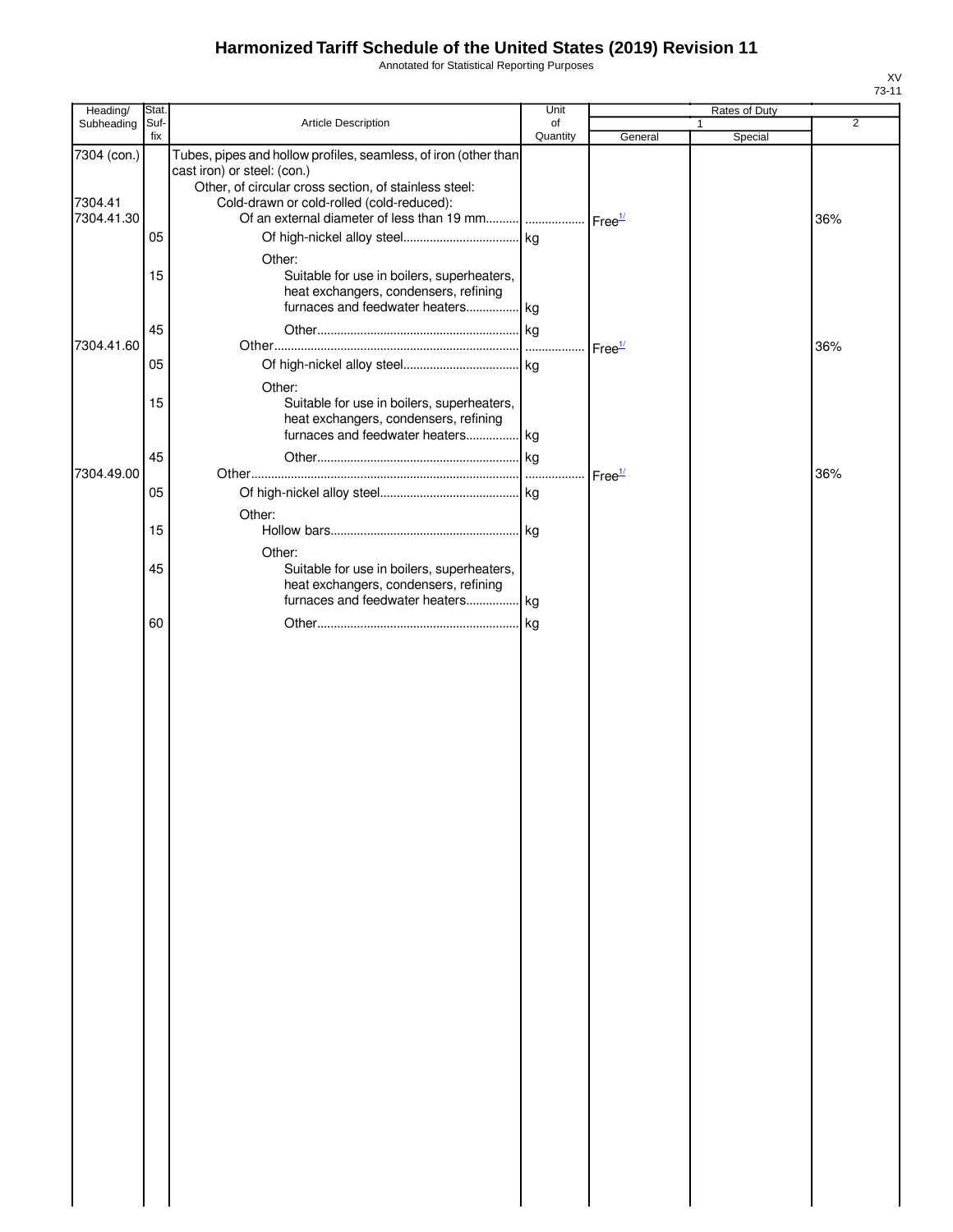Annotated for Statistical Reporting Purposes

| Heading/                             | Stat.       |                                                                                                                                                                                                                                                                 | Unit           |         | Rates of Duty |                |
|--------------------------------------|-------------|-----------------------------------------------------------------------------------------------------------------------------------------------------------------------------------------------------------------------------------------------------------------|----------------|---------|---------------|----------------|
| Subheading                           | Suf-<br>fix | Article Description                                                                                                                                                                                                                                             | of<br>Quantity | General | 1<br>Special  | $\overline{2}$ |
| 7304 (con.)<br>7304.51<br>7304.51.10 | 00          | Tubes, pipes and hollow profiles, seamless, of iron (other than<br>cast iron) or steel: (con.)<br>Other, of circular cross section, of other alloy steel:<br>Cold-drawn or cold-rolled (cold-reduced):<br>Suitable for use in the manufacture of ball or roller |                |         |               | 34%            |
|                                      |             |                                                                                                                                                                                                                                                                 |                |         |               |                |
| 7304.51.50                           | 05          | Other:<br>Suitable for use in boilers, superheaters,<br>heat exchangers, condensers, refining<br>furnaces and feedwater heaters:                                                                                                                                |                |         |               | 35%            |
|                                      | 15          |                                                                                                                                                                                                                                                                 |                |         |               |                |
|                                      | 45          |                                                                                                                                                                                                                                                                 |                |         |               |                |
|                                      | 60          |                                                                                                                                                                                                                                                                 |                |         |               |                |
| 7304.59<br>7304.59.10                | 00          | Other:<br>Suitable for use in the manufacture of ball or roller                                                                                                                                                                                                 |                |         |               | 34%            |
| 7304.59.20                           |             | Other:<br>Suitable for use in boilers, superheaters, heat<br>exchangers, condensers, refining furnaces                                                                                                                                                          |                |         |               | 35%            |
|                                      | 30          |                                                                                                                                                                                                                                                                 |                |         |               |                |
|                                      | 40          | Other:<br>Having an outside diameter less than                                                                                                                                                                                                                  | .  kg          |         |               |                |
|                                      | 45          | Having an outside diameter of<br>38.1 mm or more but not exceeding                                                                                                                                                                                              |                |         |               |                |
|                                      | 55          | Having an outside diameter exceeding<br>114.3 mm but less than 190.5 mm kg                                                                                                                                                                                      |                |         |               |                |
|                                      | 60          | Having an outside diameter of<br>190.5 mm or more but not exceeding                                                                                                                                                                                             |                |         |               |                |
|                                      | 70          | Having an outside diameter exceeding<br>285.8 mm but not exceeding                                                                                                                                                                                              | kg             |         |               |                |
|                                      | 80          | Having an outside diameter exceeding                                                                                                                                                                                                                            |                |         |               |                |
|                                      |             |                                                                                                                                                                                                                                                                 |                |         |               |                |
|                                      |             |                                                                                                                                                                                                                                                                 |                |         |               |                |
|                                      |             |                                                                                                                                                                                                                                                                 |                |         |               |                |
|                                      |             |                                                                                                                                                                                                                                                                 |                |         |               |                |
|                                      |             |                                                                                                                                                                                                                                                                 |                |         |               |                |
|                                      |             |                                                                                                                                                                                                                                                                 |                |         |               |                |
|                                      |             |                                                                                                                                                                                                                                                                 |                |         |               |                |
|                                      |             |                                                                                                                                                                                                                                                                 |                |         |               |                |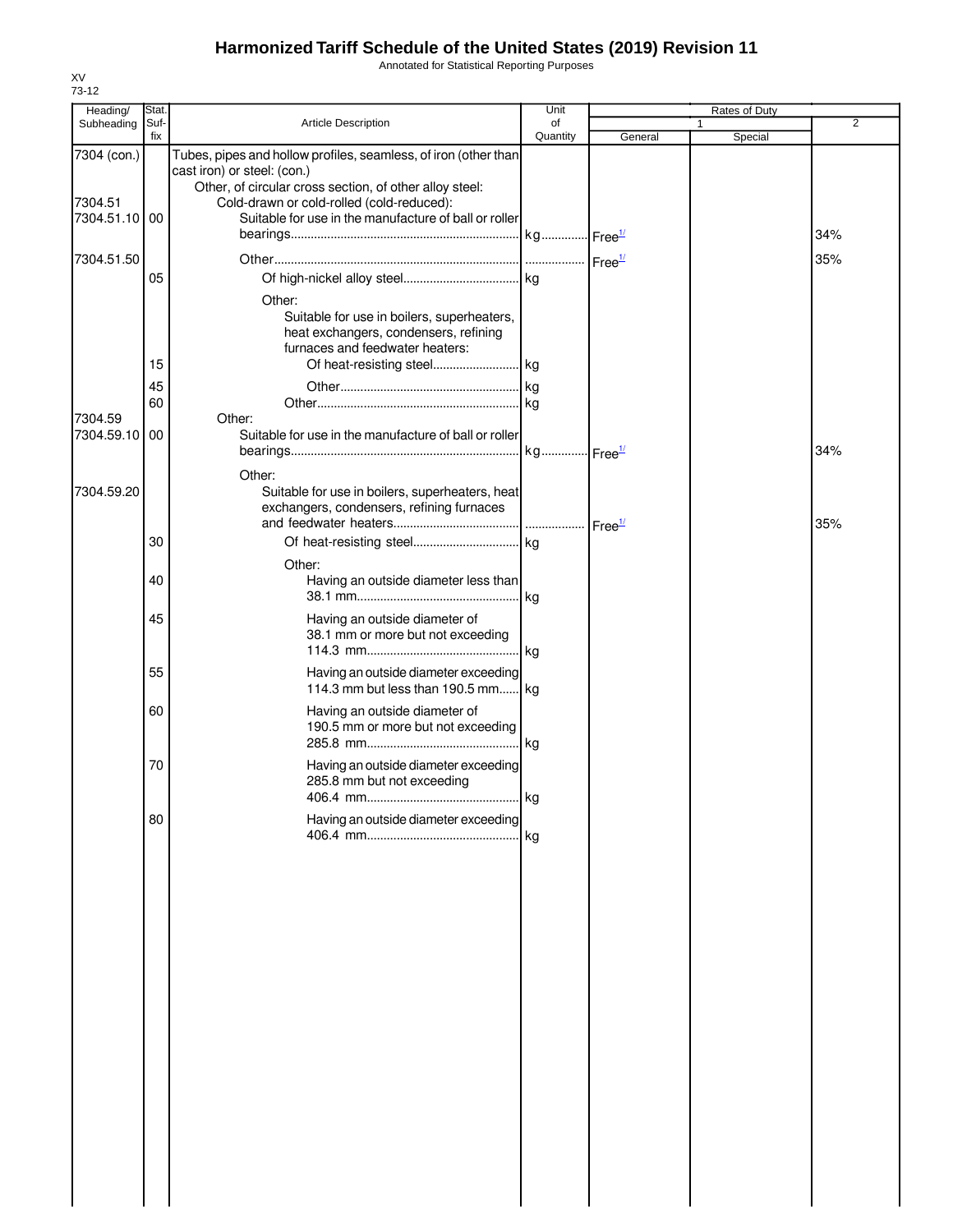Annotated for Statistical Reporting Purposes

| Heading/               | Stat.       |                                                                                                                                                                                   | Unit           |         | Rates of Duty           |     |
|------------------------|-------------|-----------------------------------------------------------------------------------------------------------------------------------------------------------------------------------|----------------|---------|-------------------------|-----|
| Subheading             | Suf-<br>fix | Article Description                                                                                                                                                               | of<br>Quantity | General | $\mathbf{1}$<br>Special | 2   |
| 7304 (con.)<br>7304.59 |             | Tubes, pipes and hollow profiles, seamless, of iron (other than<br>cast iron) or steel: (con.)<br>Other, of circular cross section, of other alloy steel: (con.)<br>Other: (con.) |                |         |                         |     |
| (con.)                 |             | Other: (con.)<br>Other:                                                                                                                                                           |                |         |                         |     |
| 7304.59.60 00          |             |                                                                                                                                                                                   |                |         |                         | 36% |
| 7304.59.80             |             |                                                                                                                                                                                   |                |         |                         | 35% |
|                        | 10          | Having an outside diameter less than                                                                                                                                              | kg             |         |                         |     |
|                        |             | Having an outside diameter of<br>38.1 mm or more but not exceeding<br>114.3 mm:                                                                                                   |                |         |                         |     |
|                        | 15          | Having a wall thickness less than                                                                                                                                                 |                |         |                         |     |
|                        | 20          | Having a wall thickness of 6.4 mm<br>or more but not exceeding                                                                                                                    | . kg           |         |                         |     |
|                        | 25          | Having a wall thickness exceeding<br>Having an outside diameter exceeding                                                                                                         | .  kg          |         |                         |     |
|                        | 30          | 114.3 mm but less than 190.5 mm:<br>Having a wall thickness less than                                                                                                             | kg             |         |                         |     |
|                        | 35          | Having a wall thickness of<br>12.7 mm or more but less than                                                                                                                       |                |         |                         |     |
|                        | 40          | Having a wall thickness of 19 mm                                                                                                                                                  |                |         |                         |     |
|                        |             | Having an outside diameter of<br>190.5 mm or more but not exceeding<br>285.8 mm:                                                                                                  | .lkg           |         |                         |     |
|                        | 45          | Having a wall thickness less than                                                                                                                                                 | kg             |         |                         |     |
|                        | 50          | Having a wall thickness of<br>12.7 mm or more but less than<br>19 mm                                                                                                              | kg             |         |                         |     |
|                        | 55          | Having a wall thickness of 19 mm                                                                                                                                                  | . kg           |         |                         |     |
|                        |             | Having an outside diameter exceeding<br>285.8 mm but not exceeding<br>406.4 mm:                                                                                                   |                |         |                         |     |
|                        | 60          | Having a wall thickness less than                                                                                                                                                 | .lkg           |         |                         |     |
|                        | 65          | Having a wall thickness of<br>12.7 mm or more but less than                                                                                                                       |                |         |                         |     |
|                        | 70          | Having a wall thickness of 19 mm                                                                                                                                                  |                |         |                         |     |
|                        | 80          | Having an outside diameter exceeding                                                                                                                                              | . kg           |         |                         |     |
|                        |             |                                                                                                                                                                                   |                |         |                         |     |
|                        |             |                                                                                                                                                                                   |                |         |                         |     |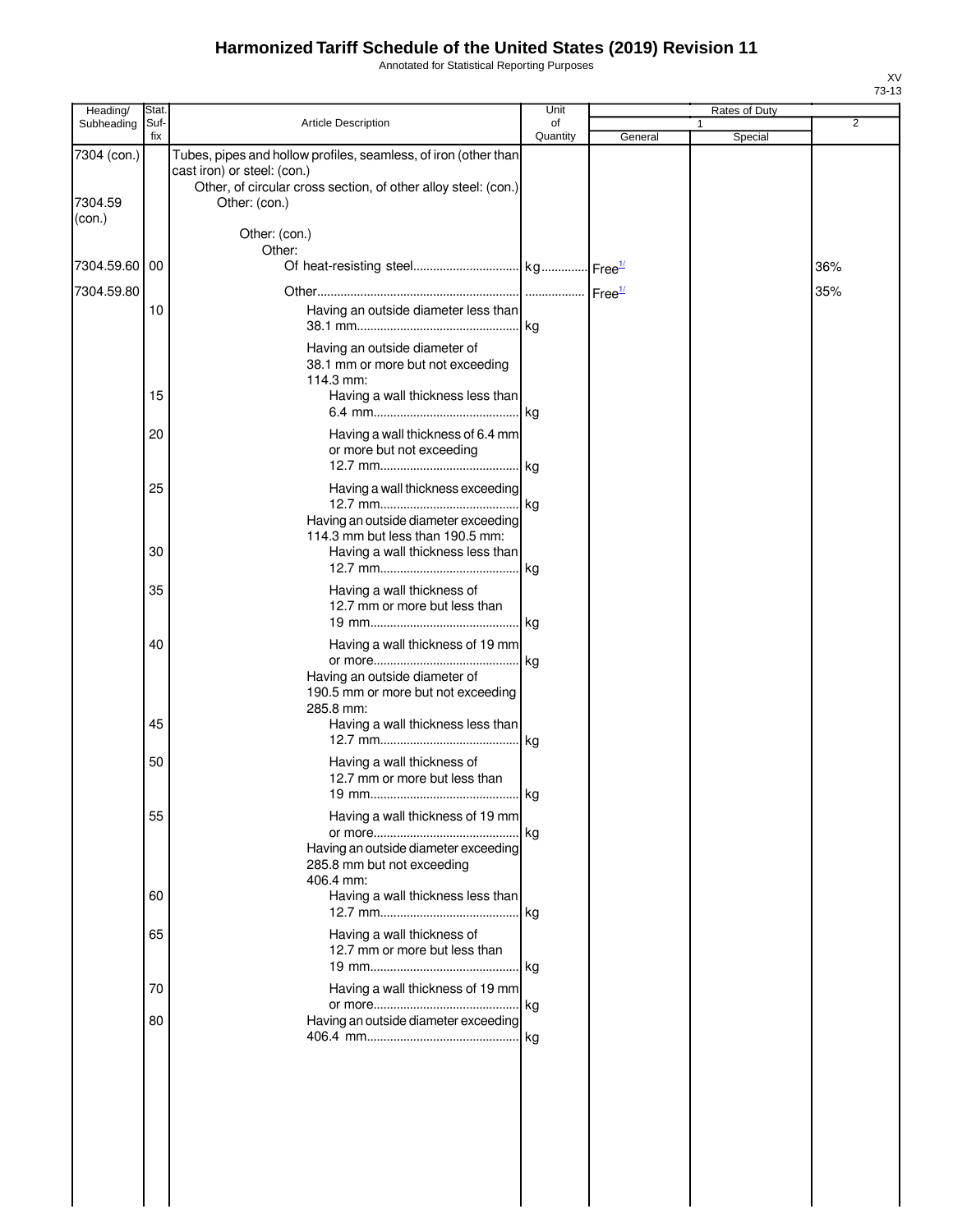Annotated for Statistical Reporting Purposes

| Heading/                      | Stat.       |                                                                                                                                                                                                                                                                                                                                  | Unit           |         | Rates of Duty |      |
|-------------------------------|-------------|----------------------------------------------------------------------------------------------------------------------------------------------------------------------------------------------------------------------------------------------------------------------------------------------------------------------------------|----------------|---------|---------------|------|
| Subheading                    | Suf-<br>fix | <b>Article Description</b>                                                                                                                                                                                                                                                                                                       | of<br>Quantity | General | Special       | 2    |
| 7304 (con.)                   |             | Tubes, pipes and hollow profiles, seamless, of iron (other than<br>cast iron) or steel: (con.)                                                                                                                                                                                                                                   |                |         |               |      |
| 7304.90                       |             | Other:<br>Having a wall thickness of 4 mm or more:                                                                                                                                                                                                                                                                               |                |         |               |      |
| 7304.90.10 00                 |             |                                                                                                                                                                                                                                                                                                                                  |                |         |               | 1%   |
| 7304.90.30 00                 |             |                                                                                                                                                                                                                                                                                                                                  |                |         |               | 8.5% |
| 7304.90.50 00                 |             | Having a wall thickness of less than 4 mm:                                                                                                                                                                                                                                                                                       |                |         |               | 25%  |
| 7304.90.70 00                 |             |                                                                                                                                                                                                                                                                                                                                  |                |         |               | 35%  |
| 7305<br>7305.11<br>7305.11.10 | 30          | Other tubes and pipes (for example, welded, riveted or similarly<br>closed), having circular cross sections, the external diameter<br>of which exceeds 406.4 mm, of iron or steel:<br>Line pipe of a kind used for oil or gas pipelines:<br>Longitudinally submerged arc welded:<br>With an external diameter exceeding 406.4 mm |                |         |               | 5.5% |
|                               | 60          | With an external diameter exceeding                                                                                                                                                                                                                                                                                              |                |         |               |      |
| 7305.11.50<br>7305.12         | 00          | Other, longitudinally welded:                                                                                                                                                                                                                                                                                                    |                |         |               | 10%  |
| 7305.12.10                    | 30          | With an external diameter exceeding 406.4 mm                                                                                                                                                                                                                                                                                     |                |         |               | 5.5% |
|                               | 60          | With an external diameter exceeding                                                                                                                                                                                                                                                                                              |                |         |               |      |
| 7305.12.50 00<br>7305.19      |             | Other:                                                                                                                                                                                                                                                                                                                           |                |         |               | 10%  |
| 7305.19.10                    | 30          | With an external diameter exceeding 406.4 mm                                                                                                                                                                                                                                                                                     |                |         |               | 5.5% |
|                               |             |                                                                                                                                                                                                                                                                                                                                  |                |         |               |      |
|                               | 60          | With an external diameter exceeding                                                                                                                                                                                                                                                                                              |                |         |               |      |
| 7305.19.50 00<br>7305.20      |             | Casing of a kind used in drilling for oil or gas:<br>Of iron or nonalloy steel:                                                                                                                                                                                                                                                  |                |         |               | 10%  |
| 7305.20.20 00                 |             |                                                                                                                                                                                                                                                                                                                                  |                |         |               | 20%  |
| 7305.20.40 00                 |             |                                                                                                                                                                                                                                                                                                                                  |                |         |               | 1%   |
| 7305.20.60   00               |             | Of alloy steel:                                                                                                                                                                                                                                                                                                                  |                |         |               | 28%  |
| 7305.20.80 00                 |             |                                                                                                                                                                                                                                                                                                                                  |                |         |               | 8.5% |
| 7305.31<br>7305.31.20 00      |             | Other, welded:<br>Longitudinally welded:<br>Tapered pipes and tubes of steel principally used                                                                                                                                                                                                                                    |                |         |               | 45%  |
| 7305.31.40 00                 |             | Other:                                                                                                                                                                                                                                                                                                                           |                |         |               | 5.5% |
| 7305.31.60                    |             |                                                                                                                                                                                                                                                                                                                                  |                |         |               | 10%  |
|                               | 10          |                                                                                                                                                                                                                                                                                                                                  |                |         |               |      |
| 7305.39                       | 90          | Other:                                                                                                                                                                                                                                                                                                                           |                |         |               |      |
| 7305.39.10                    | 00          |                                                                                                                                                                                                                                                                                                                                  |                |         |               | 5.5% |
| 7305.39.50 00<br>7305.90      |             | Other:                                                                                                                                                                                                                                                                                                                           |                |         |               | 10%  |
| 7305.90.10                    | 00          |                                                                                                                                                                                                                                                                                                                                  |                |         |               | 5.5% |
| 7305.90.50 00                 |             |                                                                                                                                                                                                                                                                                                                                  |                |         |               | 10%  |
|                               |             |                                                                                                                                                                                                                                                                                                                                  |                |         |               |      |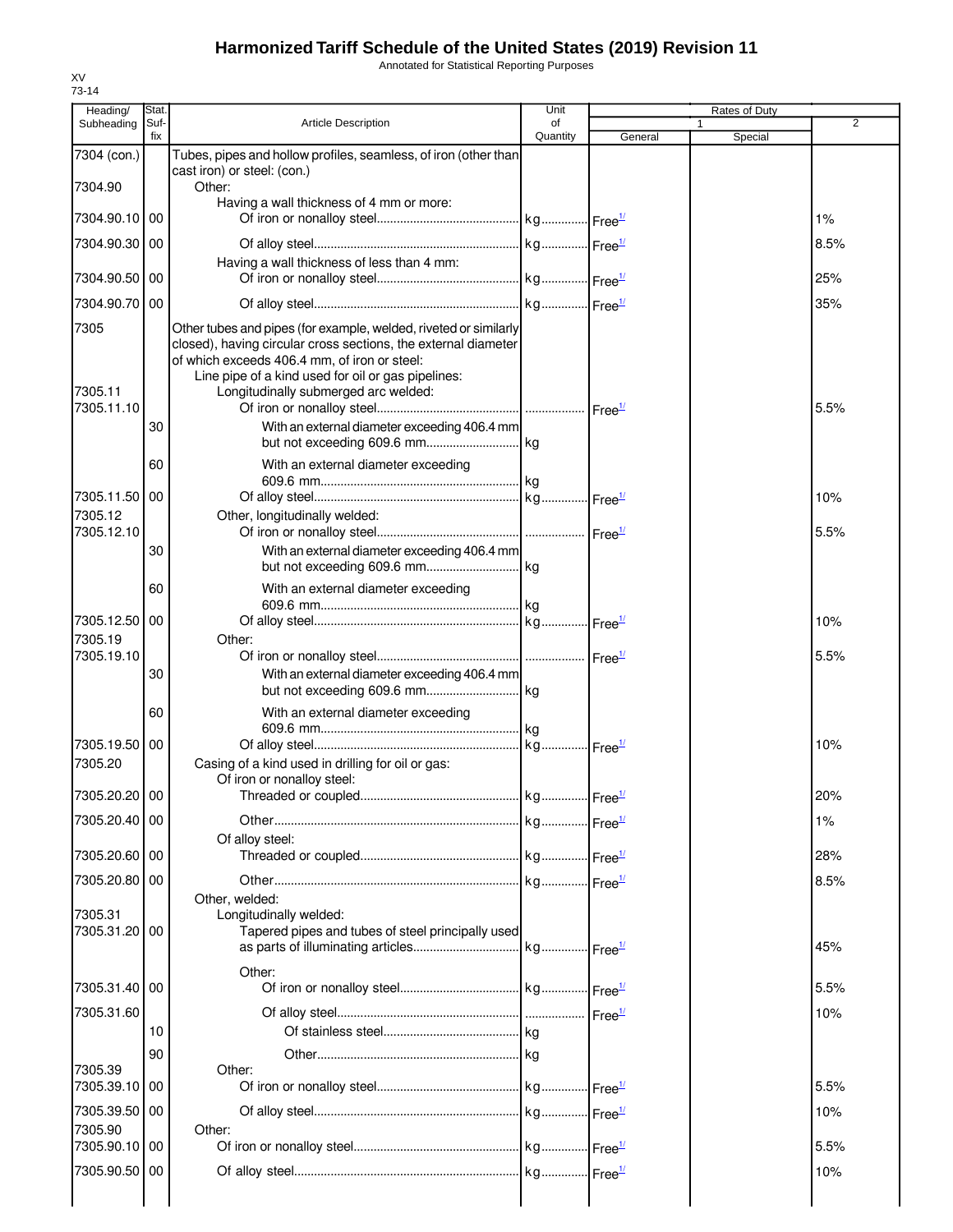Annotated for Statistical Reporting Purposes

| Heading/           | Stat.       |                                                                                                                                                                                      | Unit           |                               | Rates of Duty |                |
|--------------------|-------------|--------------------------------------------------------------------------------------------------------------------------------------------------------------------------------------|----------------|-------------------------------|---------------|----------------|
| Subheading         | Suf-<br>fix | <b>Article Description</b>                                                                                                                                                           | of<br>Quantity | General                       | Special       | $\overline{2}$ |
| 7306<br>7306.11.00 |             | Other tubes, pipes and hollow profiles (for example, open<br>seamed or welded, riveted or similarly closed), of iron or steel:<br>Line pipe of a kind used for oil or gas pipelines: |                |                               |               | 10%            |
|                    | 10          | With an outside diameter not exceeding                                                                                                                                               |                |                               |               |                |
| 7306.19            | 50          | With an outside diameter exceeding 114.3 mm kg<br>Other:                                                                                                                             |                |                               |               |                |
| 7306.19.10         | 10          | With an outside diameter not exceeding                                                                                                                                               |                |                               |               | 5.5%           |
|                    | 50          | With an outside diameter exceeding                                                                                                                                                   |                |                               |               |                |
| 7306.19.51         | 10          | With an outside diameter not exceeding                                                                                                                                               |                |                               |               | 10%            |
| 7306.21            | 50          | With an outside diameter exceeding<br>Casing and tubing of a kind used in drilling for oil or gas:<br>Welded of stainless steel:                                                     |                |                               |               |                |
| 7306.21.30         | 00          | Casing:                                                                                                                                                                              |                |                               |               | 28%            |
| 7306.21.40         | 00          |                                                                                                                                                                                      |                |                               |               | 8.5%           |
| 7306.21.80         |             |                                                                                                                                                                                      |                |                               |               | 10%            |
|                    | 10          |                                                                                                                                                                                      |                |                               |               |                |
| 7306.29            | 50          | Other:<br>Casing:<br>Of iron or nonalloy steel:                                                                                                                                      |                |                               |               |                |
| 7306.29.10         | 30          |                                                                                                                                                                                      |                |                               |               | 20%            |
| 7306.29.20         | 90<br>00    |                                                                                                                                                                                      |                |                               |               | 1%             |
| 7306.29.31 00      |             | Other:                                                                                                                                                                               |                |                               |               | 28%            |
| 7306.29.41 00      |             |                                                                                                                                                                                      |                |                               |               | 8.5%           |
| 7306.29.60         |             | Tubing:                                                                                                                                                                              |                | $\mathsf{Free}^{\mathcal{U}}$ |               | 5.5%           |
|                    | 10          |                                                                                                                                                                                      |                |                               |               |                |
| 7306.29.81         | 50          |                                                                                                                                                                                      |                | Free <sup>1/</sup>            |               | 10%            |
|                    | 10          |                                                                                                                                                                                      |                |                               |               |                |
|                    | 50          |                                                                                                                                                                                      | kg             |                               |               |                |
|                    |             |                                                                                                                                                                                      |                |                               |               |                |
|                    |             |                                                                                                                                                                                      |                |                               |               |                |
|                    |             |                                                                                                                                                                                      |                |                               |               |                |
|                    |             |                                                                                                                                                                                      |                |                               |               |                |
|                    |             |                                                                                                                                                                                      |                |                               |               |                |
|                    |             |                                                                                                                                                                                      |                |                               |               |                |
|                    |             |                                                                                                                                                                                      |                |                               |               |                |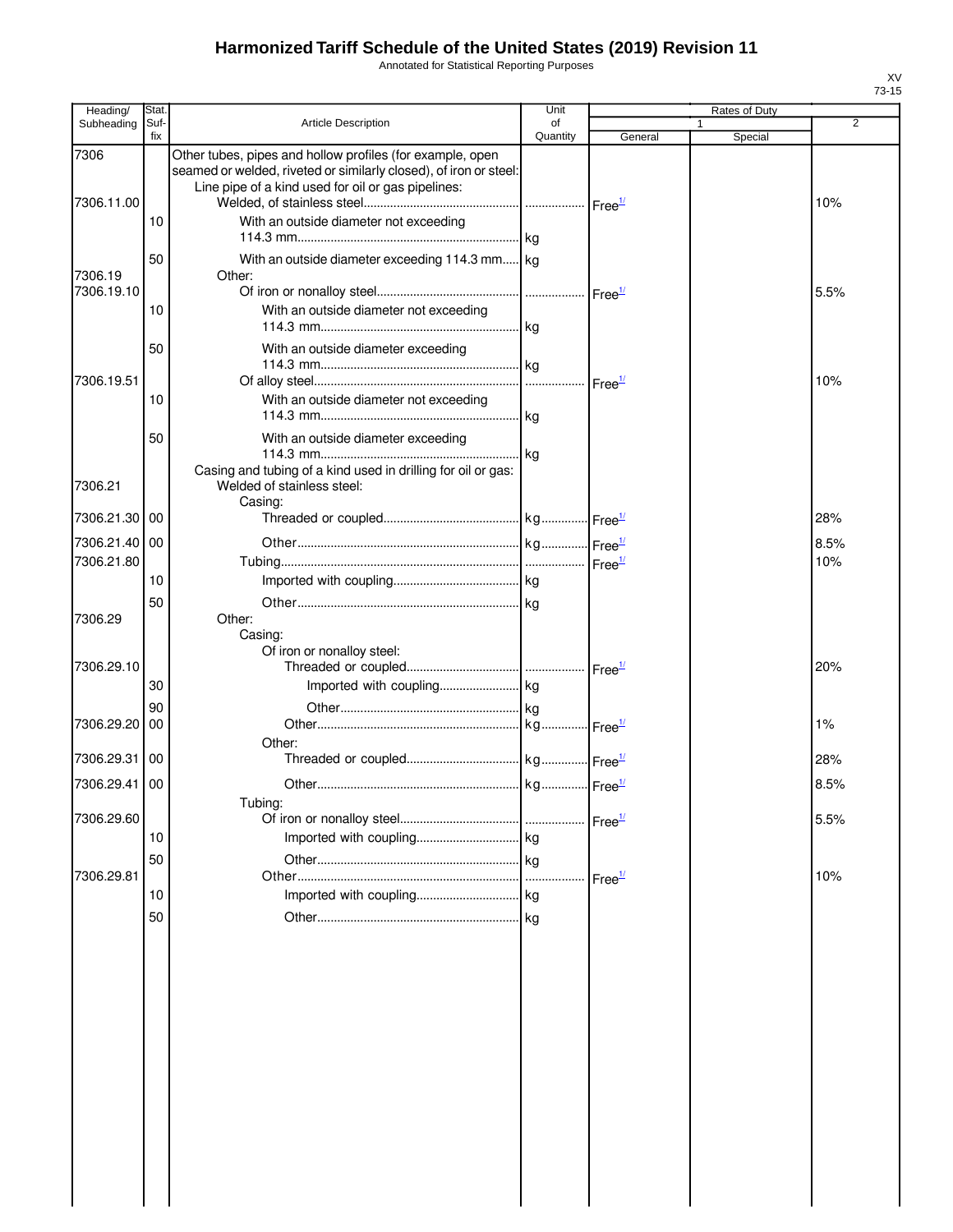Annotated for Statistical Reporting Purposes

| Heading/      | Stat.       |                                                                                                                                            | Unit           |         | Rates of Duty |                |
|---------------|-------------|--------------------------------------------------------------------------------------------------------------------------------------------|----------------|---------|---------------|----------------|
| Subheading    | Suf-<br>fix | Article Description                                                                                                                        | of<br>Quantity | General | Special       | $\overline{2}$ |
| 7306 (con.)   |             | Other tubes, pipes and hollow profiles (for example, open<br>seamed or welded, riveted or similarly closed), of iron or steel:             |                |         |               |                |
| 7306.30       |             | (con.)<br>Other, welded, of circular cross section, of iron or nonalloy                                                                    |                |         |               |                |
| 7306.30.10 00 |             | steel:<br>Having a wall thickness of less than 1.65 mm kg Free <sup>1/</sup>                                                               |                |         |               | 25%            |
| 7306.30.30 00 |             | Having a wall thickness of 1.65 mm or more:<br>Tapered steel pipes and tubes principally used as                                           |                |         |               |                |
|               |             |                                                                                                                                            |                |         |               | 45%            |
| 7306.30.50    | 10          | Suitable for use in boilers, superheaters, heat<br>exchangers, condensers, refining furnaces<br>and feedwater heaters, whether or not cold |                |         |               | 5.5%           |
|               | 15          |                                                                                                                                            |                |         |               |                |
|               | 20          | Other, cold-rolled (cold-reduced) with a wall                                                                                              |                |         |               |                |
|               |             | Other:<br>With an outside diameter not exceeding<br>114.3 mm:<br>Galvanized:                                                               |                |         |               |                |
|               | 25          |                                                                                                                                            |                |         |               |                |
|               | 28          | Internally coated or lined with a<br>non-electrically insulating material,<br>suitable for use as electrical                               |                |         |               |                |
|               |             |                                                                                                                                            |                |         |               |                |
|               | 32          | Other:                                                                                                                                     |                |         |               |                |
|               | 35          | Tube and pipe hollows for                                                                                                                  |                |         |               |                |
|               |             |                                                                                                                                            |                |         |               |                |
|               | 40          | Other, imported with coupling kg                                                                                                           |                |         |               |                |
|               | 55          | With an outside diameter exceeding                                                                                                         |                |         |               |                |
|               | 85          | 114.3 mm but not exceeding 406.4 mm:                                                                                                       |                |         |               |                |
|               |             |                                                                                                                                            |                |         |               |                |
|               | 90          |                                                                                                                                            |                |         |               |                |
|               |             |                                                                                                                                            |                |         |               |                |
|               |             |                                                                                                                                            |                |         |               |                |
|               |             |                                                                                                                                            |                |         |               |                |
|               |             |                                                                                                                                            |                |         |               |                |
|               |             |                                                                                                                                            |                |         |               |                |
|               |             |                                                                                                                                            |                |         |               |                |
|               |             |                                                                                                                                            |                |         |               |                |
|               |             |                                                                                                                                            |                |         |               |                |
|               |             |                                                                                                                                            |                |         |               |                |
|               |             |                                                                                                                                            |                |         |               |                |
|               |             |                                                                                                                                            |                |         |               |                |
|               |             |                                                                                                                                            |                |         |               |                |
|               |             |                                                                                                                                            |                |         |               |                |
|               |             |                                                                                                                                            |                |         |               |                |
|               |             |                                                                                                                                            |                |         |               |                |
|               |             |                                                                                                                                            |                |         |               |                |
|               |             |                                                                                                                                            |                |         |               |                |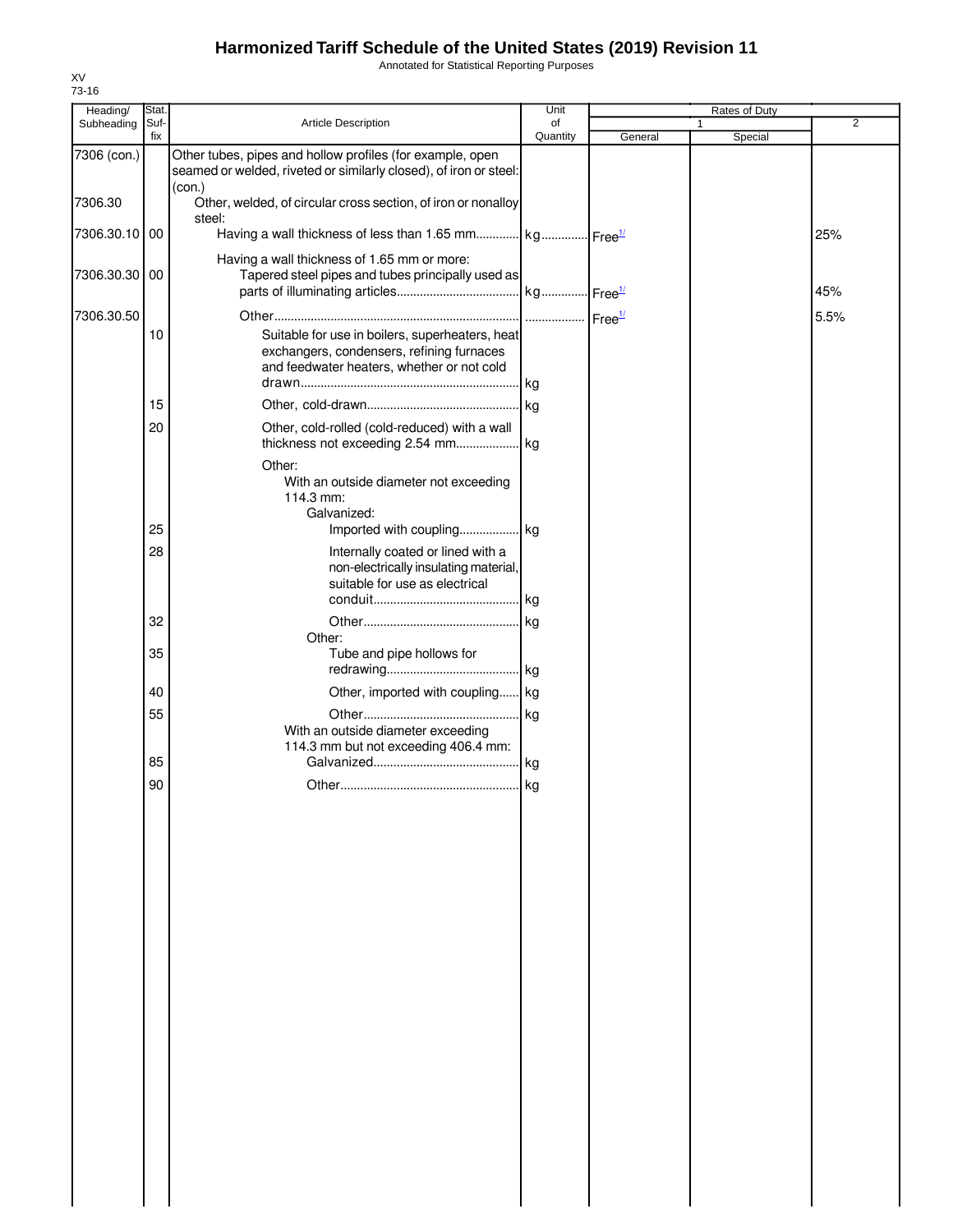Annotated for Statistical Reporting Purposes

| Heading/              | Stat.       |                                                                                                                                                       | Unit           |                    | Rates of Duty |                |
|-----------------------|-------------|-------------------------------------------------------------------------------------------------------------------------------------------------------|----------------|--------------------|---------------|----------------|
| Subheading            | Suf-<br>fix | <b>Article Description</b>                                                                                                                            | of<br>Quantity | General            | 1<br>Special  | $\overline{2}$ |
| 7306 (con.)           |             | Other tubes, pipes and hollow profiles (for example, open<br>seamed or welded, riveted or similarly closed), of iron or steel:<br>(con.)              |                |                    |               |                |
| 7306.40<br>7306.40.10 |             | Other, welded, of circular cross section, of stainless steel:                                                                                         |                |                    |               | 36%            |
|                       |             | Containing more than 0.5 percent by weight of<br>nickel:                                                                                              |                |                    |               |                |
|                       | 10          | Containing more than 1.5 percent but less than<br>5 percent by weight of molybdenum kg                                                                |                |                    |               |                |
|                       | 15<br>90    |                                                                                                                                                       |                |                    |               |                |
| 7306.40.50            | 05          |                                                                                                                                                       |                | Free <sup>1/</sup> |               | 11%            |
|                       |             | Other:                                                                                                                                                |                |                    |               |                |
|                       | 15          | Suitable for use in boilers, superheaters, heat<br>exchangers, condensers, refining furnaces<br>and feedwater heaters, whether or not                 |                |                    |               |                |
|                       | 40          | Other, cold-drawn or cold-rolled (cold-<br>reduced):<br>Containing more than 0.5 percent but less                                                     |                |                    |               |                |
|                       |             | than 24 percent by weight of nickel kg                                                                                                                |                |                    |               |                |
|                       | 42          | Other:<br>Containing less than 15 percent by                                                                                                          |                |                    |               |                |
|                       | 44          |                                                                                                                                                       |                |                    |               |                |
|                       |             | Other:<br>With an outside diameter not exceeding<br>114.3 mm:<br>Containing more than 0.5 percent but<br>less than 24 percent by weight of<br>nickel: |                |                    |               |                |
|                       | 62          | Containing more than 1.5 percent<br>but less than 5 percent by weight                                                                                 |                |                    |               |                |
|                       |             |                                                                                                                                                       |                |                    |               |                |
|                       | 64          |                                                                                                                                                       |                |                    |               |                |
|                       | 80          | With an outside diameter exceeding<br>114.3 mm but not exceeding 406.4 mm:                                                                            |                |                    |               |                |
|                       | 85          | Containing more than 0.5 percent but<br>less than 24 percent by weight of                                                                             |                |                    |               |                |
|                       |             |                                                                                                                                                       |                |                    |               |                |
|                       | 90          |                                                                                                                                                       |                |                    |               |                |
|                       |             |                                                                                                                                                       |                |                    |               |                |
|                       |             |                                                                                                                                                       |                |                    |               |                |
|                       |             |                                                                                                                                                       |                |                    |               |                |
|                       |             |                                                                                                                                                       |                |                    |               |                |
|                       |             |                                                                                                                                                       |                |                    |               |                |
|                       |             |                                                                                                                                                       |                |                    |               |                |
|                       |             |                                                                                                                                                       |                |                    |               |                |
|                       |             |                                                                                                                                                       |                |                    |               |                |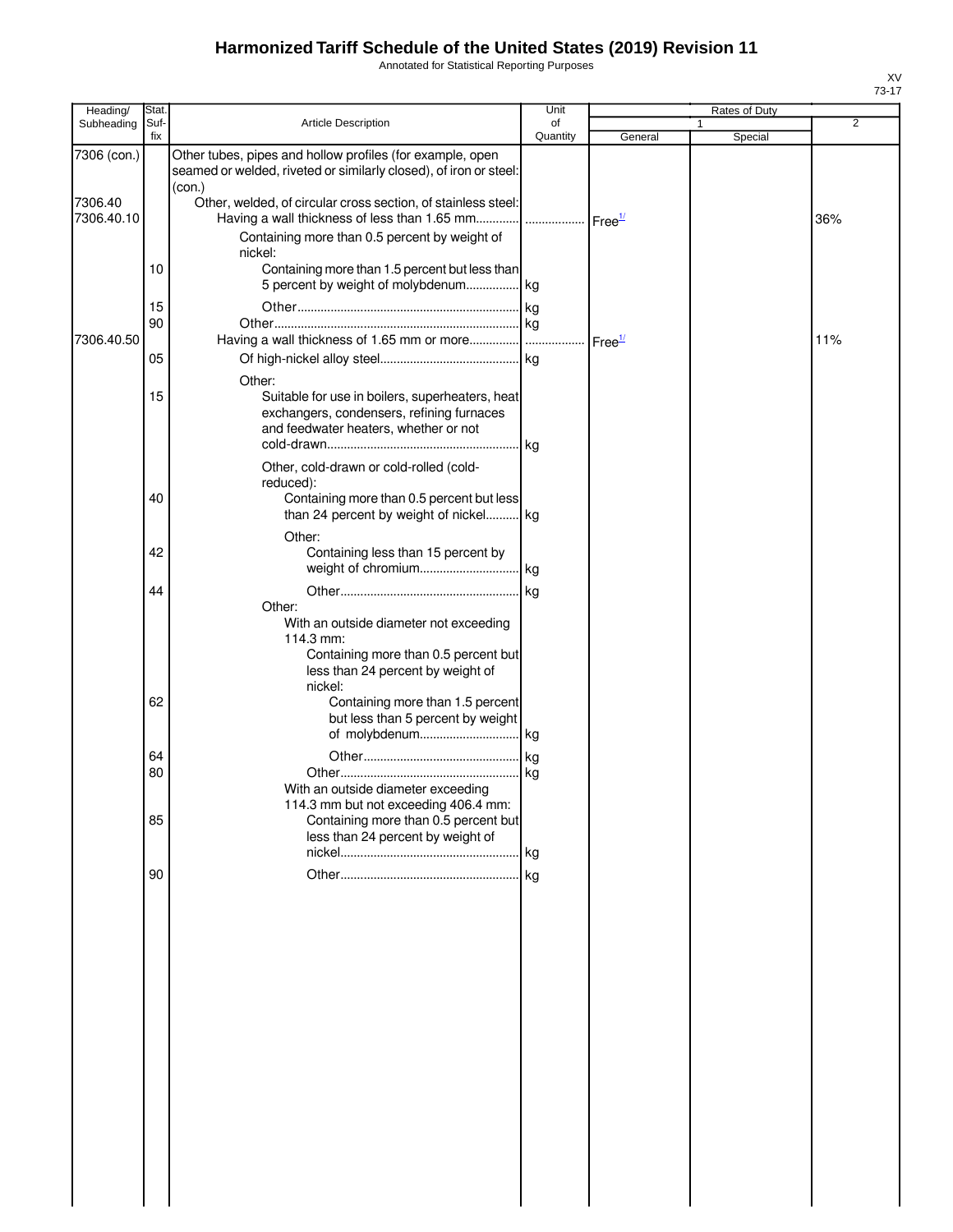Annotated for Statistical Reporting Purposes

| Heading/                 | Stat.       |                                                                                                                                          | Unit           |         | Rates of Duty |      |
|--------------------------|-------------|------------------------------------------------------------------------------------------------------------------------------------------|----------------|---------|---------------|------|
| Subheading               | Suf-<br>fix | Article Description                                                                                                                      | of<br>Quantity | General | 1<br>Special  | 2    |
| 7306 (con.)              |             | Other tubes, pipes and hollow profiles (for example, open<br>seamed or welded, riveted or similarly closed), of iron or steel:<br>(con.) |                |         |               |      |
| 7306.50<br>7306.50.10 00 |             | Other, welded, of circular cross section, of other alloy steel:<br>Having a wall thickness of less than 1.65 mm kg Free <sup>14</sup>    |                |         |               | 35%  |
| 7306.50.30 00            |             | Having a wall thickness of 1.65 mm or more:<br>Tapered pipes and tubes of steel principally used                                         |                |         |               | 45%  |
| 7306.50.50               |             |                                                                                                                                          |                |         |               | 10%  |
|                          | 10          | Suitable for use in boilers, superheaters, heat<br>exchangers, condensers, refining furnaces<br>and feedwater heaters, whether or not    |                |         |               |      |
|                          | 30          | Other, cold-drawn or cold-rolled (cold-                                                                                                  |                |         |               |      |
|                          | 50          | Other:<br>With an outside diameter not exceeding                                                                                         |                |         |               |      |
|                          | 70          | With an outside diameter exceeding<br>114.3 mm but not exceeding 406.4 mm kg<br>Other, welded, of noncircular cross section:             |                |         |               |      |
| 7306.61<br>7306.61.10    | 00          | Of square or rectangular cross section:<br>Having a wall thickness of 4 mm or more:                                                      |                |         |               | 1%   |
| 7306.61.30               | 00          |                                                                                                                                          |                |         |               | 28%  |
| 7306.61.50 00            |             | Having a wall thickness of less than 4 mm:                                                                                               |                |         |               | 25%  |
|                          |             |                                                                                                                                          |                |         |               |      |
| 7306.61.70               | 30          |                                                                                                                                          |                |         |               | 35%  |
|                          | 60          |                                                                                                                                          |                |         |               |      |
| 7306.69                  |             | Of other noncircular cross section:<br>Having a wall thickness of 4 mm or more:                                                          |                |         |               |      |
| 7306.69.10               | 00          |                                                                                                                                          |                |         |               | 1%   |
| 7306.69.30 00            |             |                                                                                                                                          |                |         |               | 28%  |
| 7306.69.50 00            |             | Having a wall thickness of less than 4 mm:                                                                                               |                |         |               | 25%  |
| 7306.69.70               |             |                                                                                                                                          |                |         |               | 35%  |
|                          | 30          |                                                                                                                                          |                |         |               |      |
| 7306.90                  | 60          | Other:                                                                                                                                   |                |         |               |      |
| 7306.90.10 00            |             |                                                                                                                                          |                |         |               | 5.5% |
| 7306.90.50 00            |             |                                                                                                                                          |                |         |               | 10%  |
|                          |             |                                                                                                                                          |                |         |               |      |
|                          |             |                                                                                                                                          |                |         |               |      |
|                          |             |                                                                                                                                          |                |         |               |      |
|                          |             |                                                                                                                                          |                |         |               |      |
|                          |             |                                                                                                                                          |                |         |               |      |
|                          |             |                                                                                                                                          |                |         |               |      |
|                          |             |                                                                                                                                          |                |         |               |      |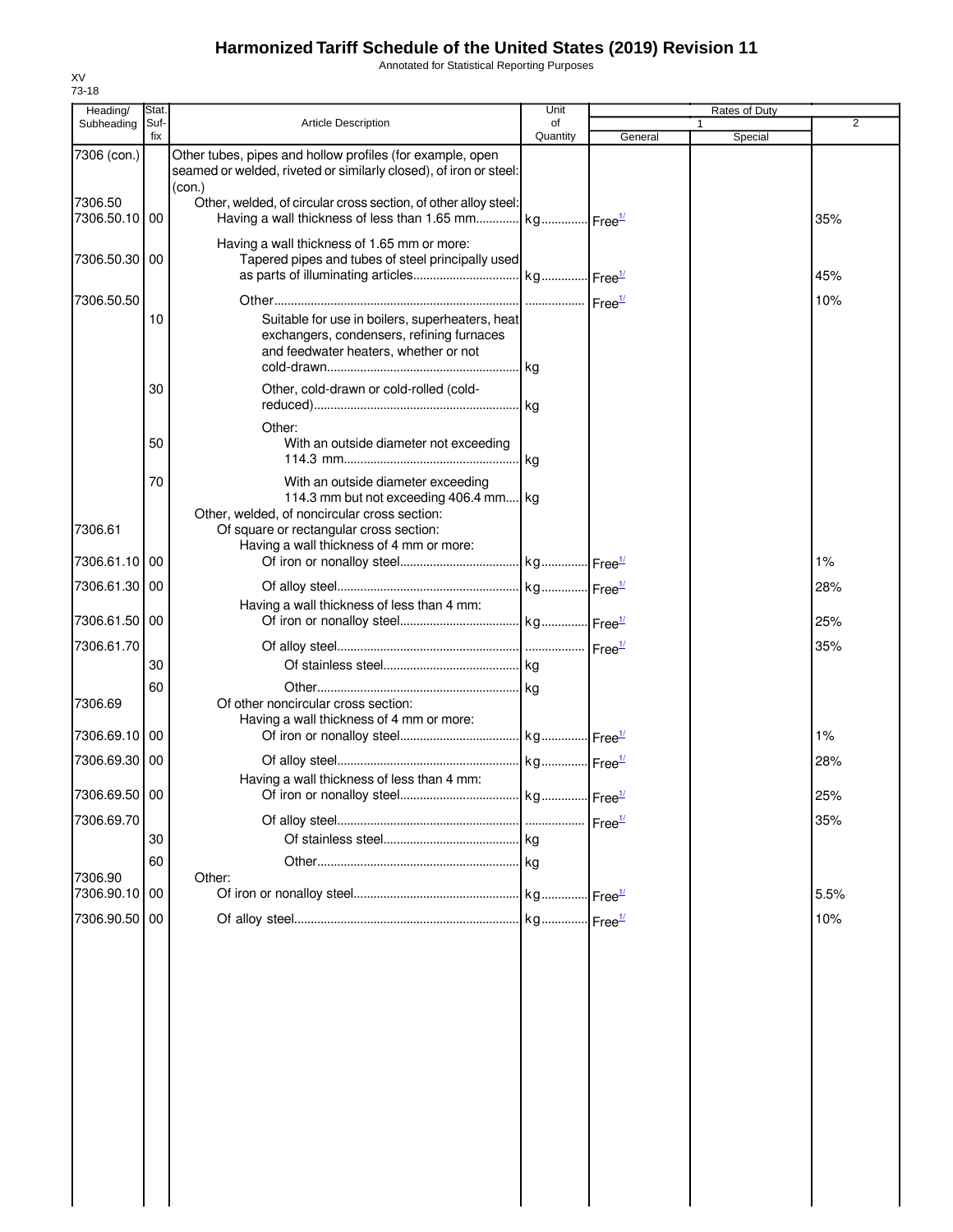Annotated for Statistical Reporting Purposes

| Heading/   | Stat.       |                                                                                       | Unit           | Rates of Duty         |                                                                                        |                |  |
|------------|-------------|---------------------------------------------------------------------------------------|----------------|-----------------------|----------------------------------------------------------------------------------------|----------------|--|
| Subheading | Suf-<br>fix | Article Description                                                                   | of<br>Quantity | General               | 1<br>Special                                                                           | $\overline{2}$ |  |
| 7307       |             | Tube or pipe fittings (for example, couplings, elbows, sleeves),<br>of iron or steel: |                |                       |                                                                                        |                |  |
| 7307.11.00 |             | Cast fittings:                                                                        |                | $4.8\%$ <sup>2/</sup> | Free (A, AU, BH,<br>CA, CL, CO, D, E,<br>IL, JO, KR, MA,<br>MX, OM, P, PA,<br>PE, SG)  | 25%            |  |
|            | 30          | Other:                                                                                |                |                       |                                                                                        |                |  |
|            | 45          |                                                                                       |                |                       |                                                                                        |                |  |
| 7307.19    | 60          | Other:                                                                                |                |                       |                                                                                        |                |  |
| 7307.19.30 |             |                                                                                       |                |                       | Free (A, AU, BH,<br>CA, CL, CO, D, E,<br>IL, JO, KR, MA,<br>MX, OM, P, PA,             | 45%            |  |
|            | 40          | Grooved-end fittings (including grooved                                               |                |                       | PE, SG)                                                                                |                |  |
|            | 60          | Other:                                                                                |                |                       |                                                                                        |                |  |
|            | 70          | With mechanical, push-on (rubber<br>compression) or flanged joints attached kg        |                |                       |                                                                                        |                |  |
|            | 85          |                                                                                       |                |                       |                                                                                        |                |  |
| 7307.19.90 |             |                                                                                       |                | $6.2\%$ <sup>2/</sup> | Free (A+, AU, BH,<br>CA, CL, CO, D, E,<br>IL, JO, KR, MA,<br>MX, OM, P, PA,<br>PE, SG) | 45%            |  |
|            | 30          |                                                                                       |                |                       |                                                                                        |                |  |
|            | 40          | Other:<br>Grooved-end fittings (including grooved                                     |                |                       |                                                                                        |                |  |
|            | 60          | Other:                                                                                |                |                       |                                                                                        |                |  |
|            | 80          |                                                                                       |                |                       |                                                                                        |                |  |
|            |             |                                                                                       |                |                       |                                                                                        |                |  |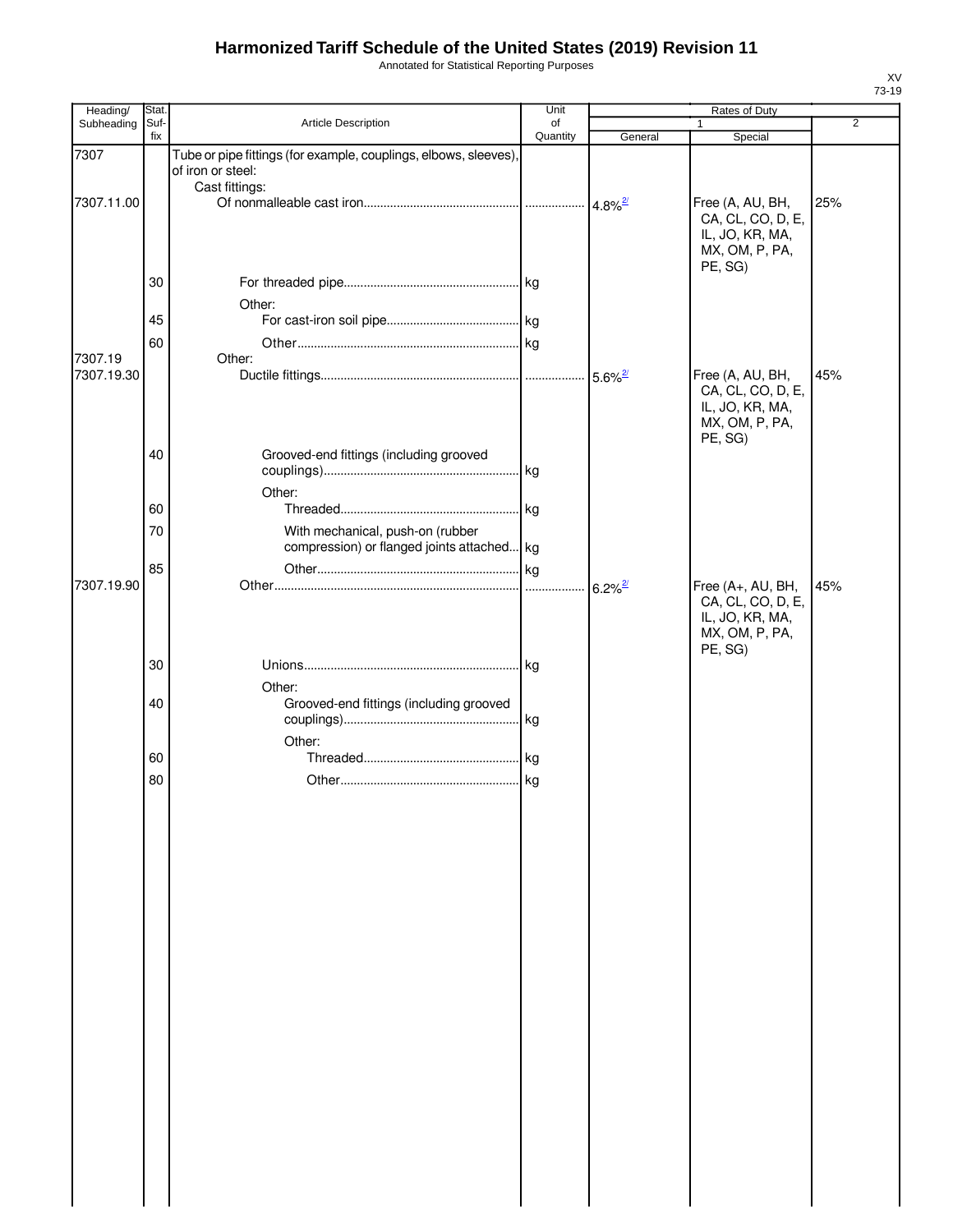Annotated for Statistical Reporting Purposes

| Heading/                                | Stat.       |                                                                                                                                                                                      | Unit                  |                     | Rates of Duty                                                                                 |                |
|-----------------------------------------|-------------|--------------------------------------------------------------------------------------------------------------------------------------------------------------------------------------|-----------------------|---------------------|-----------------------------------------------------------------------------------------------|----------------|
| Subheading                              | Suf-<br>fix | Article Description                                                                                                                                                                  | of<br>Quantity        | General             | $\mathbf{1}$<br>Special                                                                       | $\overline{2}$ |
| 7307 (con.)<br>7307.21<br>7307.21.10 00 |             | Tube or pipe fittings (for example, couplings, elbows, sleeves),<br>of iron or steel: (con.)<br>Other, of stainless steel:<br>Flanges:<br>Not machined, not tooled and not otherwise |                       |                     |                                                                                               |                |
|                                         |             |                                                                                                                                                                                      |                       |                     | Free (A, AU, BH,<br>CA, CL, CO, D, E,<br>IL, JO, KR, MA,<br>MX, OM, P, PA,<br>PE, SG)         | 34%            |
| 7307.21.50 00                           |             |                                                                                                                                                                                      | kg 5.6% <sup>2/</sup> |                     | Free (A*, AU, B, BH, 45%<br>CA, CL, CO, D, E,<br>IL, JO, KR, MA,<br>MX, OM, P, PA,<br>PE, SG) |                |
| 7307.22<br>7307.22.10 00                |             | Threaded elbows, bends and sleeves:                                                                                                                                                  |                       |                     |                                                                                               | 45%            |
| 7307.22.50 00                           |             |                                                                                                                                                                                      |                       |                     | Free (A, AU, B, BH,<br>CA, CL, CO, D, E,<br>IL, JO, KR, MA,<br>MX, OM, P, PA,<br>PE, SG)      | 45%            |
| 7307.23.00                              |             |                                                                                                                                                                                      |                       | $5\%^{27}$          | Free (A, AU, B, BH,<br>CA, CL, CO, D, E,<br>IL, JO, KR, MA,<br>MX, OM, P, PA,<br>PE, SG)      | 45%            |
|                                         | 30          | Not machined, not tooled and not otherwise                                                                                                                                           |                       |                     |                                                                                               |                |
| 7307.29.00                              | 90          |                                                                                                                                                                                      |                       | $5\%$ <sup>2/</sup> | Free (A, AU, B, BH,<br>CA, CL, CO, D, E,<br>IL, JO, KR, MA,<br>MX, OM, P, PA,                 | 45%            |
|                                         | 30          |                                                                                                                                                                                      |                       |                     | PE, SG)                                                                                       |                |
|                                         | 90          |                                                                                                                                                                                      |                       |                     |                                                                                               |                |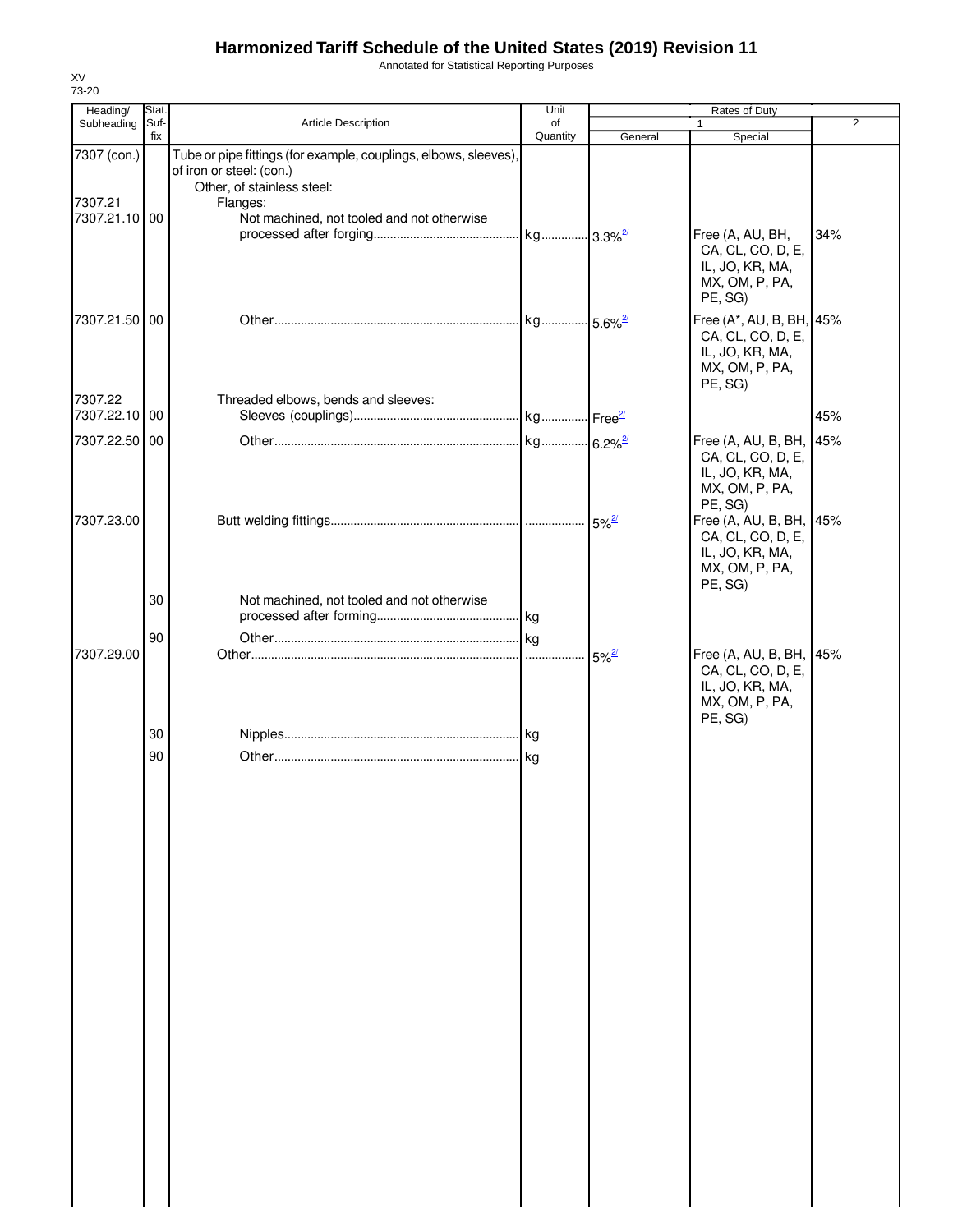Annotated for Statistical Reporting Purposes

| Heading/              | Stat.       |                                                                                              | Unit           |                       | Rates of Duty                                                                                             |                |
|-----------------------|-------------|----------------------------------------------------------------------------------------------|----------------|-----------------------|-----------------------------------------------------------------------------------------------------------|----------------|
| Subheading            | Suf-<br>fix | Article Description                                                                          | of<br>Quantity | General               | 1<br>Special                                                                                              | $\overline{2}$ |
| 7307 (con.)           |             | Tube or pipe fittings (for example, couplings, elbows, sleeves),<br>of iron or steel: (con.) |                |                       |                                                                                                           |                |
| 7307.91               |             | Other:<br>Flanges:<br>Not machined, not tooled and not otherwise<br>processed after forging: |                |                       |                                                                                                           |                |
| 7307.91.10 00         |             |                                                                                              |                |                       | Free (A, AU, BH,<br>CA, CL, CO, D, E,<br>IL, JO, MA, MX,<br>OM, P, PA, PE,<br>SG)<br>$0.6\%$ (KR)         | 25%            |
| 7307.91.30 00         |             |                                                                                              |                |                       | Free (A*, AU, BH,<br>CA, CL, CO, D, E,<br>IL, JO, MA, MX,<br>OM, P, PA, PE,<br>SG)                        | 33%            |
| 7307.91.50            |             |                                                                                              |                | $5.5\%$ <sup>2/</sup> | $0.6\%$ (KR)<br>Free (A*, AU, B, BH, 45%<br>CA, CL, CO, D, E,<br>IL, JO, MA, MX,<br>OM, P, PA, PE,<br>SG) |                |
|                       | 10          | With an inside diameter of less than 360 mm:                                                 |                |                       | $1.1\%$ (KR)                                                                                              |                |
|                       | 30<br>50    | Of alloy steel (except stainless steel) kg<br>With an inside diameter of 360 mm or more:     |                |                       |                                                                                                           |                |
|                       | 70          | Of alloy steel (except stainless steel) kg                                                   |                |                       |                                                                                                           |                |
| 7307.92<br>7307.92.30 |             | Threaded elbows, bends and sleeves:                                                          |                |                       |                                                                                                           | 45%            |
|                       | 10          |                                                                                              |                |                       |                                                                                                           |                |
| 7307.92.90            | 30<br>00    | Of alloy steel (except stainless steel) kg                                                   |                |                       | Free (A, AU, B, BH,<br>CA, CL, CO, D, E,<br>IL, JO, KR, MA,<br>MX, OM, P, PA,<br>PE, SG)                  | 45%            |
|                       |             |                                                                                              |                |                       |                                                                                                           |                |
|                       |             |                                                                                              |                |                       |                                                                                                           |                |
|                       |             |                                                                                              |                |                       |                                                                                                           |                |
|                       |             |                                                                                              |                |                       |                                                                                                           |                |
|                       |             |                                                                                              |                |                       |                                                                                                           |                |
|                       |             |                                                                                              |                |                       |                                                                                                           |                |
|                       |             |                                                                                              |                |                       |                                                                                                           |                |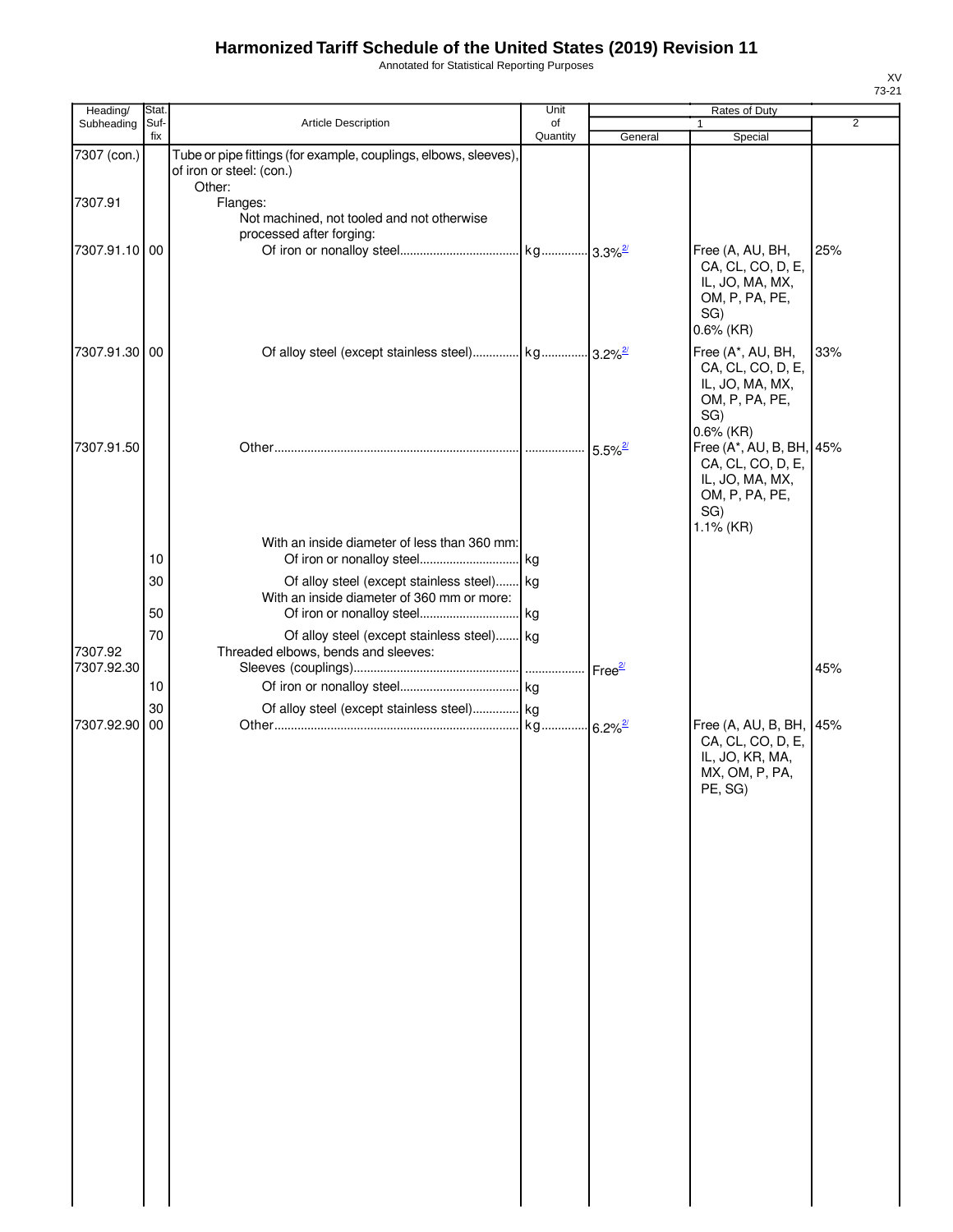Annotated for Statistical Reporting Purposes

| 73-22                  |               |                                                                                                               | Unit     |                       |                                                                                                                  |                |
|------------------------|---------------|---------------------------------------------------------------------------------------------------------------|----------|-----------------------|------------------------------------------------------------------------------------------------------------------|----------------|
| Heading/<br>Subheading | Stat.<br>Suf- | <b>Article Description</b>                                                                                    | of       |                       | Rates of Duty                                                                                                    | $\overline{2}$ |
|                        | fix           |                                                                                                               | Quantity | General               | Special                                                                                                          |                |
| 7307 (con.)            |               | Tube or pipe fittings (for example, couplings, elbows, sleeves),<br>of iron or steel: (con.)<br>Other: (con.) |          |                       |                                                                                                                  |                |
| 7307.93                |               | Butt welding fittings:<br>With an inside diameter of less than 360 mm:                                        |          |                       |                                                                                                                  |                |
| 7307.93.30             |               |                                                                                                               |          |                       | Free (A+, AU, B, BH, 45%<br>CA, CL, CO, D, E,<br>IL, JO, MA, MX,<br>OM, P, PA, PE,<br>SG)<br>2.2% (KR)           |                |
|                        | 10            | Not machined, not tooled and not<br>otherwise processed after forging kg                                      |          |                       |                                                                                                                  |                |
|                        | 40            |                                                                                                               |          |                       |                                                                                                                  |                |
| 7307.93.60             | 00            |                                                                                                               |          |                       | Free (A, AU, B, BH, 45%<br>CA, CL, CO, D, E,<br>IL, JO, MA, MX,<br>OM, P, PA, PE,<br>SG)                         |                |
| 7307.93.90             |               | With an inside diameter of 360 mm or more $\frac{1}{4.3\%^{2}}$                                               |          |                       | 2% (KR)<br>Free (A, AU, B, BH, 45%<br>CA, CL, CO, D, E,<br>IL, JO, MA, MX,<br>OM, P, PA, PE,<br>SG)<br>1.5% (KR) |                |
|                        |               | Of iron or nonalloy steel:                                                                                    |          |                       |                                                                                                                  |                |
|                        | 10            | Not machined, not tooled and not<br>otherwise processed after forging kg                                      |          |                       |                                                                                                                  |                |
|                        | 40            |                                                                                                               |          |                       |                                                                                                                  |                |
|                        | 60            | Of alloy steel (except stainless steel) kg                                                                    |          |                       |                                                                                                                  |                |
| 7307.99                |               | Other:<br>Not machined, not tooled and not otherwise<br>processed after forging:                              |          |                       |                                                                                                                  |                |
| 7307.99.10 00          |               |                                                                                                               |          |                       | Free (A, AU, BH,<br>CA, CL, CO, D, E,<br>IL, JO, KR, MA,<br>MX, OM, P, PA,<br>PE, SG)                            | 25%            |
| 7307.99.30 00          |               |                                                                                                               |          |                       | Free (A, AU, BH,<br>CA, CL, CO, D, E,<br>IL, JO, KR, MA,<br>MX, OM, P, PA,<br>PE, SG)                            | 33%            |
| 7307.99.50             |               |                                                                                                               |          | $4.3\%$ <sup>2/</sup> | Free (A, AU, B, BH,<br>CA, CL, CO, D, E,<br>IL, JO, KR, MA,<br>MX, OM, P, PA,<br>PE, SG)                         | 45%            |
|                        | 15            | Of iron or nonalloy steel:                                                                                    |          |                       |                                                                                                                  |                |
|                        | 45            |                                                                                                               |          |                       |                                                                                                                  |                |
|                        | 60            | Of alloy steel (except stainless steel) kg                                                                    |          |                       |                                                                                                                  |                |
|                        |               |                                                                                                               |          |                       |                                                                                                                  |                |

XV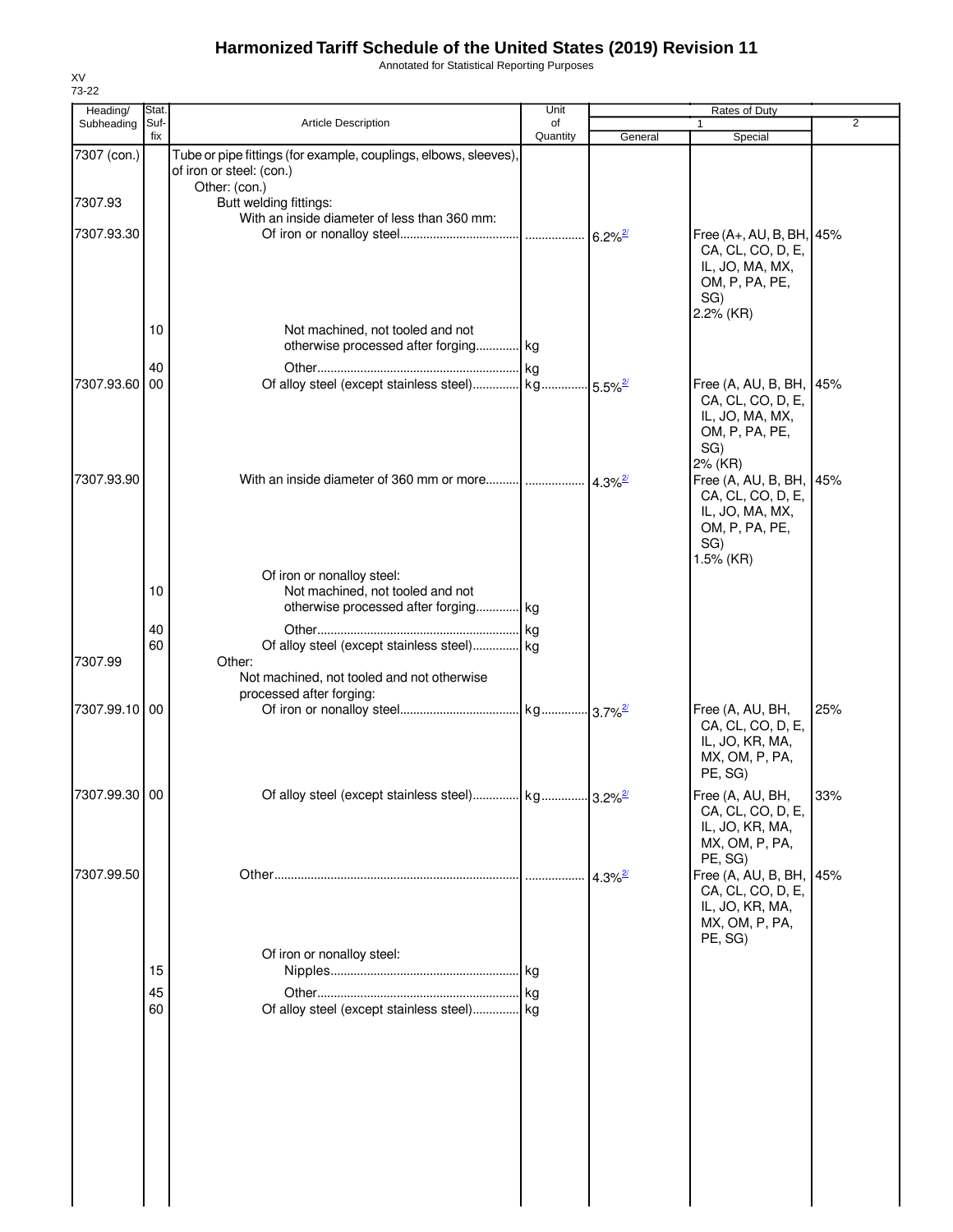Annotated for Statistical Reporting Purposes

| Heading/              | Stat.          |                                                                                                                                                                                                                                                                                                                                                                                         | Unit           |         | Rates of Duty |                |
|-----------------------|----------------|-----------------------------------------------------------------------------------------------------------------------------------------------------------------------------------------------------------------------------------------------------------------------------------------------------------------------------------------------------------------------------------------|----------------|---------|---------------|----------------|
| Subheading            | Suf-<br>fix    | <b>Article Description</b>                                                                                                                                                                                                                                                                                                                                                              | of<br>Quantity | General | Special       | $\overline{2}$ |
| 7308                  |                | Structures (excluding prefabricated buildings of heading 9406)<br>and parts of structures (for example, bridges and bridge<br>sections, lock gates, towers, lattice masts, roofs, roofing<br>frameworks, doors and windows and their frames and<br>thresholds for doors, shutters, balustrades, pillars and columns)<br>of iron or steel; plates, rods, angles, shapes, sections, tubes |                |         |               |                |
| 7308.10.00            | 00             | and the like, prepared for use in structures, of iron or steel:                                                                                                                                                                                                                                                                                                                         |                |         |               | 45%            |
| 7308.20.00            | 20             | Tubular, whether or not tapered, and sectional                                                                                                                                                                                                                                                                                                                                          |                |         |               | 45%            |
| 7308.30<br>7308.30.10 | 90<br>00       | Doors, windows and their frames and thresholds for doors:                                                                                                                                                                                                                                                                                                                               |                |         |               | 35%            |
| 7308.30.50            | 15             |                                                                                                                                                                                                                                                                                                                                                                                         |                |         |               | 25%            |
| 7308.40.00            | 25<br>50<br>00 | Equipment for scaffolding, shuttering, propping or pit-                                                                                                                                                                                                                                                                                                                                 |                |         |               | 45%            |
| 7308.90               |                | Other:<br>Columns, pillars, posts, beams, girders and similar<br>structural units:                                                                                                                                                                                                                                                                                                      |                |         |               |                |
| 7308.90.30            | 00             |                                                                                                                                                                                                                                                                                                                                                                                         |                |         |               | 20%            |
| 7308.90.60            | 00             | Other:                                                                                                                                                                                                                                                                                                                                                                                  |                |         |               | 30%            |
| 7308.90.70 00         |                |                                                                                                                                                                                                                                                                                                                                                                                         |                |         |               | 45%            |
| 7308.90.95            | 30             | Sheet-metal roofing, siding, flooring and roof                                                                                                                                                                                                                                                                                                                                          |                |         |               | 45%            |
|                       | 60             | Other:<br>Architectural and ornamental work kg                                                                                                                                                                                                                                                                                                                                          |                |         |               |                |
| 7309.00.00            | 90             | Reservoirs, tanks, vats and similar containers for any material<br>(other than compressed or liquefied gas), of iron or steel, of a<br>capacity exceeding 300 liters, whether or not lined or heat<br>insulated, but not fitted with mechanical or thermal                                                                                                                              |                |         |               | 45%            |
|                       | 30             |                                                                                                                                                                                                                                                                                                                                                                                         | No.<br>kg      |         |               |                |
|                       | 90             |                                                                                                                                                                                                                                                                                                                                                                                         | No.<br>kg      |         |               |                |
|                       |                |                                                                                                                                                                                                                                                                                                                                                                                         |                |         |               |                |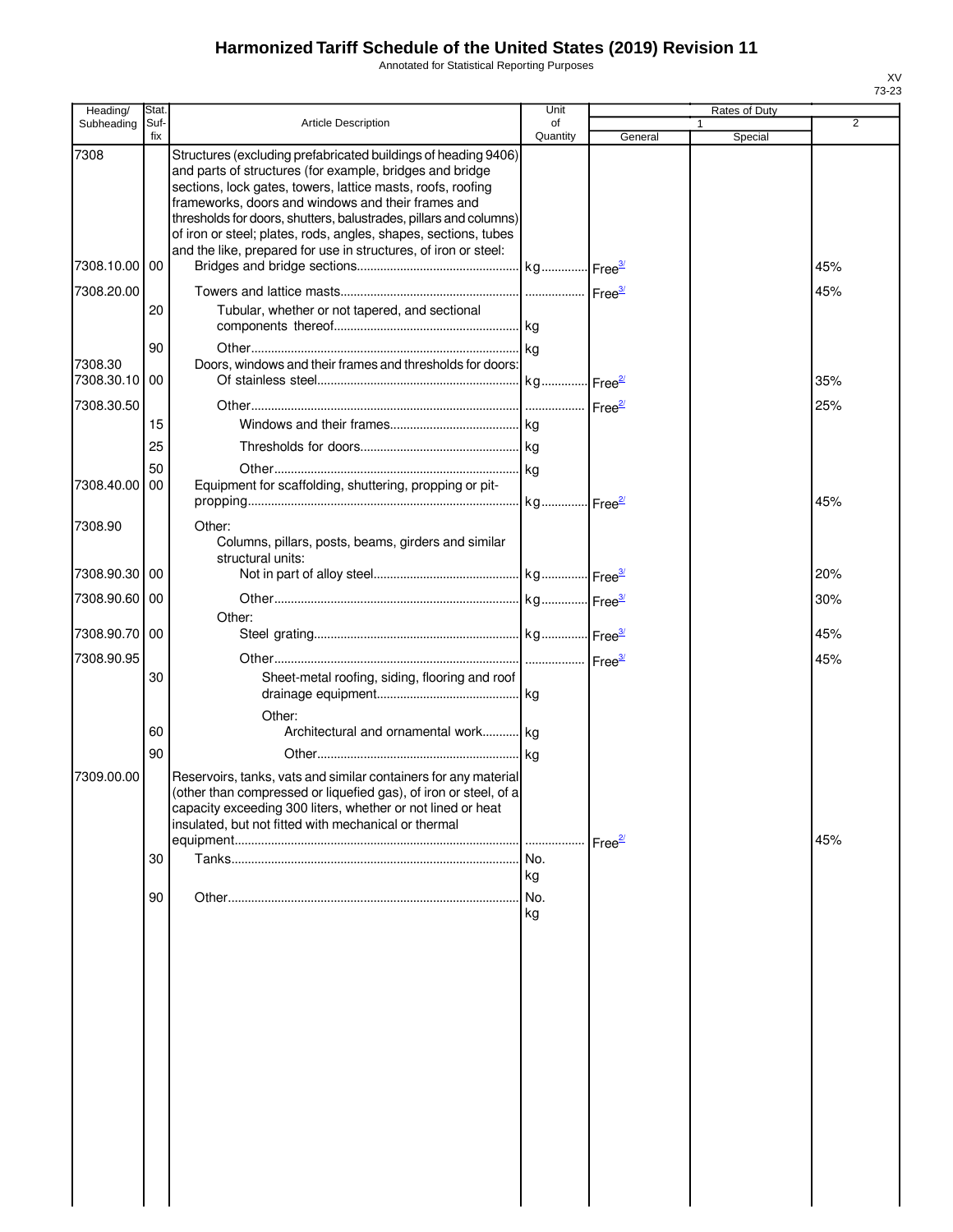Annotated for Statistical Reporting Purposes

| Heading/   | Stat.           |                                                                                                                                                                                                                                                                                        | Unit            |                    | Rates of Duty           |                |
|------------|-----------------|----------------------------------------------------------------------------------------------------------------------------------------------------------------------------------------------------------------------------------------------------------------------------------------|-----------------|--------------------|-------------------------|----------------|
| Subheading | Suf-<br>fix     | Article Description                                                                                                                                                                                                                                                                    | of<br>Quantity  | General            | $\mathbf{1}$<br>Special | $\overline{2}$ |
| 7310       |                 | Tanks, casks, drums, cans, boxes and similar containers, for<br>any material (other than compressed or liquefied gas), of iron<br>or steel, of a capacity not exceeding 300 liters, whether or not<br>lined or heat insulated, but not fitted with mechanical or thermal<br>equipment: |                 |                    |                         |                |
| 7310.10.00 | 10 <sup>°</sup> |                                                                                                                                                                                                                                                                                        |                 |                    |                         | 25%            |
|            | 50              |                                                                                                                                                                                                                                                                                        | kg              |                    |                         |                |
| 7310.21.00 |                 | Of a capacity of less than 50 liters:<br>Cans which are to be closed by soldering or                                                                                                                                                                                                   |                 | Free <sup>2/</sup> |                         | 25%            |
|            | 25              | Containers, of circular cross section, of a volume<br>capacity between 11.4 liters and 26.6 liters, of a<br>kind used for the conveyance of goods No.                                                                                                                                  |                 |                    |                         |                |
| 7310.29.00 | 50              |                                                                                                                                                                                                                                                                                        |                 | Free <sup>2/</sup> |                         | 25%            |
|            | 25              | Containers, of circular cross section, of a volume<br>capacity between 11.4 liters and 26.6 liters, of a<br>kind used for the conveyance of goods No.                                                                                                                                  |                 |                    |                         |                |
|            | 50              |                                                                                                                                                                                                                                                                                        | No.             |                    |                         |                |
| 7311.00.00 |                 | Containers for compressed or liquefied gas, of iron or steel      Free <sup>27</sup><br>Certified prior to exportation to have been made in<br>accordance with the safety requirements of sections 178.36<br>through 178.68 of title 49 CFR or under a specific                        |                 |                    |                         | 25%            |
|            | 30              | exemption to those requirements:<br>Seamless steel containers not overwrapped, marked<br>DOT 3A, 3AX, 3AA, 3AAX, 3B, 3E, 3HT, 3T or DOT-E                                                                                                                                              |                 |                    |                         |                |
|            | 60              |                                                                                                                                                                                                                                                                                        | kg<br>. No.     |                    |                         |                |
|            | 90              |                                                                                                                                                                                                                                                                                        | kg<br>No.<br>kg |                    |                         |                |
|            |                 |                                                                                                                                                                                                                                                                                        |                 |                    |                         |                |
|            |                 |                                                                                                                                                                                                                                                                                        |                 |                    |                         |                |
|            |                 |                                                                                                                                                                                                                                                                                        |                 |                    |                         |                |
|            |                 |                                                                                                                                                                                                                                                                                        |                 |                    |                         |                |
|            |                 |                                                                                                                                                                                                                                                                                        |                 |                    |                         |                |
|            |                 |                                                                                                                                                                                                                                                                                        |                 |                    |                         |                |
|            |                 |                                                                                                                                                                                                                                                                                        |                 |                    |                         |                |
|            |                 |                                                                                                                                                                                                                                                                                        |                 |                    |                         |                |
|            |                 |                                                                                                                                                                                                                                                                                        |                 |                    |                         |                |
|            |                 |                                                                                                                                                                                                                                                                                        |                 |                    |                         |                |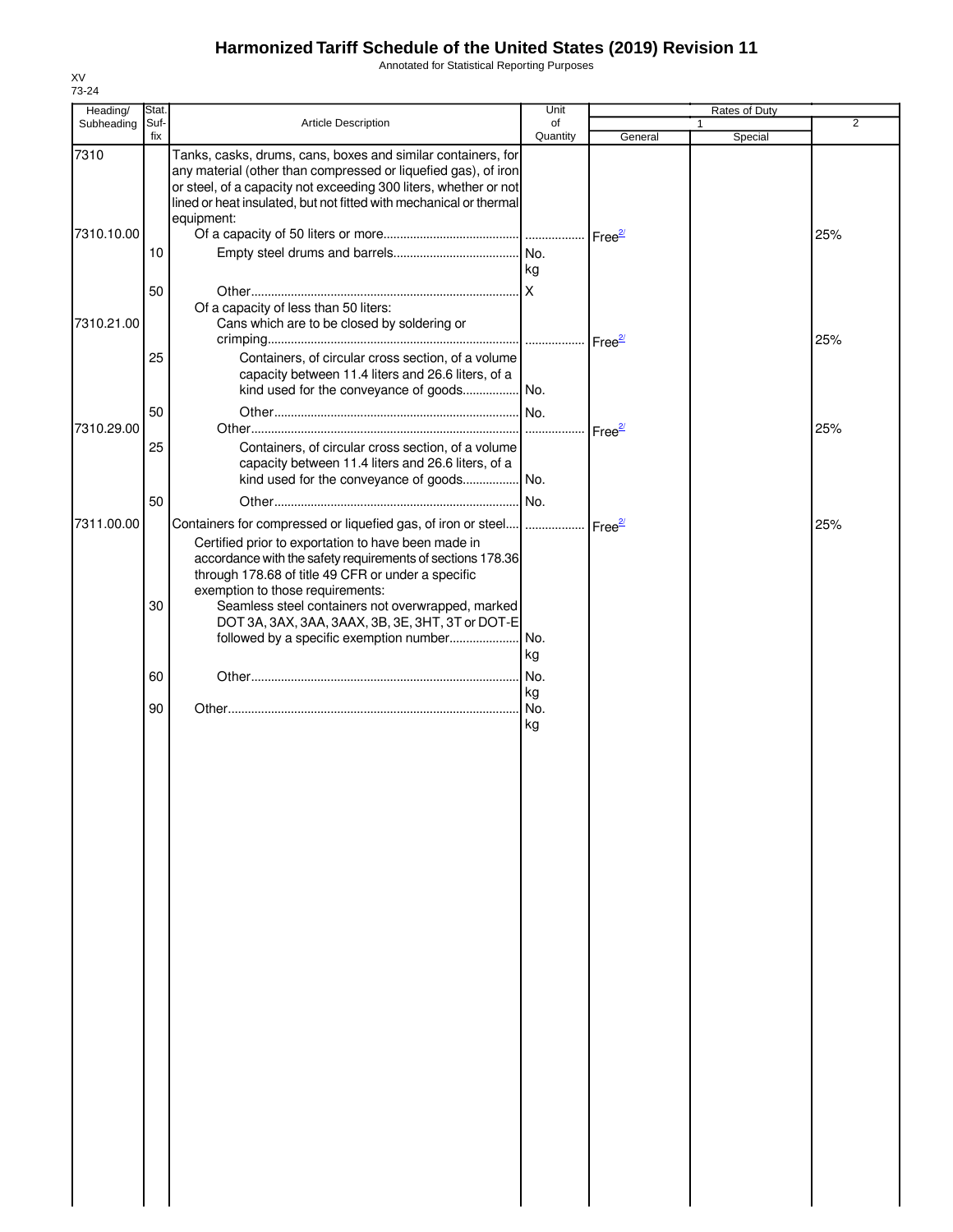Annotated for Statistical Reporting Purposes

| Heading/        | Stat.       |                                                                                                                                                                                                 | Unit           |         | Rates of Duty |                |
|-----------------|-------------|-------------------------------------------------------------------------------------------------------------------------------------------------------------------------------------------------|----------------|---------|---------------|----------------|
| Subheading      | Suf-<br>fix | <b>Article Description</b>                                                                                                                                                                      | of<br>Quantity | General | 1<br>Special  | $\overline{2}$ |
| 7312<br>7312.10 |             | Stranded wire, ropes, cables, plaited bands, slings and the<br>like, of iron or steel, not electrically insulated:<br>Stranded wire, ropes and cables:<br>Stranded wire:<br>Of stainless steel: |                |         |               |                |
| 7312.10.05      | 00          | Fitted with fittings or made up into articles kg Free <sup>2</sup>                                                                                                                              |                |         |               | 45%            |
| 7312.10.10      |             |                                                                                                                                                                                                 |                |         |               | 45%            |
|                 | 30          |                                                                                                                                                                                                 |                |         |               |                |
|                 | 50<br>70    | Other, stranded wire having a lay or twist<br>of not more than 1 revolution for a length<br>equal to the strand diameter multiplied by                                                          |                |         |               |                |
|                 |             | Other:                                                                                                                                                                                          |                |         |               |                |
| 7312.10.20      | 00          | Fitted with fittings or made up into articles kg Free <sup>27</sup>                                                                                                                             |                |         |               | 45%            |
| 7312.10.30      |             |                                                                                                                                                                                                 |                |         |               | 35%            |
|                 | 05          |                                                                                                                                                                                                 |                |         |               |                |
|                 | 10          | For prestressing concrete:<br>Covered with textile or other non-                                                                                                                                |                |         |               |                |
|                 | 12          |                                                                                                                                                                                                 |                |         |               |                |
|                 | 20          | Other, stranded wire having a lay or twist<br>of not more than 1 revolution for a length<br>equal to the strand diameter multiplied by                                                          |                |         |               |                |
|                 | 45          | Other:                                                                                                                                                                                          |                |         |               |                |
|                 | 65          | Other:<br>Galvanized:                                                                                                                                                                           |                |         |               |                |
|                 | 70          | Other:<br>Covered with textile or<br>other nonmetallic<br>material kg                                                                                                                           |                |         |               |                |
|                 | 74          |                                                                                                                                                                                                 |                |         |               |                |
|                 | 80          | Ropes, cables and cordage other than stranded wire:<br>Of stainless steel:                                                                                                                      |                |         |               |                |
| 7312.10.50 00   |             | Fitted with fittings or made up into articles kg Free <sup>21</sup>                                                                                                                             |                |         |               | 45%            |
| 7312.10.60      |             |                                                                                                                                                                                                 |                |         |               | 45%            |
|                 | 30          | With a diameter not exceeding 9.5 mm kg                                                                                                                                                         |                |         |               |                |
|                 | 60          |                                                                                                                                                                                                 |                |         |               |                |
| 7312.10.70      | 00          | Other:<br>Fitted with fittings or made up into articles kg Free <sup>21</sup>                                                                                                                   |                |         |               | 45%            |
| 7312.10.80 00   |             | Other:                                                                                                                                                                                          |                |         |               | 35%            |
| 7312.10.90      |             |                                                                                                                                                                                                 |                |         |               | 35%            |
|                 |             | Galvanized:                                                                                                                                                                                     |                |         |               |                |
|                 | 30          | With a diameter not exceeding                                                                                                                                                                   |                |         |               |                |
|                 | 60          | With a diameter exceeding                                                                                                                                                                       |                |         |               |                |
|                 | 90          |                                                                                                                                                                                                 | kg             |         |               |                |
| 7312.90.00      | 00          |                                                                                                                                                                                                 |                |         |               | 45%            |
|                 |             |                                                                                                                                                                                                 |                |         |               |                |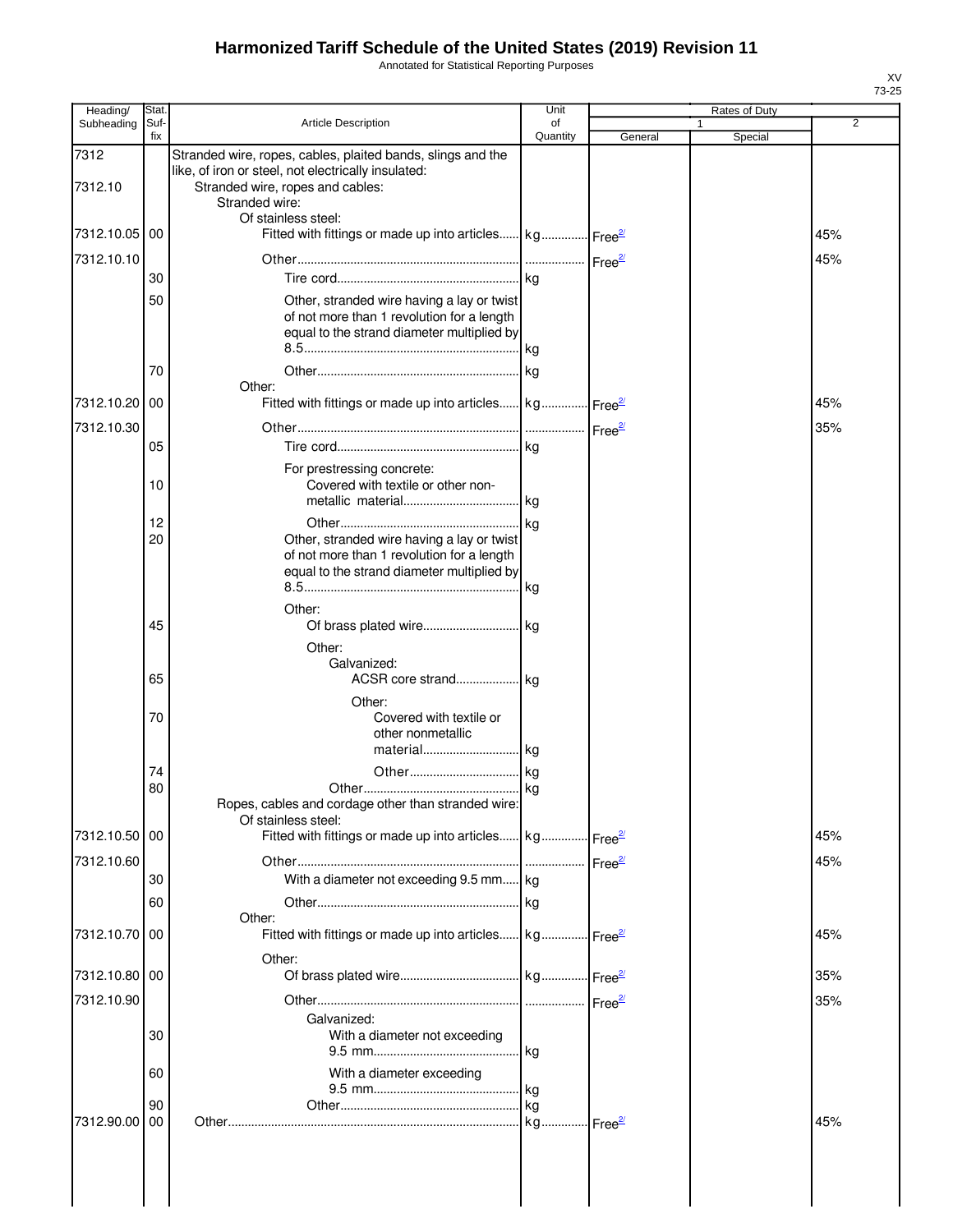Annotated for Statistical Reporting Purposes

| Heading/                 | Stat.       |                                                                                                                                                                                                                 | Unit                                    |                    | Rates of Duty           |      |
|--------------------------|-------------|-----------------------------------------------------------------------------------------------------------------------------------------------------------------------------------------------------------------|-----------------------------------------|--------------------|-------------------------|------|
| Subheading               | Suf-<br>fix | <b>Article Description</b>                                                                                                                                                                                      | of<br>Quantity                          | General            | $\mathbf{1}$<br>Special | 2    |
| 7313.00.00               |             | 00 Barbed wire of iron or steel; twisted hoop or single flat wire,<br>barbed or not, and loosely twisted double wire, of a kind used                                                                            |                                         |                    |                         | Free |
| 7314                     |             | Cloth (including endless bands), grill, netting and fencing, of<br>iron or steel wire; expanded metal of iron or steel:<br>Woven cloth:                                                                         |                                         |                    |                         |      |
| 7314.12<br>7314.12.10    | 00          | Endless bands for machinery, of stainless steel:<br>With meshes not finer than 12 wires to the lineal                                                                                                           | $m2$<br>kg                              | Free <sup>2/</sup> |                         | 35%  |
| 7314.12.20               | $00\,$      | With meshes finer than 12 but not finer than<br>36 wires to the lineal centimeter in warp or filling.                                                                                                           | $m2$<br>kg                              | Free <sup>2/</sup> |                         | 50%  |
| 7314.12.30 00            |             | With meshes finer than 36 wires to the lineal<br>centimeter in warp or filling:<br>Fourdrinier wires, seamed or not seamed,<br>suitable for use in papermaking machines:<br>With 94 or more wires to the lineal |                                         |                    |                         |      |
|                          |             |                                                                                                                                                                                                                 | m <sup>2</sup> Free <sup>2/</sup><br>kg |                    |                         | 75%  |
| 7314.12.60 00            |             |                                                                                                                                                                                                                 | m <sup>2</sup> Free <sup>2/</sup>       |                    |                         | 75%  |
| 7314.12.90 00            |             |                                                                                                                                                                                                                 | $\frac{kg}{m^2}$<br>kg                  | Free <sup>2/</sup> |                         | 60%  |
| 7314.14<br>7314.14.10100 |             | Other woven cloth, of stainless steel:<br>With meshes not finer than 12 wires to the lineal                                                                                                                     | $m2$ .<br>kg                            | Free <sup>2/</sup> |                         | 35%  |
| 7314.14.20100            |             | With meshes finer than 12 but not finer than<br>36 wires to the lineal centimeter in warp or filling                                                                                                            | $m2$ Free $\frac{27}{2}$<br>kg          |                    |                         | 50%  |
| 7314.14.30 00            |             | With meshes finer than 36 wires to the lineal<br>centimeter in warp or maximum:<br>Fourdrinier wires, seamed or not seamed,<br>suitable for use in papermaking machines:<br>With 94 or more wires to the lineal |                                         |                    |                         |      |
|                          |             |                                                                                                                                                                                                                 | $m2$<br>kg                              | Free <sup>21</sup> |                         | 75%  |
| 7314.14.60 00            |             |                                                                                                                                                                                                                 |                                         |                    |                         | 75%  |
| 7314.14.90 00            |             |                                                                                                                                                                                                                 |                                         |                    |                         | 60%  |
| 7314.19.01               | 00          |                                                                                                                                                                                                                 | kg<br>$m^2$ .<br>kg                     | Free <sup>2/</sup> |                         | 60%  |
| 7314.20.00 00            |             | Grill, netting and fencing, welded at the intersection, of<br>wire with a maximum cross-sectional dimension of 3 mm                                                                                             |                                         |                    |                         |      |
|                          |             | or more and having a mesh size of 100 cm <sup>2</sup> or more kg Free <sup>27</sup>                                                                                                                             |                                         |                    |                         | 45%  |
|                          |             |                                                                                                                                                                                                                 |                                         |                    |                         |      |
|                          |             |                                                                                                                                                                                                                 |                                         |                    |                         |      |
|                          |             |                                                                                                                                                                                                                 |                                         |                    |                         |      |
|                          |             |                                                                                                                                                                                                                 |                                         |                    |                         |      |
|                          |             |                                                                                                                                                                                                                 |                                         |                    |                         |      |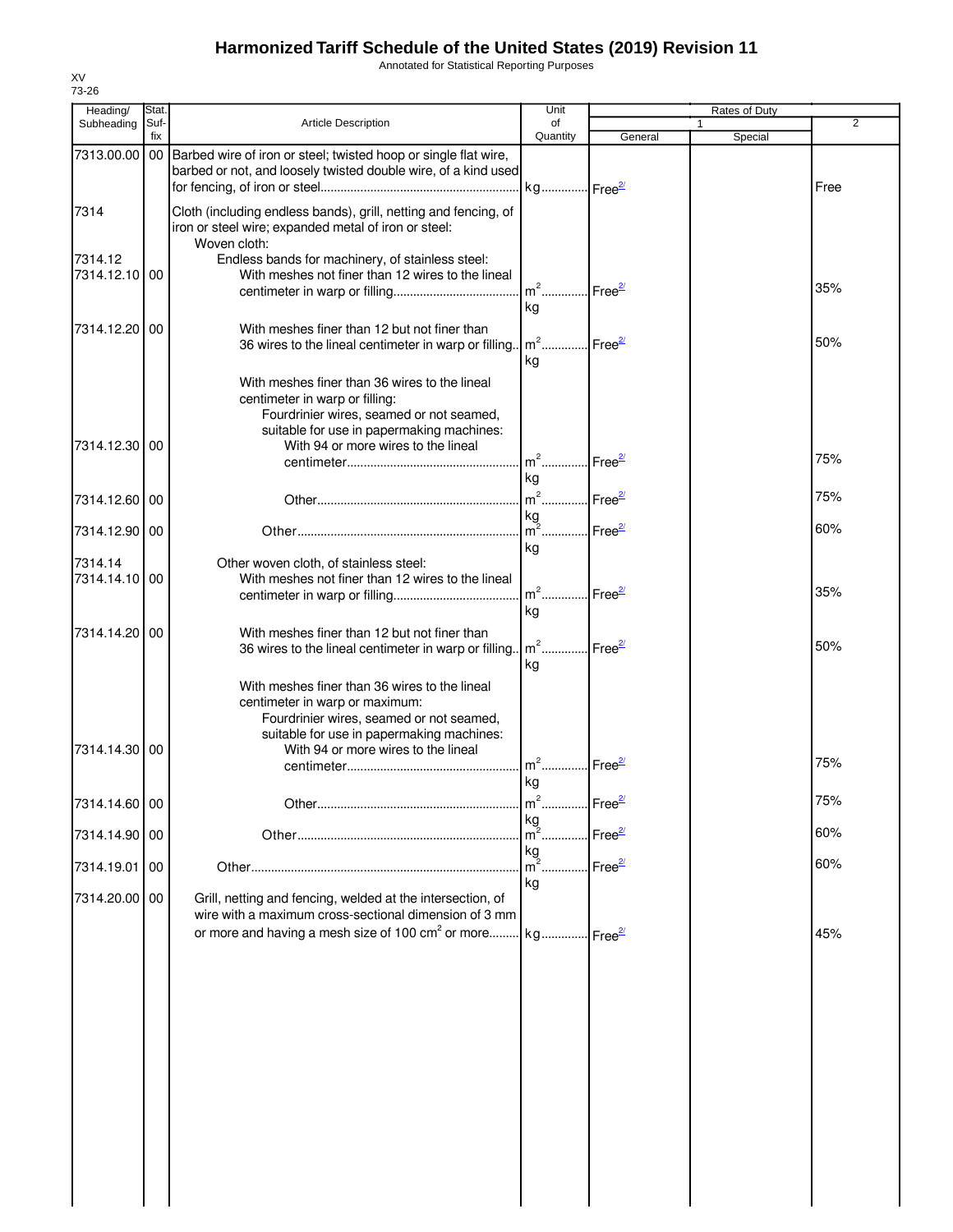Annotated for Statistical Reporting Purposes

| Heading/                                | Stat.       |                                                                                                                                                                                                                                                                                    | Unit           |                    | Rates of Duty |                          |
|-----------------------------------------|-------------|------------------------------------------------------------------------------------------------------------------------------------------------------------------------------------------------------------------------------------------------------------------------------------|----------------|--------------------|---------------|--------------------------|
| Subheading                              | Suf-<br>fix | Article Description                                                                                                                                                                                                                                                                | of<br>Quantity | General            | Special       | $\overline{2}$           |
| 7314 (con.)<br>7314.31<br>7314.31.10 00 |             | Cloth (including endless bands), grill, netting and fencing, of<br>iron or steel wire; expanded metal of iron or steel: (con.)<br>Other grill, netting and fencing, welded at the intersection:<br>Plated or coated with zinc:<br>Wire fencing plated or coated with zinc, whether |                |                    |               | $1.1 \text{C/kg}$        |
| 7314.31.50                              | 10          | Welded wire stucco netting, furred, not<br>reinforced with supplemental horizontal                                                                                                                                                                                                 |                |                    |               | 45%                      |
| 7314.39.00 00<br>7314.41.00             | 80          | Other grill, netting and fencing:                                                                                                                                                                                                                                                  |                |                    |               | 45%<br>$1.1 \text{C/kg}$ |
|                                         | 30<br>40    | Woven wire stucco netting, furred, not reinforced<br>with supplemental horizontal wire:<br>Of wire with maximum cross- sectional                                                                                                                                                   |                |                    |               |                          |
| 7314.42.00                              | 45<br>80    |                                                                                                                                                                                                                                                                                    |                | Free <sup>2/</sup> |               | $1.1$ ¢/kg               |
| 7314.49<br>7314.49.30 00                | 30<br>60    | Other:                                                                                                                                                                                                                                                                             |                |                    |               | 45%                      |
| 7314.49.60 00<br>7314.50.00 00          |             |                                                                                                                                                                                                                                                                                    | kg             |                    |               | 35%<br>45%               |
|                                         |             |                                                                                                                                                                                                                                                                                    |                |                    |               |                          |
|                                         |             |                                                                                                                                                                                                                                                                                    |                |                    |               |                          |
|                                         |             |                                                                                                                                                                                                                                                                                    |                |                    |               |                          |
|                                         |             |                                                                                                                                                                                                                                                                                    |                |                    |               |                          |
|                                         |             |                                                                                                                                                                                                                                                                                    |                |                    |               |                          |
|                                         |             |                                                                                                                                                                                                                                                                                    |                |                    |               |                          |
|                                         |             |                                                                                                                                                                                                                                                                                    |                |                    |               |                          |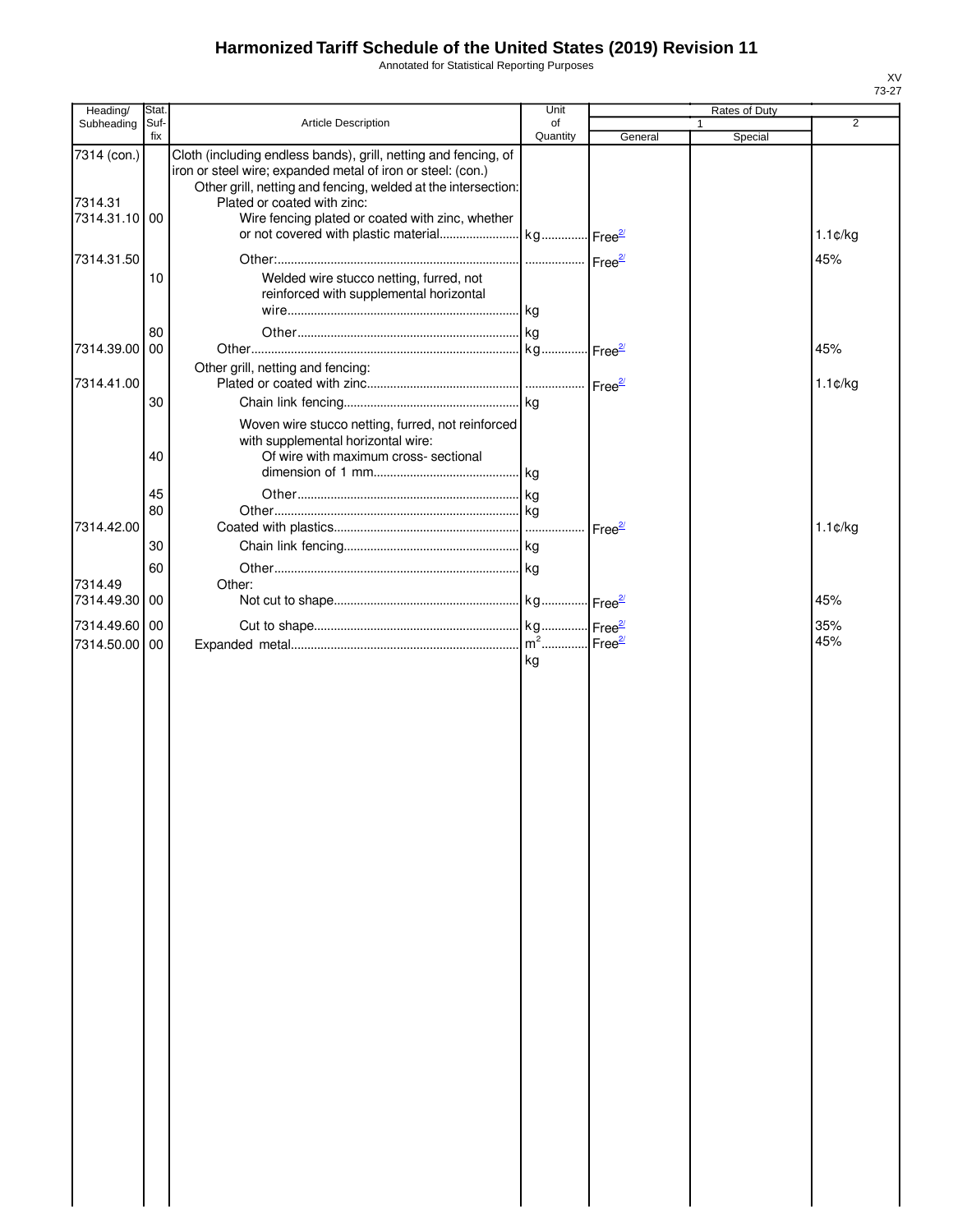Annotated for Statistical Reporting Purposes

| Heading/                 | <b>Stat</b> |                                                                                                | Unit                  |                         | Rates of Duty                                                                                |            |
|--------------------------|-------------|------------------------------------------------------------------------------------------------|-----------------------|-------------------------|----------------------------------------------------------------------------------------------|------------|
| Subheading               | Suf-<br>fix | <b>Article Description</b>                                                                     | of<br>Quantity        | General                 | Special                                                                                      | 2          |
| 7315                     |             | Chain and parts thereof, of iron or steel:                                                     |                       |                         |                                                                                              |            |
|                          |             | Articulated link chain and parts thereof:                                                      |                       |                         |                                                                                              |            |
| 7315.11.00               | 05          |                                                                                                |                       |                         |                                                                                              | 40%        |
|                          |             |                                                                                                |                       |                         |                                                                                              |            |
|                          |             | Other:<br>Of not over 50 mm pitch and containing more                                          |                       |                         |                                                                                              |            |
|                          |             | than 3 parts per pitch:                                                                        |                       |                         |                                                                                              |            |
|                          | 10          |                                                                                                |                       |                         |                                                                                              |            |
|                          | 45          |                                                                                                |                       |                         |                                                                                              |            |
|                          | 60          |                                                                                                |                       |                         |                                                                                              |            |
| 7315.12.00               |             |                                                                                                |                       |                         |                                                                                              | 40%        |
|                          | 20          | Of not over 50 mm pitch and containing more than                                               |                       |                         |                                                                                              |            |
|                          |             | Other:                                                                                         |                       |                         |                                                                                              |            |
|                          | 40          |                                                                                                |                       |                         |                                                                                              |            |
|                          | 60          |                                                                                                |                       |                         |                                                                                              |            |
|                          | 80          |                                                                                                |                       |                         |                                                                                              |            |
| 7315.19.00               | 00          |                                                                                                |                       |                         |                                                                                              | 40%        |
| 7315.20<br>7315.20.10 00 |             | Skid chain:                                                                                    |                       |                         |                                                                                              | 10%        |
|                          |             |                                                                                                |                       |                         |                                                                                              |            |
| 7315.20.50 00            |             |                                                                                                |                       |                         |                                                                                              | 2.5¢/kg    |
| 7315.81.00               | 00          | Other chain:                                                                                   |                       |                         |                                                                                              | $4.4$ ¢/kg |
|                          |             |                                                                                                |                       |                         |                                                                                              |            |
| 7315.82                  |             | Other, welded link:<br>Of alloy steel:                                                         |                       |                         |                                                                                              |            |
| 7315.82.10               | 00          |                                                                                                |                       |                         |                                                                                              | 10%        |
| 7315.82.30 00            |             |                                                                                                |                       |                         |                                                                                              | 10%        |
|                          |             | Of iron or nonalloy steel:                                                                     |                       |                         |                                                                                              |            |
| 7315.82.50 00            |             |                                                                                                |                       |                         |                                                                                              | 10%        |
| 7315.82.70 00            |             |                                                                                                |                       |                         |                                                                                              | 10%        |
| 7315.89                  |             | Other:                                                                                         |                       |                         |                                                                                              |            |
|                          |             | With links of essentially round cross sections:                                                |                       |                         |                                                                                              |            |
| 7315.89.10 00            |             |                                                                                                |                       |                         | Free (A, AU, B, BH, 10%<br>CA, CL, CO, D, E,<br>IL, JO, KR, MA,<br>MX, OM, P, PA,<br>PE, SG) |            |
| 7315.89.30 00            |             |                                                                                                |                       |                         |                                                                                              | $4.7$ ¢/kg |
| 7315.89.50 00            |             |                                                                                                | kg 3.9% <sup>2/</sup> |                         | Free (A, AU, B, BH,<br>CA, CL, CO, D, E,<br>IL, JO, KR, MA,<br>MX, OM, P, PA,                | 45%        |
| 7315.90.00 00            |             |                                                                                                | . kg                  | $.12.9\%$ <sup>2/</sup> | PE, SG)<br>Free (A*, AU, B, BH, 45%                                                          |            |
|                          |             |                                                                                                |                       |                         | CA, CL, CO, D, E,<br>IL, JO, KR, MA,<br>MX, OM, P, PA,<br>PE, SG)                            |            |
|                          |             | 7316.00.00   00   Anchors, grapnels and parts thereof, of iron or steel  X  Free <sup>27</sup> |                       |                         |                                                                                              | 25%        |
|                          |             |                                                                                                |                       |                         |                                                                                              |            |
|                          |             |                                                                                                |                       |                         |                                                                                              |            |
|                          |             |                                                                                                |                       |                         |                                                                                              |            |
|                          |             |                                                                                                |                       |                         |                                                                                              |            |

XV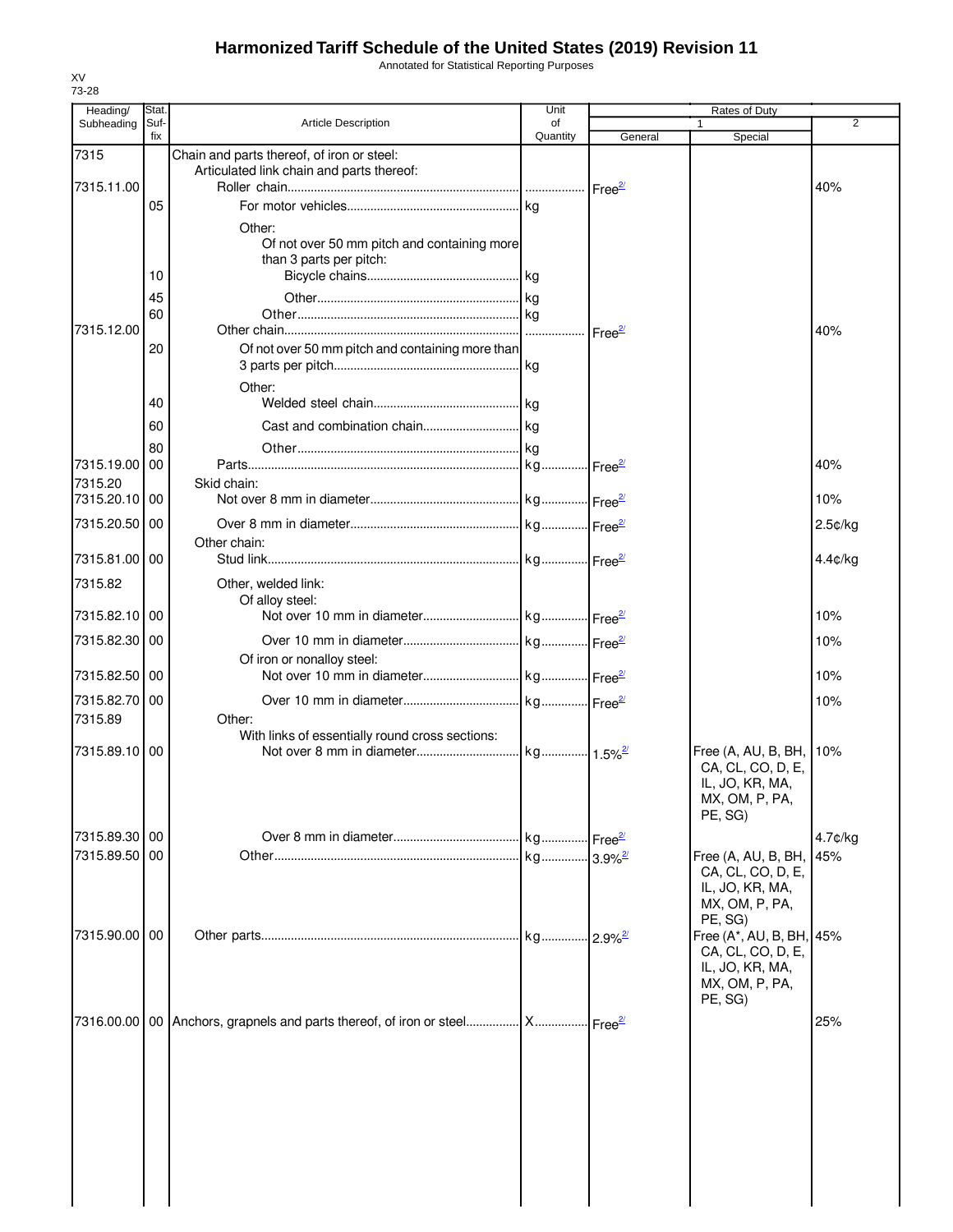Annotated for Statistical Reporting Purposes

| Heading/      | Stat.       |                                                                                                                                                                                                   | Unit           |                    |              | Rates of Duty |            |
|---------------|-------------|---------------------------------------------------------------------------------------------------------------------------------------------------------------------------------------------------|----------------|--------------------|--------------|---------------|------------|
| Subheading    | Suf-<br>fix | <b>Article Description</b>                                                                                                                                                                        | of<br>Quantity | General            | $\mathbf{1}$ | Special       | 2          |
| 7317.00       |             | Nails, tacks, drawing pins, corrugated nails, staples (other<br>than those of heading 8305) and similar articles, of iron or<br>steel, whether or not with heads of other material, but excluding |                |                    |              |               |            |
| 7317.00.10 00 |             | such articles with heads of copper:                                                                                                                                                               |                |                    |              |               | 4%         |
| 7317.00.20 00 |             | Other, suitable for use in powder-actuated handtools:                                                                                                                                             |                |                    |              |               | $1.5$ ¢/kg |
| 7317.00.30    | 00          |                                                                                                                                                                                                   |                |                    |              |               | 45%        |
|               |             | Other:<br>Of one piece construction:                                                                                                                                                              |                |                    |              |               |            |
| 7317.00.55    |             | Collated nails:                                                                                                                                                                                   |                |                    |              |               | 3.5%       |
|               | 01          | Collated roofing nails with a length of<br>20.6 mm to 46.1 mm, a head diameter of<br>8.3 mm to 10.6 mm, a shank diameter of<br>2.5 mm to 3.2 mm, whether or not<br>Other:                         |                |                    |              |               |            |
|               |             | Assembled in a wire coil:                                                                                                                                                                         |                |                    |              |               |            |
|               | 02          |                                                                                                                                                                                                   |                |                    |              |               |            |
|               | 03          |                                                                                                                                                                                                   |                |                    |              |               |            |
|               |             | Assembled in a plastic strip:                                                                                                                                                                     |                |                    |              |               |            |
|               | 05          |                                                                                                                                                                                                   |                |                    |              |               |            |
|               | 07          |                                                                                                                                                                                                   |                |                    |              |               |            |
|               | 08          | Assembled in a paper strip kg                                                                                                                                                                     |                |                    |              |               |            |
|               | 11          | Assembled in a wire strip kg                                                                                                                                                                      |                |                    |              |               |            |
|               | 18          |                                                                                                                                                                                                   |                |                    |              |               |            |
|               | 19          | Other:<br>With a length of less than 25.4 mm and<br>with a diameter of less than 1.65 mm kg<br>Other:                                                                                             |                |                    |              |               |            |
|               | 20          | Smooth shank:<br>Not coated, plated or painted kg                                                                                                                                                 |                |                    |              |               |            |
|               | 30          | Coated, plated or painted:<br>Galvanized kg                                                                                                                                                       |                |                    |              |               |            |
|               | 40          | Vinyl, resin or cement                                                                                                                                                                            |                |                    |              |               |            |
|               |             |                                                                                                                                                                                                   | l kg           |                    |              |               |            |
|               | 50          | Other:                                                                                                                                                                                            |                |                    |              |               |            |
|               | 60          | Not coated, plated or painted kg                                                                                                                                                                  |                |                    |              |               |            |
|               | 70          | Coated, plated or painted:<br>Galvanized                                                                                                                                                          | l kg           |                    |              |               |            |
|               | 80          | Vinyl, resin or cement                                                                                                                                                                            |                |                    |              |               |            |
|               | 90          |                                                                                                                                                                                                   |                |                    |              |               |            |
| 7317.00.65    |             |                                                                                                                                                                                                   |                | Free $\frac{2}{2}$ |              |               | 5.5%       |
|               | 30          |                                                                                                                                                                                                   |                |                    |              |               |            |
|               | 60          |                                                                                                                                                                                                   |                |                    |              |               |            |
| 7317.00.75    | 00          |                                                                                                                                                                                                   |                | Free <sup>27</sup> |              |               | 8%         |
|               |             |                                                                                                                                                                                                   |                |                    |              |               |            |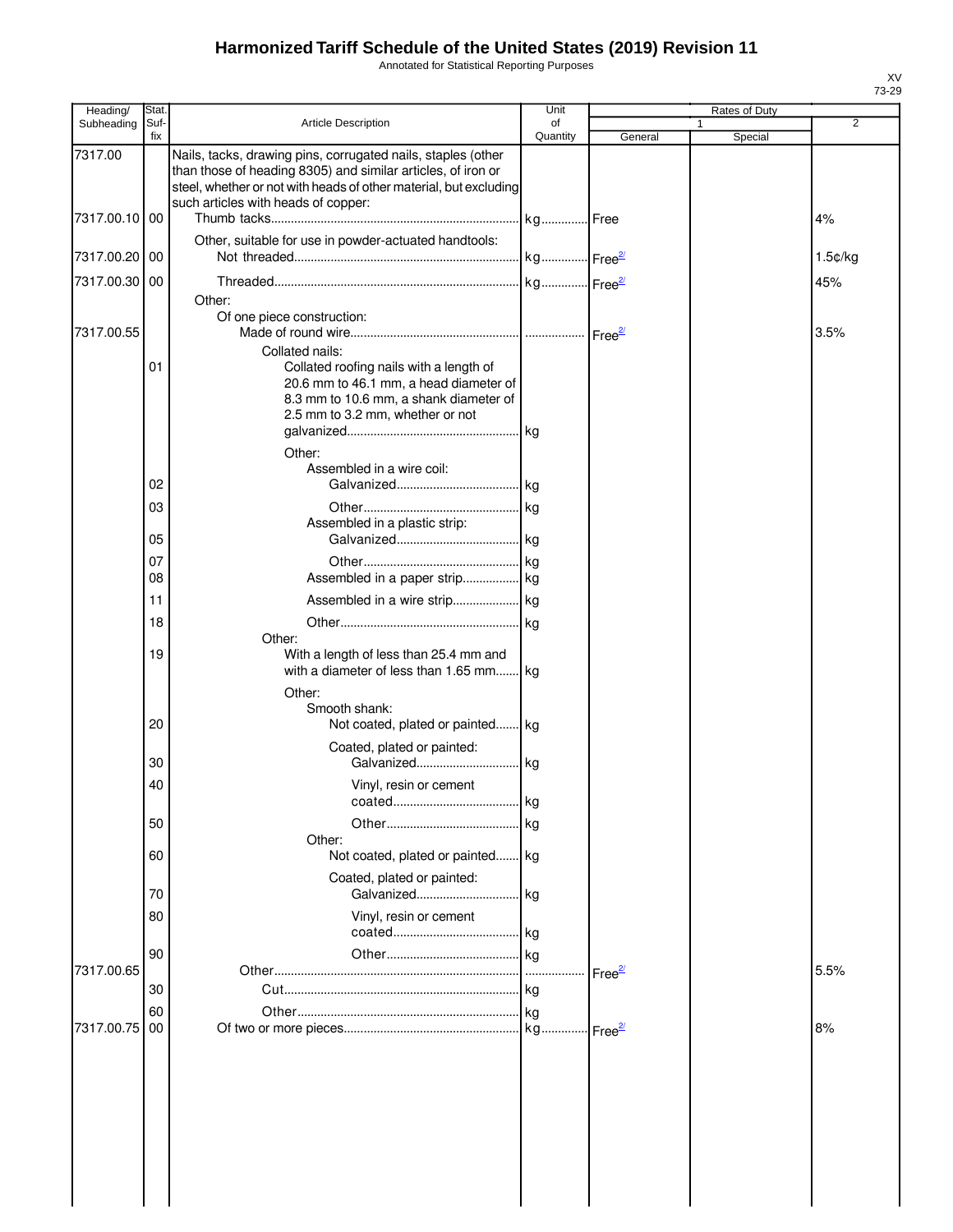Annotated for Statistical Reporting Purposes

| Heading/      | Stat.       |                                                                                                                                                                                      | Unit           |                       | Rates of Duty                                                                                 |                |
|---------------|-------------|--------------------------------------------------------------------------------------------------------------------------------------------------------------------------------------|----------------|-----------------------|-----------------------------------------------------------------------------------------------|----------------|
| Subheading    | Suf-<br>fix | <b>Article Description</b>                                                                                                                                                           | of<br>Quantity | General               | $\mathbf{1}$<br>Special                                                                       | $\overline{2}$ |
| 7318          |             | Screws, bolts, nuts, coach screws, screw hooks, rivets, cotters,<br>cotter pins, washers (including spring washers) and similar<br>articles, of iron or steel:<br>Threaded articles: |                |                       |                                                                                               |                |
| 7318.11.00 00 |             |                                                                                                                                                                                      |                |                       | Free (A+, AU, B, BH, 25%<br>CA, CL, CO, D, E,<br>IL, JO, KR, MA,<br>MX, OM, P, PA,<br>PE, SG) |                |
| 7318.12.00 00 |             |                                                                                                                                                                                      |                |                       | Free (A, AU, B, BH, 25%<br>CA, CL, CO, D, E,<br>IL, JO, KR, MA,<br>MX, OM, P, PA,<br>PE, SG)  |                |
| 7318.13.00    |             |                                                                                                                                                                                      |                |                       | Free (A, AU, B, BH, 45%<br>CA, CL, CO, D, E,<br>IL, JO, KR, MA,<br>MX, OM, P, PA,<br>PE, SG)  |                |
|               | 30          | Having shanks or threads with a diameter of less                                                                                                                                     |                |                       |                                                                                               |                |
| 7318.14       | 60          | Having shanks or threads with a diameter of 6 mm<br>Self-tapping screws:                                                                                                             |                |                       |                                                                                               |                |
| 7318.14.10    |             | Having shanks or threads with a diameter of less                                                                                                                                     |                | $6.2\%$ <sup>2/</sup> | Free (A+, AU, B, BH, 45%<br>CA, CL, CO, D, E,<br>IL, JO, KR, MA,<br>MX, OM, P, PA,<br>PE, SG) |                |
|               | 30          |                                                                                                                                                                                      |                |                       |                                                                                               |                |
|               | 60          |                                                                                                                                                                                      |                |                       |                                                                                               |                |
| 7318.14.50    |             | Having shanks or threads with a diameter of 6 mm                                                                                                                                     |                | $8.6\%$ <sup>4/</sup> | Free (A+, AU, B, BH, 45%<br>CA, CL, CO, D, E,<br>IL, JO, KR, MA,<br>MX, OM, P, PA,<br>PE, SG) |                |
|               | 20          |                                                                                                                                                                                      |                |                       |                                                                                               |                |
|               | 80          |                                                                                                                                                                                      | kg             |                       |                                                                                               |                |
|               |             |                                                                                                                                                                                      |                |                       |                                                                                               |                |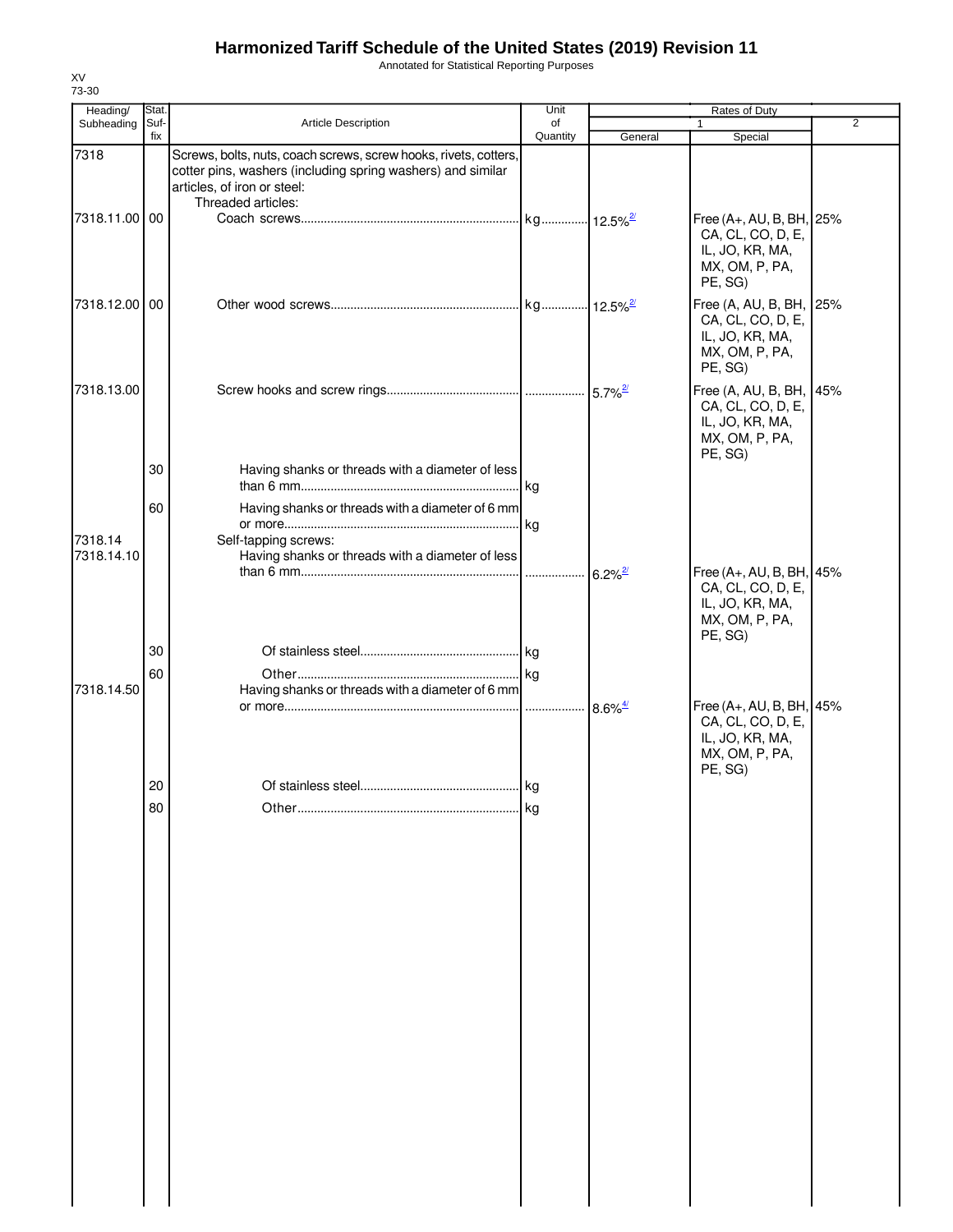Annotated for Statistical Reporting Purposes

| Heading/    | Stat.       |                                                                                                                                                                                                    | Unit           |         |   | Rates of Duty |                |
|-------------|-------------|----------------------------------------------------------------------------------------------------------------------------------------------------------------------------------------------------|----------------|---------|---|---------------|----------------|
| Subheading  | Suf-<br>fix | <b>Article Description</b>                                                                                                                                                                         | of<br>Quantity | General | 1 | Special       | $\overline{2}$ |
| 7318 (con.) |             | Screws, bolts, nuts, coach screws, screw hooks, rivets, cotters,<br>cotter pins, washers (including spring washers) and similar<br>articles, of iron or steel: (con.)<br>Threaded articles: (con.) |                |         |   |               |                |
| 7318.15     |             | Other screws and bolts, whether or not with their nuts<br>or washers:                                                                                                                              |                |         |   |               |                |
| 7318.15.20  |             | Bolts and bolts and their nuts or washers entered                                                                                                                                                  |                |         |   |               | 3.5%           |
|             | 10          | Having shanks or threads with a diameter of                                                                                                                                                        |                |         |   |               |                |
|             | 20          | Having shanks or threads with a diameter of<br>6 mm or more:                                                                                                                                       |                |         |   |               |                |
|             | 30          |                                                                                                                                                                                                    |                |         |   |               |                |
|             | 41          | Bent bolts:                                                                                                                                                                                        |                |         |   |               |                |
|             | 46          |                                                                                                                                                                                                    |                |         |   |               |                |
|             |             | Other:<br>With round heads:                                                                                                                                                                        |                |         |   |               |                |
|             | 51          |                                                                                                                                                                                                    |                |         |   |               |                |
|             | 55          | With hexagonal heads:                                                                                                                                                                              |                |         |   |               |                |
|             | 61          |                                                                                                                                                                                                    |                |         |   |               |                |
|             | 65<br>91    | Other:                                                                                                                                                                                             |                |         |   |               |                |
|             | 95          |                                                                                                                                                                                                    |                |         |   |               |                |
| 7318.15.40  | 00          | Machine screws 9.5 mm or more in length and<br>3.2 mm or more in diameter (not including cap                                                                                                       |                |         |   |               |                |
|             |             |                                                                                                                                                                                                    |                |         |   |               | 2.2¢/kg        |
| 7318.15.50  |             |                                                                                                                                                                                                    |                |         |   |               | 45%            |
|             | 30          |                                                                                                                                                                                                    |                |         |   |               |                |
|             | 51          | Other:<br>Continuously threaded rod:                                                                                                                                                               |                |         |   |               |                |
|             |             |                                                                                                                                                                                                    |                |         |   |               |                |
|             | 56<br>90    |                                                                                                                                                                                                    |                |         |   |               |                |
|             |             |                                                                                                                                                                                                    | . kg           |         |   |               |                |
|             |             |                                                                                                                                                                                                    |                |         |   |               |                |
|             |             |                                                                                                                                                                                                    |                |         |   |               |                |
|             |             |                                                                                                                                                                                                    |                |         |   |               |                |
|             |             |                                                                                                                                                                                                    |                |         |   |               |                |
|             |             |                                                                                                                                                                                                    |                |         |   |               |                |
|             |             |                                                                                                                                                                                                    |                |         |   |               |                |
|             |             |                                                                                                                                                                                                    |                |         |   |               |                |
|             |             |                                                                                                                                                                                                    |                |         |   |               |                |
|             |             |                                                                                                                                                                                                    |                |         |   |               |                |
|             |             |                                                                                                                                                                                                    |                |         |   |               |                |
|             |             |                                                                                                                                                                                                    |                |         |   |               |                |
|             |             |                                                                                                                                                                                                    |                |         |   |               |                |
|             |             |                                                                                                                                                                                                    |                |         |   |               |                |
|             |             |                                                                                                                                                                                                    |                |         |   |               |                |
|             |             |                                                                                                                                                                                                    |                |         |   |               |                |
|             |             |                                                                                                                                                                                                    |                |         |   |               |                |
|             |             |                                                                                                                                                                                                    |                |         |   |               |                |
|             |             |                                                                                                                                                                                                    |                |         |   |               |                |
|             |             |                                                                                                                                                                                                    |                |         |   |               |                |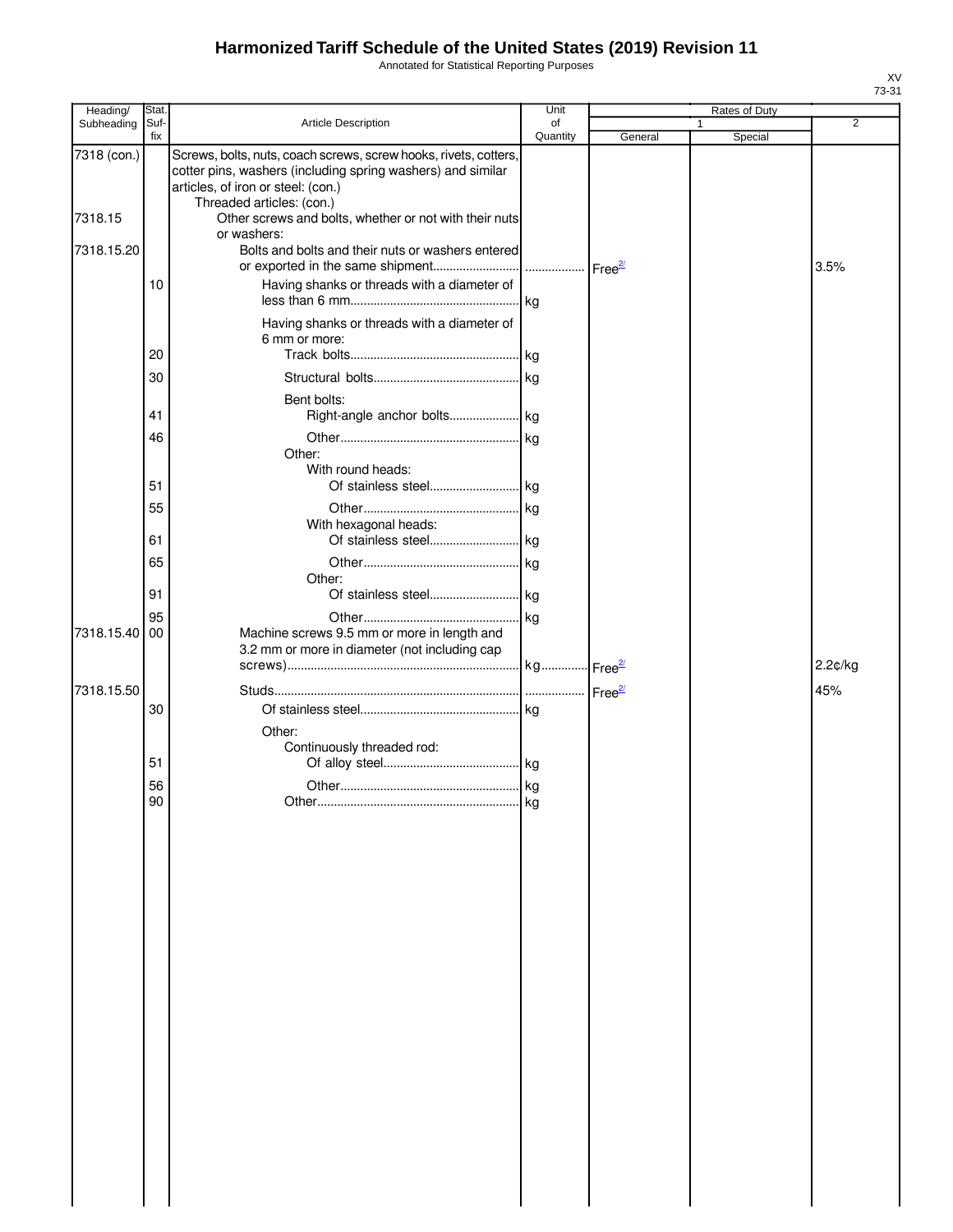Annotated for Statistical Reporting Purposes

| Heading/          | Stat.       |                                                                                                                                                                                                    | Unit           |                        | Rates of Duty                                                                     |                |
|-------------------|-------------|----------------------------------------------------------------------------------------------------------------------------------------------------------------------------------------------------|----------------|------------------------|-----------------------------------------------------------------------------------|----------------|
| Subheading        | Suf-<br>fix | Article Description                                                                                                                                                                                | of<br>Quantity | General                | 1<br>Special                                                                      | $\overline{2}$ |
| 7318 (con.)       |             | Screws, bolts, nuts, coach screws, screw hooks, rivets, cotters,<br>cotter pins, washers (including spring washers) and similar<br>articles, of iron or steel: (con.)<br>Threaded articles: (con.) |                |                        |                                                                                   |                |
| 7318.15<br>(con.) |             | Other screws and bolts, whether or not with their nuts<br>or washers: (con.)<br>Other:                                                                                                             |                |                        |                                                                                   |                |
| 7318.15.60        |             | Having shanks or threads with a diameter of                                                                                                                                                        |                | $6.2\%$ <sup>2/</sup>  | Free (A, AU, B, BH, 45%<br>CA, CL, CO, D, E,                                      |                |
|                   | 10<br>40    | Socket screws:<br>Other:                                                                                                                                                                           | kg             |                        | IL, JO, KR, MA,<br>MX, OM, P, PA,<br>PE, SG)                                      |                |
|                   | 70          |                                                                                                                                                                                                    |                |                        |                                                                                   |                |
|                   | 80          |                                                                                                                                                                                                    | kg             |                        |                                                                                   |                |
| 7318.15.80        |             | Having shanks or threads with a diameter of                                                                                                                                                        |                | $8.5\%$ <sup>2/</sup>  | Free (A, AU, B, BH, 45%<br>CA, CL, CO, D, E,<br>IL, JO, KR, MA,<br>MX, OM, P, PA, |                |
|                   | 20          |                                                                                                                                                                                                    |                |                        | PE, SG)                                                                           |                |
|                   |             | Other:<br>Socket screws:                                                                                                                                                                           |                |                        |                                                                                   |                |
|                   | 30          |                                                                                                                                                                                                    |                |                        |                                                                                   |                |
|                   | 45          |                                                                                                                                                                                                    |                |                        |                                                                                   |                |
|                   | 55          | Other:<br>With hexagonal heads:                                                                                                                                                                    |                |                        |                                                                                   |                |
|                   |             | Other:                                                                                                                                                                                             |                |                        |                                                                                   |                |
|                   | 66          | Cap screws kg                                                                                                                                                                                      |                |                        |                                                                                   |                |
|                   | 69          |                                                                                                                                                                                                    |                |                        |                                                                                   |                |
|                   | 82          | Other:                                                                                                                                                                                             |                |                        |                                                                                   |                |
|                   | 85          |                                                                                                                                                                                                    | kg             |                        |                                                                                   |                |
| 7318.16.00        |             | Lugnuts:                                                                                                                                                                                           |                | Free                   |                                                                                   | 0.5%           |
|                   | 15          |                                                                                                                                                                                                    |                |                        |                                                                                   |                |
|                   | 30          |                                                                                                                                                                                                    |                |                        |                                                                                   |                |
|                   | 45          |                                                                                                                                                                                                    |                |                        |                                                                                   |                |
|                   |             | Other:                                                                                                                                                                                             |                |                        |                                                                                   |                |
|                   | 60          |                                                                                                                                                                                                    | kg             |                        |                                                                                   |                |
|                   | 85          |                                                                                                                                                                                                    | kg             |                        |                                                                                   |                |
| 7318.19.00        | 00          |                                                                                                                                                                                                    | kg             | $-5.7\%$ <sup>2/</sup> | Free (A, AU, B, BH, 45%                                                           |                |
|                   |             |                                                                                                                                                                                                    |                |                        | CA, CL, CO, D, E,<br>IL, JO, KR, MA,<br>MX, OM, P, PA,<br>PE, SG)                 |                |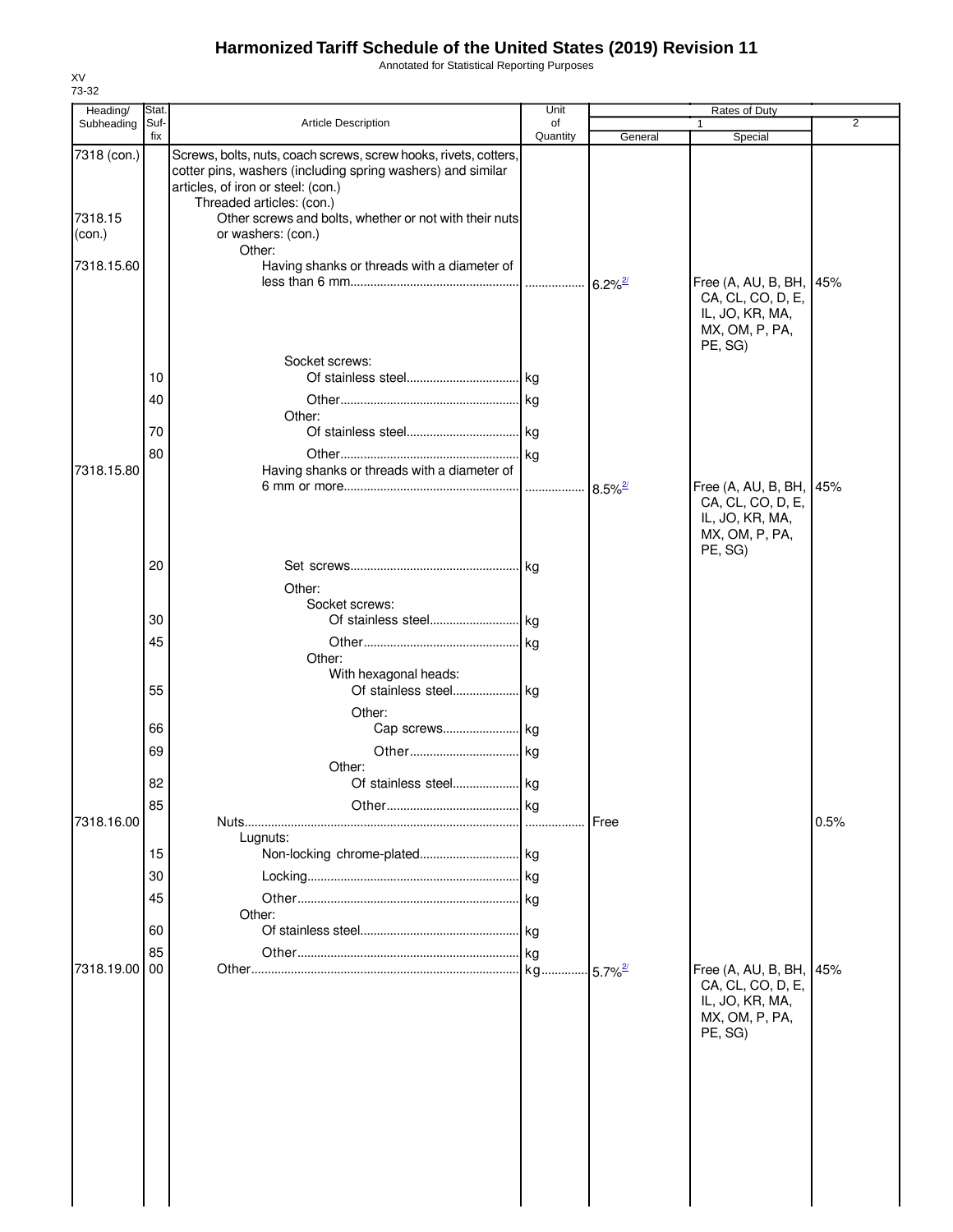Annotated for Statistical Reporting Purposes

| Heading/                  | Stat.          |                                                                                                                                                                                                                                       | Unit           |         | Rates of Duty                                                                                |                |
|---------------------------|----------------|---------------------------------------------------------------------------------------------------------------------------------------------------------------------------------------------------------------------------------------|----------------|---------|----------------------------------------------------------------------------------------------|----------------|
| Subheading                | Suf-<br>fix    | <b>Article Description</b>                                                                                                                                                                                                            | of<br>Quantity | General | 1<br>Special                                                                                 | $\overline{2}$ |
| 7318 (con.)<br>7318.21.00 |                | Screws, bolts, nuts, coach screws, screw hooks, rivets, cotters,<br>cotter pins, washers (including spring washers) and similar<br>articles, of iron or steel: (con.)<br>Non-threaded articles:                                       |                |         | Free (A, AU, B, BH, 35%<br>CA, CL, CO, D, E,<br>IL, JO, KR, MA,                              |                |
| 7318.22.00                | 30<br>90<br>00 |                                                                                                                                                                                                                                       |                |         | MX, OM, P, PA,<br>PE, SG)                                                                    |                |
|                           |                |                                                                                                                                                                                                                                       |                |         |                                                                                              | 1.3¢/kg        |
| 7318.23.00 00             |                |                                                                                                                                                                                                                                       |                |         |                                                                                              | 2.2¢/kg        |
| 7318.24.00 00             |                |                                                                                                                                                                                                                                       |                |         | Free (A, AU, B, BH, 45%<br>CA, CL, CO, D, E,<br>IL, JO, KR, MA,<br>MX, OM, P, PA,<br>PE, SG) |                |
| 7318.29.00 00             |                |                                                                                                                                                                                                                                       |                |         | Free (A, AU, B, BH, 45%<br>CA, CL, CO, D, E,<br>IL, JO, KR, MA,<br>MX, OM, P, PA,<br>PE, SG) |                |
| 7319<br>7319.40           |                | Sewing needles, knitting needles, bodkins, crochet hooks,<br>embroidery stilettos and similar articles for use in the hand, of<br>iron or steel; safety pins and other pins of iron or steel, not<br>elsewhere specified or included: |                |         |                                                                                              |                |
| 7319.40.20                |                | Safety pins and other pins:                                                                                                                                                                                                           |                | 4.5%    | Free (A, AU, BH,<br>CA, CL, CO, D, E,<br>IL, JO, KR, MA,<br>MX, OM, P, PA,<br>PE, SG)        | 35%            |
|                           | 10             |                                                                                                                                                                                                                                       |                |         |                                                                                              |                |
|                           | 50             |                                                                                                                                                                                                                                       | Gross          |         |                                                                                              |                |
| 7319.40.30                | 00             |                                                                                                                                                                                                                                       |                |         | Free (A, AU, BH,<br>CA, CL, CO, D, E,<br>IL, JO, KR, MA,<br>MX, OM, P, PA,<br>PE, SG)        | 35%            |
| 7319.40.50                |                |                                                                                                                                                                                                                                       |                | Free    |                                                                                              | 35%            |
|                           | 10             |                                                                                                                                                                                                                                       |                |         |                                                                                              |                |
|                           | 50             |                                                                                                                                                                                                                                       | kg             |         |                                                                                              |                |
| 7319.90<br>7319.90.10 00  |                | Other:<br>Sewing, darning or embroidery needles                                                                                                                                                                                       | Thousand. Free |         |                                                                                              | Free           |
| 7319.90.90                | 00             |                                                                                                                                                                                                                                       | No             | .2.9%   | Free (A, AU, BH,<br>CA, CL, CO, D, E,<br>IL, JO, KR, MA,<br>MX, OM, P, PA,<br>PE, SG)        | 45%            |
|                           |                |                                                                                                                                                                                                                                       |                |         |                                                                                              |                |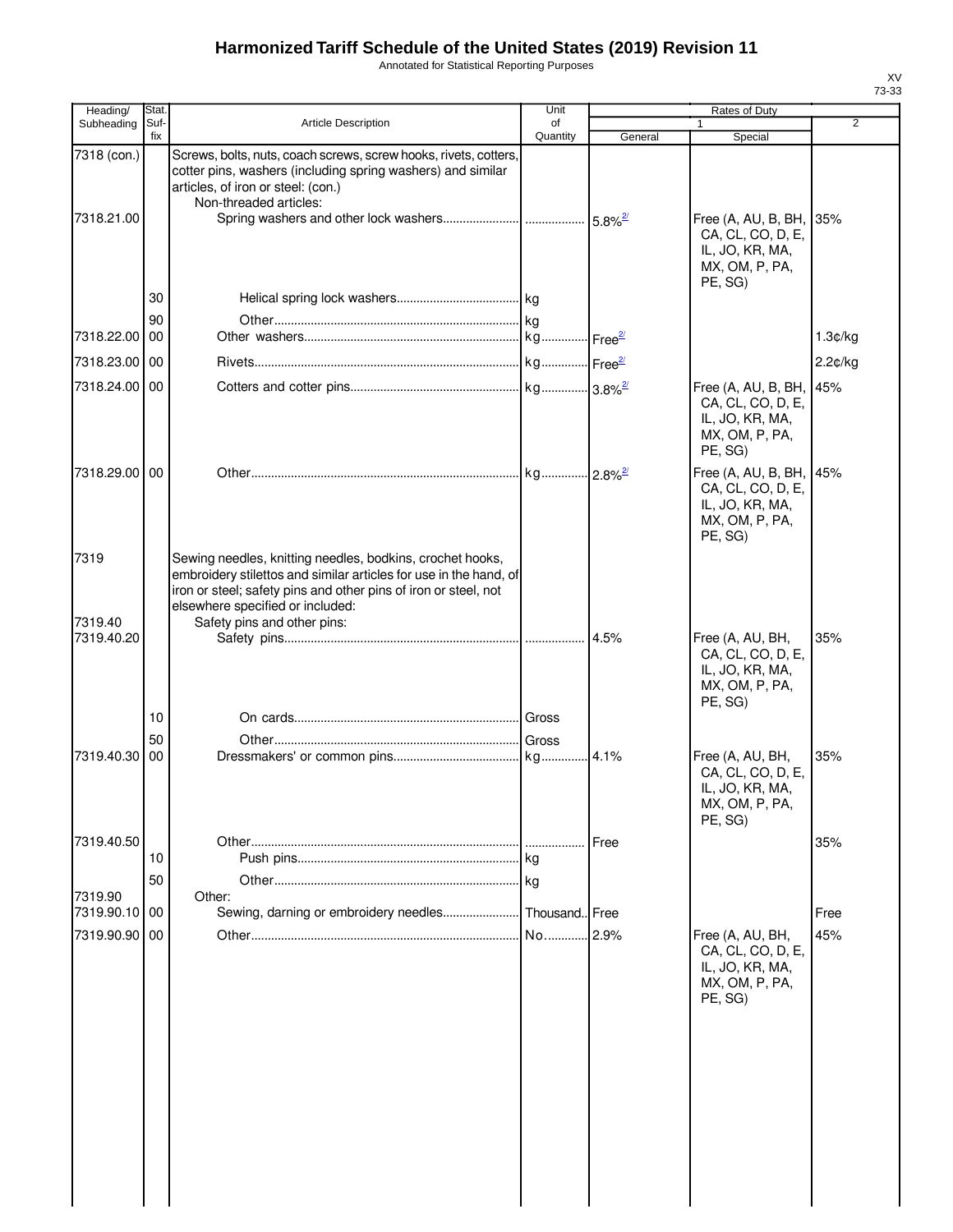Annotated for Statistical Reporting Purposes

| Heading/                 | Stat.       |                                                                                                                                                                | Unit                    |                       | Rates of Duty                                                                                 |                |
|--------------------------|-------------|----------------------------------------------------------------------------------------------------------------------------------------------------------------|-------------------------|-----------------------|-----------------------------------------------------------------------------------------------|----------------|
| Subheading               | Suf-<br>fix | <b>Article Description</b>                                                                                                                                     | of<br>Quantity          | General               | Special                                                                                       | $\overline{2}$ |
| 7320<br>7320.10          |             | Springs and leaves for springs, of iron or steel:<br>Leaf springs and leaves therefor:<br>Suitable for motor vehicle suspension:                               |                         |                       |                                                                                               |                |
| 7320.10.30 00            |             | To be used in motor vehicles having a G.V.W. not                                                                                                               | . kg 3.2% <sup>2/</sup> |                       | Free (A, AU, B, BH, 25%<br>CA, CL, CO, D, E,<br>IL, JO, KR, MA,<br>MX, OM, P, PA,<br>PE, SG)  |                |
| 7320.10.60               |             |                                                                                                                                                                |                         | $3.2\%$ <sup>2/</sup> | Free (A+, AU, B, BH, 25%<br>CA, CL, CO, D, E,<br>IL, JO, KR, MA,<br>MX, OM, P, PA,<br>PE, SG) |                |
|                          | 15          | Leaf springs having individual leaves with a<br>thickness of 1.6 mm or more and leaves                                                                         |                         |                       |                                                                                               |                |
| 7320.10.90               | 60          |                                                                                                                                                                |                         | $3.2\%$ <sup>2/</sup> | Free (A, AU, B, BH, 25%<br>CA, CL, CO, D, E,<br>IL, JO, KR, MA,<br>MX, OM, P, PA,<br>PE, SG)  |                |
|                          | 15          | Leaf springs having individual leaves with a<br>thickness of 1.6 mm or more and leaves                                                                         |                         |                       |                                                                                               |                |
| 7320.20                  | 60          | Helical springs:                                                                                                                                               |                         |                       |                                                                                               |                |
| 7320.20.10 00            |             |                                                                                                                                                                |                         |                       | Free (A, AU, B, BH, 25%<br>CA, CL, CO, D, E,<br>IL, JO, KR, MA,<br>MX, OM, P, PA,<br>PE, SG)  |                |
| 7320.20.50               |             |                                                                                                                                                                |                         | 3.9%                  | Free (A, AU, B, BH, 45%<br>CA, CL, CO, D, E,<br>IL, JO, KR, MA,<br>MX, OM, P, PA,<br>PE, SG)  |                |
|                          | 10          | Helical springs, of wire having a cross-sectional<br>dimension of less than 5.1 mm:<br>Suitable for use in mattress supports and<br>mattresses of heading 9404 | kg                      |                       |                                                                                               |                |
|                          | 20<br>45    | Helical springs, of wire having a cross-sectional<br>dimension of 5.1 mm or more but less than                                                                 | kg<br>kg                |                       |                                                                                               |                |
|                          | 60          |                                                                                                                                                                | .lkg                    |                       |                                                                                               |                |
| 7320.90<br>7320.90.10 00 |             | Other:                                                                                                                                                         |                         |                       |                                                                                               | 65%            |
| 7320.90.50               |             |                                                                                                                                                                |                         | $2.9\%$ <sup>2/</sup> | Free (A, AU, B, BH, 45%<br>CA, CL, CO, D, E,<br>IL, JO, KR, MA,<br>MX, OM, P, PA,             |                |
|                          | 10          | Of wire:<br>Suitable for use in mattress supports and                                                                                                          |                         |                       | PE, SG)                                                                                       |                |
|                          | 20<br>60    |                                                                                                                                                                | kg                      |                       |                                                                                               |                |
|                          |             |                                                                                                                                                                |                         |                       |                                                                                               |                |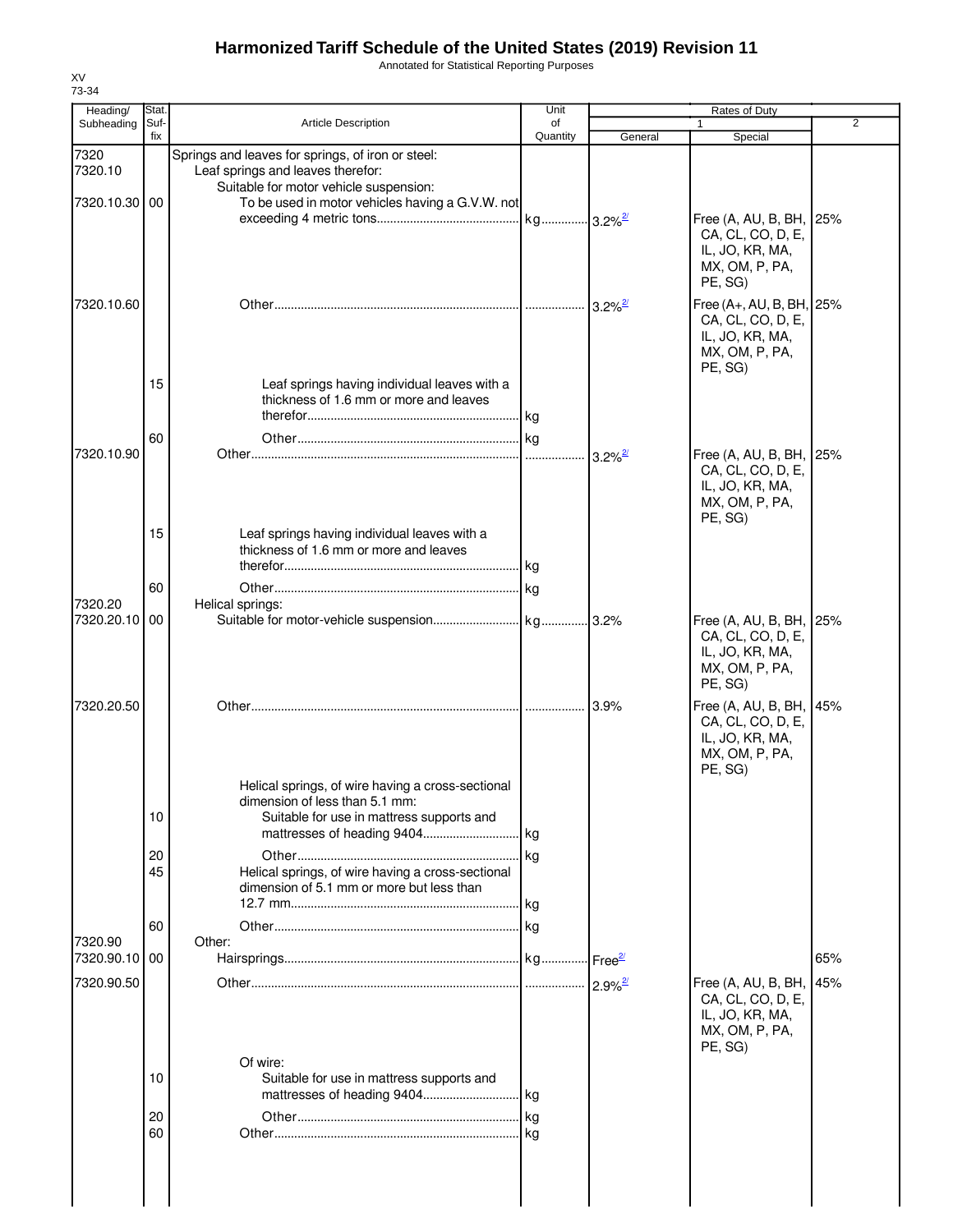Annotated for Statistical Reporting Purposes

| Heading/                    | Stat.       |                                                                                                                                                                                                                                                                                                                                   | Unit           |         | Rates of Duty                                                                                  |                |
|-----------------------------|-------------|-----------------------------------------------------------------------------------------------------------------------------------------------------------------------------------------------------------------------------------------------------------------------------------------------------------------------------------|----------------|---------|------------------------------------------------------------------------------------------------|----------------|
| Subheading                  | Suf-<br>fix | <b>Article Description</b>                                                                                                                                                                                                                                                                                                        | of<br>Quantity | General | Special                                                                                        | $\overline{2}$ |
| 7321<br>7321.11             |             | Stoves, ranges, grates, cookers (including those with<br>subsidiary boilers for central heating), barbecues, braziers,<br>gas rings, plate warmers and similar nonelectric domestic<br>appliances, and parts thereof, of iron or steel:<br>Cooking appliances and plate warmers:<br>For gas fuel or for both gas and other fuels: |                |         |                                                                                                |                |
| 7321.11.10                  |             |                                                                                                                                                                                                                                                                                                                                   |                |         | Free (A, AU, BH,<br>CA, CL, CO, D, E,<br>IL, JO, MA, MX,<br>OM, P, PA, PE,<br>SG)<br>1.1% (KR) | 45%            |
|                             | 30<br>60    | Other:                                                                                                                                                                                                                                                                                                                            |                |         |                                                                                                |                |
| 7321.11.30                  |             |                                                                                                                                                                                                                                                                                                                                   |                |         |                                                                                                | 45%            |
|                             | 10          | Of a maximum width not exceeding                                                                                                                                                                                                                                                                                                  | .I No.         |         |                                                                                                |                |
|                             | 20          | Of a maximum width exceeding 70 but not<br>exceeding 80 centimeters                                                                                                                                                                                                                                                               | No.            |         |                                                                                                |                |
|                             | 50          | Of a maximum width exceeding                                                                                                                                                                                                                                                                                                      | .lNo.          |         |                                                                                                |                |
| 7321.11.60 00               |             |                                                                                                                                                                                                                                                                                                                                   |                |         |                                                                                                | 45%            |
| 7321.12.00 00<br>7321.19.00 |             |                                                                                                                                                                                                                                                                                                                                   |                |         |                                                                                                | 45%<br>45%     |
|                             |             | Portable:                                                                                                                                                                                                                                                                                                                         |                |         |                                                                                                |                |
|                             | 20          |                                                                                                                                                                                                                                                                                                                                   |                |         |                                                                                                |                |
|                             | 40          | Other:                                                                                                                                                                                                                                                                                                                            |                |         |                                                                                                |                |
|                             | 60          |                                                                                                                                                                                                                                                                                                                                   | .l No.         |         |                                                                                                |                |
|                             | 80          | Other appliances:                                                                                                                                                                                                                                                                                                                 | No.            |         |                                                                                                |                |
| 7321.81<br>7321.81.10 00    |             | For gas fuel or for both gas and other fuels:                                                                                                                                                                                                                                                                                     |                |         | Free (A, AU, BH,<br>CA, CL, CO, D, E,<br>IL, JO, KR, MA,<br>MX, OM, P, PA,<br>PE, SG)          | 45%            |
| 7321.81.50 00               |             |                                                                                                                                                                                                                                                                                                                                   | No Free        |         |                                                                                                | 45%            |
| 7321.82<br>7321.82.10 00    |             | For liquid fuel:                                                                                                                                                                                                                                                                                                                  | No 2.9%        |         | Free (A, AU, BH,<br>CA, CL, CO, D, E,<br>IL, JO, KR, MA,<br>MX, OM, P, PA,                     | 45%            |
| 7321.82.50 00               |             |                                                                                                                                                                                                                                                                                                                                   | . No.          | Free    | PE, SG)                                                                                        | 45%            |
| 7321.89.00                  |             |                                                                                                                                                                                                                                                                                                                                   |                | Free    |                                                                                                | 45%            |
|                             | 10          |                                                                                                                                                                                                                                                                                                                                   |                |         |                                                                                                |                |
|                             | 50          |                                                                                                                                                                                                                                                                                                                                   | .I No.         |         |                                                                                                |                |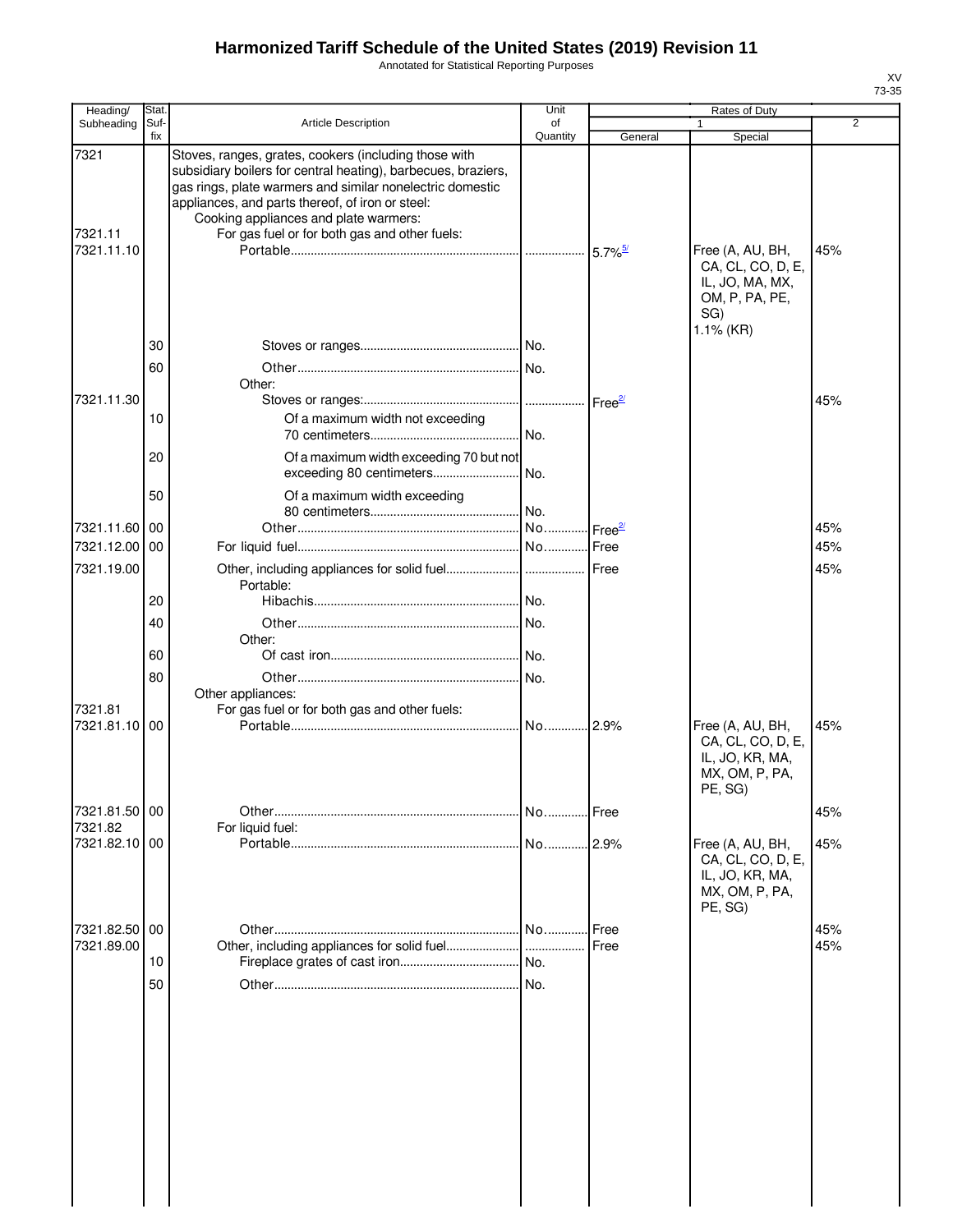Annotated for Statistical Reporting Purposes

| Heading/      | Stat.       |                                                                                                                                                                                                                                                                                                                                                                      | Unit           |         | Rates of Duty |     |
|---------------|-------------|----------------------------------------------------------------------------------------------------------------------------------------------------------------------------------------------------------------------------------------------------------------------------------------------------------------------------------------------------------------------|----------------|---------|---------------|-----|
| Subheading    | Suf-<br>fix | <b>Article Description</b>                                                                                                                                                                                                                                                                                                                                           | of<br>Quantity | General | Special       | 2   |
| 7321 (con.)   |             | Stoves, ranges, grates, cookers (including those with<br>subsidiary boilers for central heating), barbecues, braziers,<br>gas rings, plate warmers and similar nonelectric domestic<br>appliances, and parts thereof, of iron or steel: (con.)                                                                                                                       |                |         |               |     |
| 7321.90       |             | Parts:<br>Of articles in subheading 7321.11.30:                                                                                                                                                                                                                                                                                                                      |                |         |               |     |
| 7321.90.10 00 |             | Cooking chambers, whether or not assembled X Free <sup>21</sup>                                                                                                                                                                                                                                                                                                      |                |         |               | 45% |
| 7321.90.20 00 |             | Top surface panels with or without burners or                                                                                                                                                                                                                                                                                                                        |                |         |               | 45% |
| 7321.90.40 00 |             | Door assemblies, incorporating more than one of<br>the following: inner panel, outer panel, window,                                                                                                                                                                                                                                                                  |                |         |               | 45% |
| 7321.90.50 00 |             |                                                                                                                                                                                                                                                                                                                                                                      |                |         |               | 45% |
| 7321.90.60    |             |                                                                                                                                                                                                                                                                                                                                                                      |                |         |               | 45% |
|               | 40          | Of cooking appliances and plate warmers:                                                                                                                                                                                                                                                                                                                             |                |         |               |     |
|               | 60<br>90    |                                                                                                                                                                                                                                                                                                                                                                      |                |         |               |     |
| 7322          |             | Radiators for central heating, not electrically heated, and parts<br>thereof, of iron or steel; air heaters and hot air distributors<br>(including distributors which can also distribute fresh or<br>conditioned air), not electrically heated, incorporating a<br>motor-driven fan or blower, and parts thereof, of iron or steel:<br>Radiators and parts thereof: |                |         |               |     |
| 7322.11.00 00 |             |                                                                                                                                                                                                                                                                                                                                                                      |                |         |               | 45% |
| 7322.19.00 00 |             |                                                                                                                                                                                                                                                                                                                                                                      |                |         |               | 45% |
| 7322.90.00    |             |                                                                                                                                                                                                                                                                                                                                                                      |                |         |               | 45% |
|               | 15          | Air heaters, not electrically heated, incorporating a                                                                                                                                                                                                                                                                                                                | kg             |         |               |     |
|               | 30          | Hot air distributors, not electrically heated,<br>incorporating a motor-driven fan or blower No.                                                                                                                                                                                                                                                                     | kg             |         |               |     |
|               | 45          |                                                                                                                                                                                                                                                                                                                                                                      |                |         |               |     |
|               |             |                                                                                                                                                                                                                                                                                                                                                                      |                |         |               |     |
|               |             |                                                                                                                                                                                                                                                                                                                                                                      |                |         |               |     |
|               |             |                                                                                                                                                                                                                                                                                                                                                                      |                |         |               |     |
|               |             |                                                                                                                                                                                                                                                                                                                                                                      |                |         |               |     |
|               |             |                                                                                                                                                                                                                                                                                                                                                                      |                |         |               |     |
|               |             |                                                                                                                                                                                                                                                                                                                                                                      |                |         |               |     |
|               |             |                                                                                                                                                                                                                                                                                                                                                                      |                |         |               |     |
|               |             |                                                                                                                                                                                                                                                                                                                                                                      |                |         |               |     |
|               |             |                                                                                                                                                                                                                                                                                                                                                                      |                |         |               |     |
|               |             |                                                                                                                                                                                                                                                                                                                                                                      |                |         |               |     |
|               |             |                                                                                                                                                                                                                                                                                                                                                                      |                |         |               |     |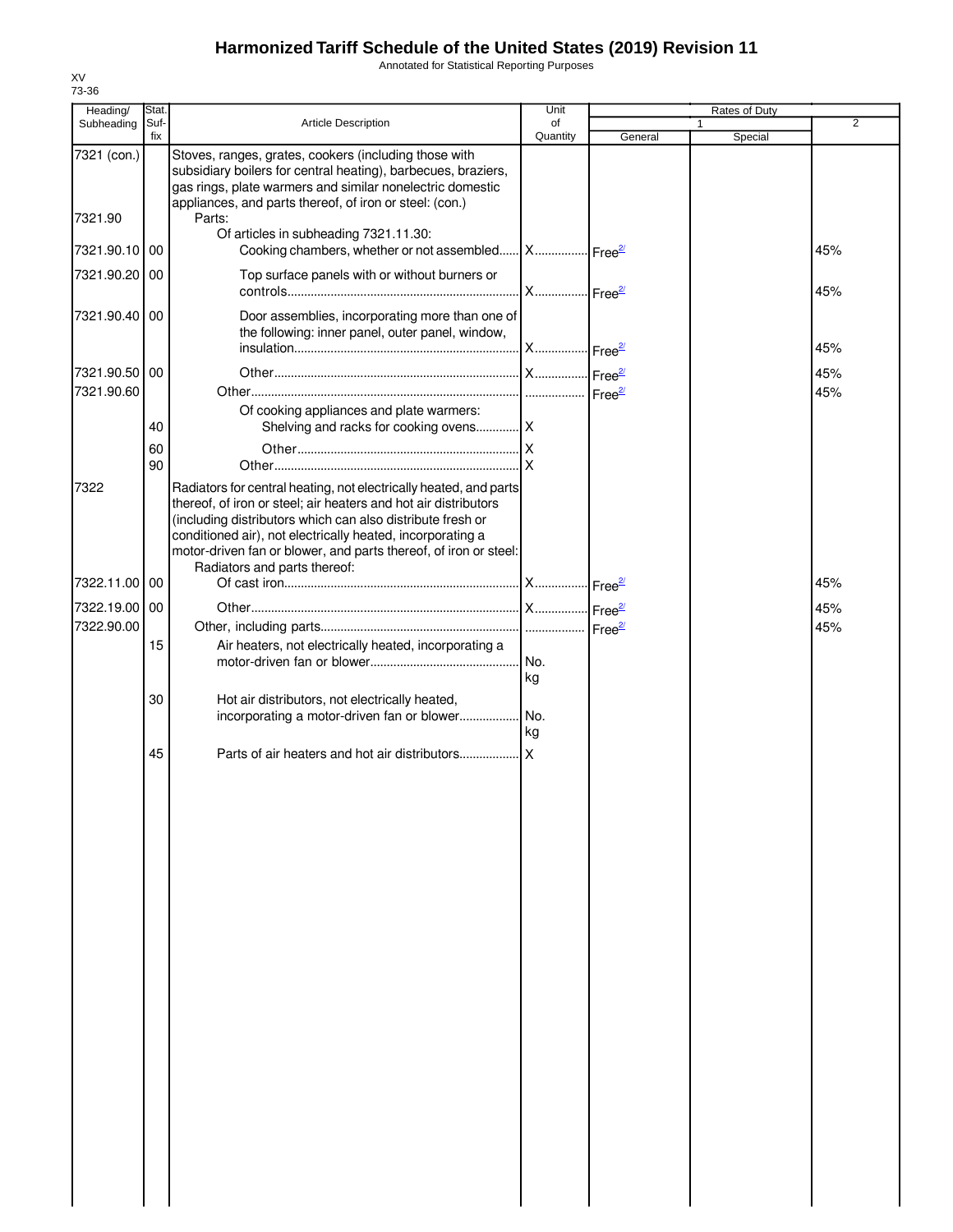Annotated for Statistical Reporting Purposes

| Heading/                 | Stat.       |                                                                                                                                                                                                                                                             | Unit            | <b>Rates of Duty</b> |                                                                                        |              |
|--------------------------|-------------|-------------------------------------------------------------------------------------------------------------------------------------------------------------------------------------------------------------------------------------------------------------|-----------------|----------------------|----------------------------------------------------------------------------------------|--------------|
| Subheading               | Suf-<br>fix | Article Description                                                                                                                                                                                                                                         | of<br>Quantity  | General              | $\mathbf{1}$<br>Special                                                                | 2            |
| 7323<br>7323.10.00 00    |             | Table, kitchen or other household articles and parts thereof,<br>of iron or steel; iron or steel wool; pot scourers and scouring<br>or polishing pads, gloves and the like, of iron or steel:<br>Iron or steel wool; pot scourers and scouring or polishing |                 |                      |                                                                                        |              |
|                          |             | Other:                                                                                                                                                                                                                                                      |                 |                      |                                                                                        | 22¢/kg + 30% |
| 7323.91<br>7323.91.10 00 |             | Of cast iron, not enameled:                                                                                                                                                                                                                                 |                 |                      |                                                                                        | 20%          |
| 7323.91.50               |             |                                                                                                                                                                                                                                                             |                 |                      | Free (A, AU, BH,<br>CA, CL, CO, D, E,<br>IL, JO, KR, MA,<br>MX, OM, P, PA,<br>PE, SG)  | 40%          |
|                          | 20          | Bakeware (cookware not suitable for stove top                                                                                                                                                                                                               |                 |                      |                                                                                        |              |
|                          | 40          |                                                                                                                                                                                                                                                             | kg<br>No.<br>kg |                      |                                                                                        |              |
| 7323.92.00               | 20          | Bakeware (cookware not suitable for stove top                                                                                                                                                                                                               | .               | Free                 |                                                                                        | 35.5%        |
|                          | 40          |                                                                                                                                                                                                                                                             |                 |                      |                                                                                        |              |
| 7323.93.00               |             |                                                                                                                                                                                                                                                             |                 | $2\%$ <sup>6/</sup>  | Free (A*, AU, BH,<br>CA, CL, CO, D, E,<br>IL, JO, KR, MA,<br>MX, OM, P, PA,<br>PE, SG) | 40%          |
|                          | 15          | Cooking and kitchen ware:                                                                                                                                                                                                                                   | kg              |                      |                                                                                        |              |
|                          | 35          | Other:<br>Cooking ware:<br>Bakeware (cookware not suitable for                                                                                                                                                                                              |                 |                      |                                                                                        |              |
|                          | 45          |                                                                                                                                                                                                                                                             | kg              |                      |                                                                                        |              |
|                          | 60          |                                                                                                                                                                                                                                                             | kg<br>kg        |                      |                                                                                        |              |
|                          | 80          |                                                                                                                                                                                                                                                             | No.<br>kg       |                      |                                                                                        |              |
|                          |             |                                                                                                                                                                                                                                                             |                 |                      |                                                                                        |              |
|                          |             |                                                                                                                                                                                                                                                             |                 |                      |                                                                                        |              |
|                          |             |                                                                                                                                                                                                                                                             |                 |                      |                                                                                        |              |
|                          |             |                                                                                                                                                                                                                                                             |                 |                      |                                                                                        |              |
|                          |             |                                                                                                                                                                                                                                                             |                 |                      |                                                                                        |              |
|                          |             |                                                                                                                                                                                                                                                             |                 |                      |                                                                                        |              |
|                          |             |                                                                                                                                                                                                                                                             |                 |                      |                                                                                        |              |
|                          |             |                                                                                                                                                                                                                                                             |                 |                      |                                                                                        |              |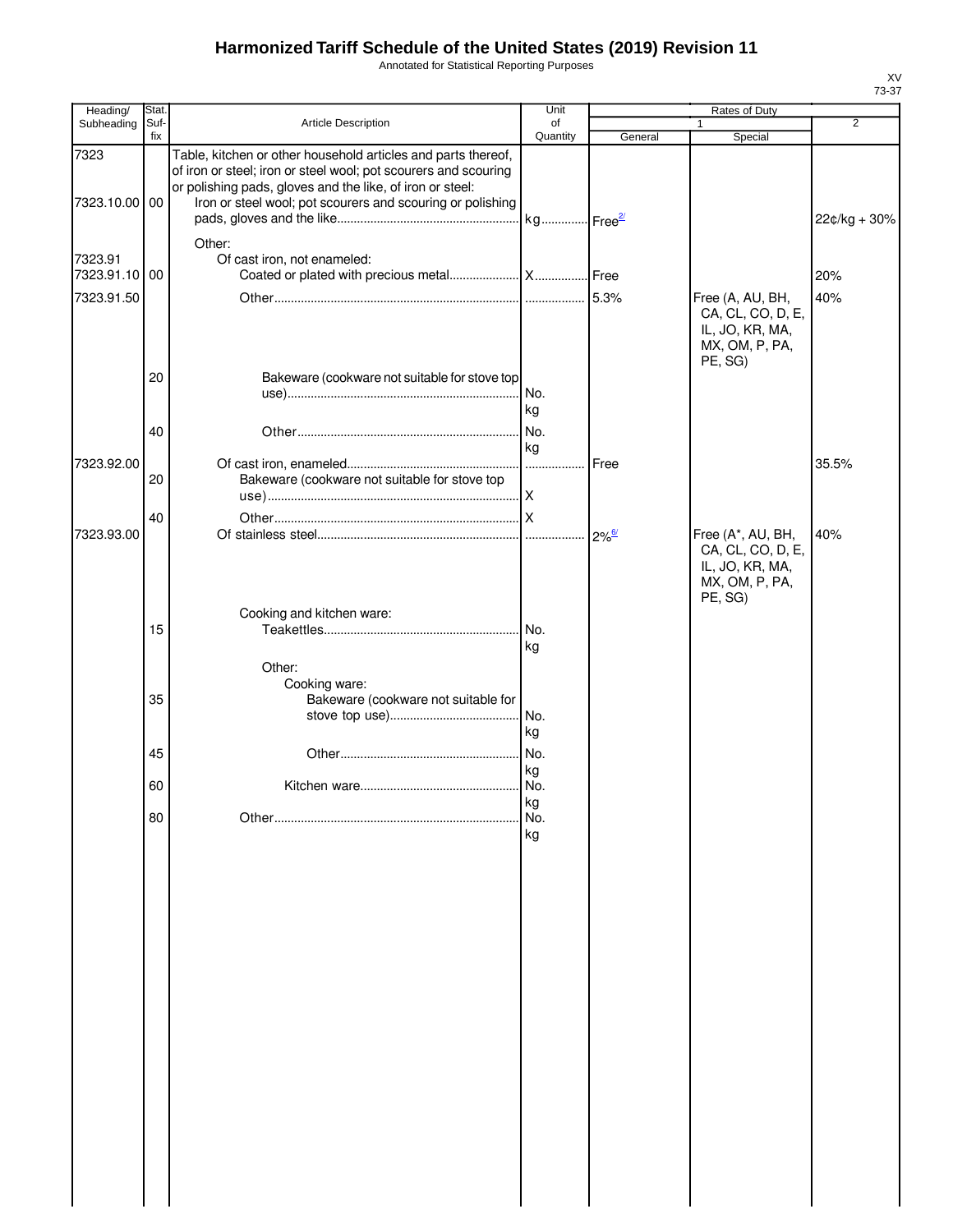Annotated for Statistical Reporting Purposes

|               | Stat.       |                                                                                                                                                                                                                       | Unit            |                       | $\overline{2}$                                                                        |       |
|---------------|-------------|-----------------------------------------------------------------------------------------------------------------------------------------------------------------------------------------------------------------------|-----------------|-----------------------|---------------------------------------------------------------------------------------|-------|
| Subheading    | Suf-<br>fix | <b>Article Description</b>                                                                                                                                                                                            | of<br>Quantity  | General               | Special                                                                               |       |
| 7323 (con.)   |             | Table, kitchen or other household articles and parts thereof,<br>of iron or steel; iron or steel wool; pot scourers and scouring<br>or polishing pads, gloves and the like, of iron or steel: (con.)<br>Other: (con.) |                 |                       |                                                                                       |       |
| 7323.94.00    |             |                                                                                                                                                                                                                       |                 |                       | Free (A, AU, BH,<br>CA, CL, CO, D, E,<br>IL, JO, KR, MA,<br>MX, OM, P, PA,<br>PE, SG) | 35.5% |
|               |             | Cooking and kitchen ware:<br>Of steel:                                                                                                                                                                                |                 |                       |                                                                                       |       |
|               | 10          |                                                                                                                                                                                                                       | No.<br>kg       |                       |                                                                                       |       |
|               |             | Other:<br>Cooking ware:                                                                                                                                                                                               |                 |                       |                                                                                       |       |
|               | 21          | Bakeware (cookware not suitable<br>for stove top use)                                                                                                                                                                 | No.             |                       |                                                                                       |       |
|               | 26          |                                                                                                                                                                                                                       | kg<br>No.       |                       |                                                                                       |       |
|               | 30          |                                                                                                                                                                                                                       | kg<br>No.       |                       |                                                                                       |       |
|               | 40          |                                                                                                                                                                                                                       | kg<br>No.       |                       |                                                                                       |       |
|               | 80          |                                                                                                                                                                                                                       | kg<br>No.<br>kg |                       |                                                                                       |       |
| 7323.99       |             | Other:<br>Coated or plated with precious metal:                                                                                                                                                                       |                 |                       |                                                                                       |       |
| 7323.99.10 00 |             |                                                                                                                                                                                                                       |                 | Free                  |                                                                                       | 50%   |
| 7323.99.30 00 |             |                                                                                                                                                                                                                       | No 8.2%<br>kg   |                       | Free (A, AU, BH,<br>CA, CL, CO, D, E,<br>IL, JO, KR, MA,<br>MX, OM, P, PA,<br>PE, SG) | 65%   |
| 7323.99.50    | 30          | Not coated or plated with precious metal:<br>Kitchen or tableware suitable for food or                                                                                                                                | I  I Free       |                       |                                                                                       | 40%   |
|               | 60          |                                                                                                                                                                                                                       | .IX<br>X        |                       |                                                                                       |       |
| 7323.99.70 00 |             | Other:                                                                                                                                                                                                                | No 5.3%         |                       | Free (A, AU, BH,                                                                      | 40%   |
|               |             |                                                                                                                                                                                                                       | kg              |                       | CA, CL, CO, D, E,<br>IL, JO, KR, MA,<br>MX, OM, P, PA,<br>PE, SG)                     |       |
| 7323.99.90    |             |                                                                                                                                                                                                                       |                 | $3.4\%$ <sup>7/</sup> | Free (A, AU, BH,<br>CA, CL, CO, D, E,<br>IL, JO, KR, MA,<br>MX, OM, P, PA,<br>PE, SG) | 40%   |
|               | 30          | Kitchen or tableware suitable for food                                                                                                                                                                                | No.<br>kg       |                       |                                                                                       |       |
|               | 40          | Gates for confining children or pets                                                                                                                                                                                  | No.             |                       |                                                                                       |       |
|               | 80          |                                                                                                                                                                                                                       | No.             |                       |                                                                                       |       |
|               |             |                                                                                                                                                                                                                       |                 |                       |                                                                                       |       |
|               |             |                                                                                                                                                                                                                       |                 |                       |                                                                                       |       |
|               |             |                                                                                                                                                                                                                       |                 |                       |                                                                                       |       |

XV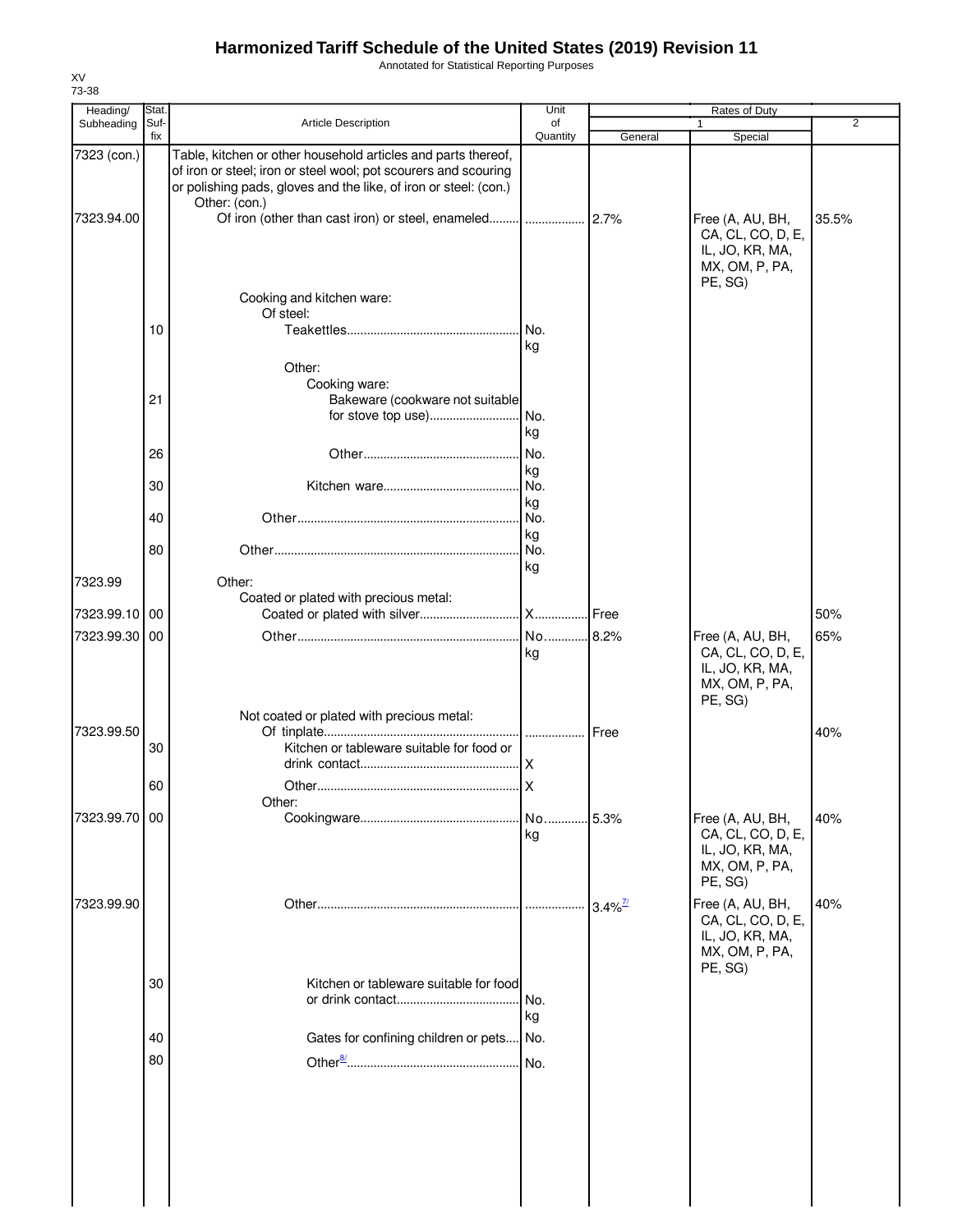Annotated for Statistical Reporting Purposes

| Heading/                 | Stat.       |                                                    | Unit           | Rates of Duty         |                                                                                          |                |
|--------------------------|-------------|----------------------------------------------------|----------------|-----------------------|------------------------------------------------------------------------------------------|----------------|
| Subheading               | Suf-<br>fix | <b>Article Description</b>                         | of<br>Quantity | General               | $\mathbf{1}$<br>Special                                                                  | $\overline{2}$ |
| 7324<br>7324.10.00       |             | Sanitary ware and parts thereof, of iron or steel: |                | $3.4\%$ <sup>2/</sup> | Free (A, AU, BH, C,<br>CA, CL, CO, D, E,<br>IL, JO, KR, MA,<br>MX, OM, P, PA,            | 40%            |
|                          | 10          | Stainless steel sinks with one or more drawn bowls |                |                       | PE, SG)                                                                                  |                |
|                          | 50          | Baths:                                             |                |                       |                                                                                          |                |
| 7324.21<br>7324.21.10 00 |             | Of cast iron, whether or not enamelled:            |                |                       |                                                                                          | 20%            |
| 7324.21.50 00            |             |                                                    |                |                       |                                                                                          | 40%            |
| 7324.29.00<br>7324.90.00 | 00<br>00    |                                                    |                |                       |                                                                                          | 40%<br>40%     |
| 7325<br>7325.10.00       |             | Other cast articles of iron or steel:              |                |                       |                                                                                          | 10%            |
|                          | 10          |                                                    |                |                       |                                                                                          |                |
|                          | 20          |                                                    |                |                       |                                                                                          |                |
|                          | 25          |                                                    |                |                       |                                                                                          |                |
|                          | 30          |                                                    |                |                       |                                                                                          |                |
|                          | 35          |                                                    |                |                       |                                                                                          |                |
|                          | 80          | Other:                                             |                |                       |                                                                                          |                |
| 7325.91.00               | 00          |                                                    |                |                       | Free (A, AU, BH,<br>CA, CL, CO, D, E,<br>IL, JO, KR, MA,<br>MX, OM, P, PA,<br>PE, SG)    | 45%            |
| 7325.99<br>7325.99.10 00 |             | Other:                                             |                |                       |                                                                                          | 20%            |
| 7325.99.50 00            |             |                                                    |                |                       | Free (A, AU, B, BH,<br>CA, CL, CO, D, E,<br>IL, JO, KR, MA,<br>MX, OM, P, PA,<br>PE, SG) | 45%            |
|                          |             |                                                    |                |                       |                                                                                          |                |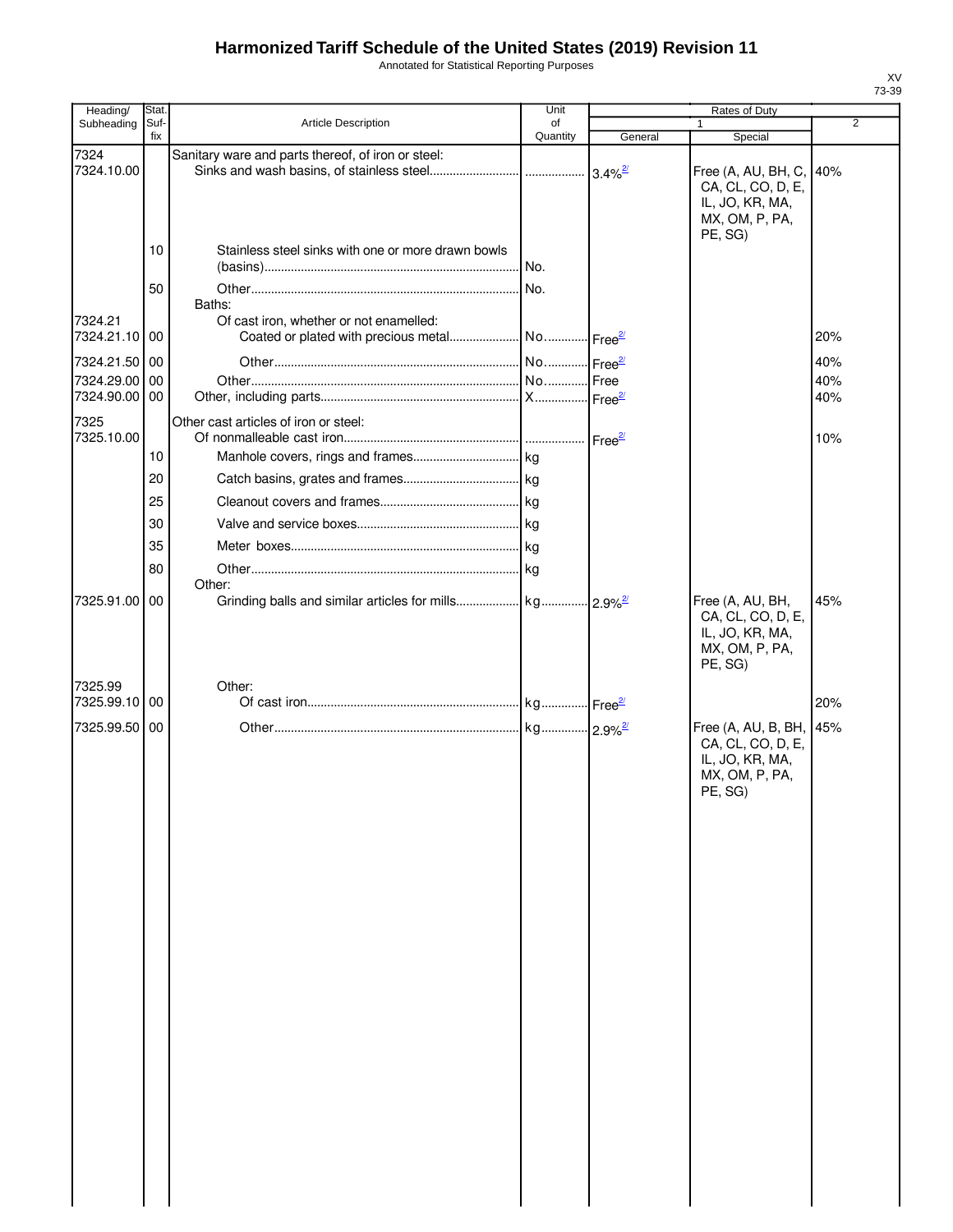Annotated for Statistical Reporting Purposes

| Heading/      | Stat.       |                                                                     | Unit           | Rates of Duty         |                         |                |
|---------------|-------------|---------------------------------------------------------------------|----------------|-----------------------|-------------------------|----------------|
| Subheading    | Suf-<br>fix | Article Description                                                 | of<br>Quantity | General               | 1<br>Special            | $\overline{2}$ |
| 7326          |             | Other articles of iron or steel:                                    |                |                       |                         |                |
|               |             | Forged or stamped, but not further worked:                          |                |                       |                         |                |
| 7326.11.00 00 |             | Grinding balls and similar articles for mills kg Free <sup>21</sup> |                |                       |                         | 27.5%          |
| 7326.19.00    |             |                                                                     |                |                       | Free (A, AU, B, BH, 45% |                |
|               |             |                                                                     |                |                       | CA, CL, CO, D, E,       |                |
|               |             |                                                                     |                |                       | IL, JO, KR, MA,         |                |
|               |             |                                                                     |                |                       | MX, OM, P, PA,          |                |
|               | 10          |                                                                     |                |                       | PE, SG)                 |                |
|               | 80          |                                                                     |                |                       |                         |                |
| 7326.20.00    |             |                                                                     |                | $3.9\%$ <sup>2/</sup> | Free (A, AU, B, BH, 45% |                |
|               |             |                                                                     |                |                       | C, CA, CL, CO, D,       |                |
|               |             |                                                                     |                |                       | E, IL, JO, KR, MA,      |                |
|               |             |                                                                     |                |                       | MX, OM, P, PA,          |                |
|               | 10          |                                                                     |                |                       | PE, SG)                 |                |
|               | 20          |                                                                     |                |                       |                         |                |
|               |             |                                                                     |                |                       |                         |                |
|               | 30          | Sod staples, U staples, irrigation staples, ground                  | No.            |                       |                         |                |
|               |             |                                                                     |                |                       |                         |                |
|               | 40          | Double loop bar ties and double loop wire ties No.                  |                |                       |                         |                |
|               | 55          |                                                                     |                |                       |                         |                |
|               | 90          |                                                                     |                |                       |                         |                |
|               |             |                                                                     |                |                       |                         |                |
|               |             |                                                                     |                |                       |                         |                |
|               |             |                                                                     |                |                       |                         |                |
|               |             |                                                                     |                |                       |                         |                |
|               |             |                                                                     |                |                       |                         |                |
|               |             |                                                                     |                |                       |                         |                |
|               |             |                                                                     |                |                       |                         |                |
|               |             |                                                                     |                |                       |                         |                |
|               |             |                                                                     |                |                       |                         |                |
|               |             |                                                                     |                |                       |                         |                |
|               |             |                                                                     |                |                       |                         |                |
|               |             |                                                                     |                |                       |                         |                |
|               |             |                                                                     |                |                       |                         |                |
|               |             |                                                                     |                |                       |                         |                |
|               |             |                                                                     |                |                       |                         |                |
|               |             |                                                                     |                |                       |                         |                |
|               |             |                                                                     |                |                       |                         |                |
|               |             |                                                                     |                |                       |                         |                |
|               |             |                                                                     |                |                       |                         |                |
|               |             |                                                                     |                |                       |                         |                |
|               |             |                                                                     |                |                       |                         |                |
|               |             |                                                                     |                |                       |                         |                |
|               |             |                                                                     |                |                       |                         |                |
|               |             |                                                                     |                |                       |                         |                |
|               |             |                                                                     |                |                       |                         |                |
|               |             |                                                                     |                |                       |                         |                |
|               |             |                                                                     |                |                       |                         |                |
|               |             |                                                                     |                |                       |                         |                |
|               |             |                                                                     |                |                       |                         |                |
|               |             |                                                                     |                |                       |                         |                |
|               |             |                                                                     |                |                       |                         |                |
|               |             |                                                                     |                |                       |                         |                |
|               |             |                                                                     |                |                       |                         |                |
|               |             |                                                                     |                |                       |                         |                |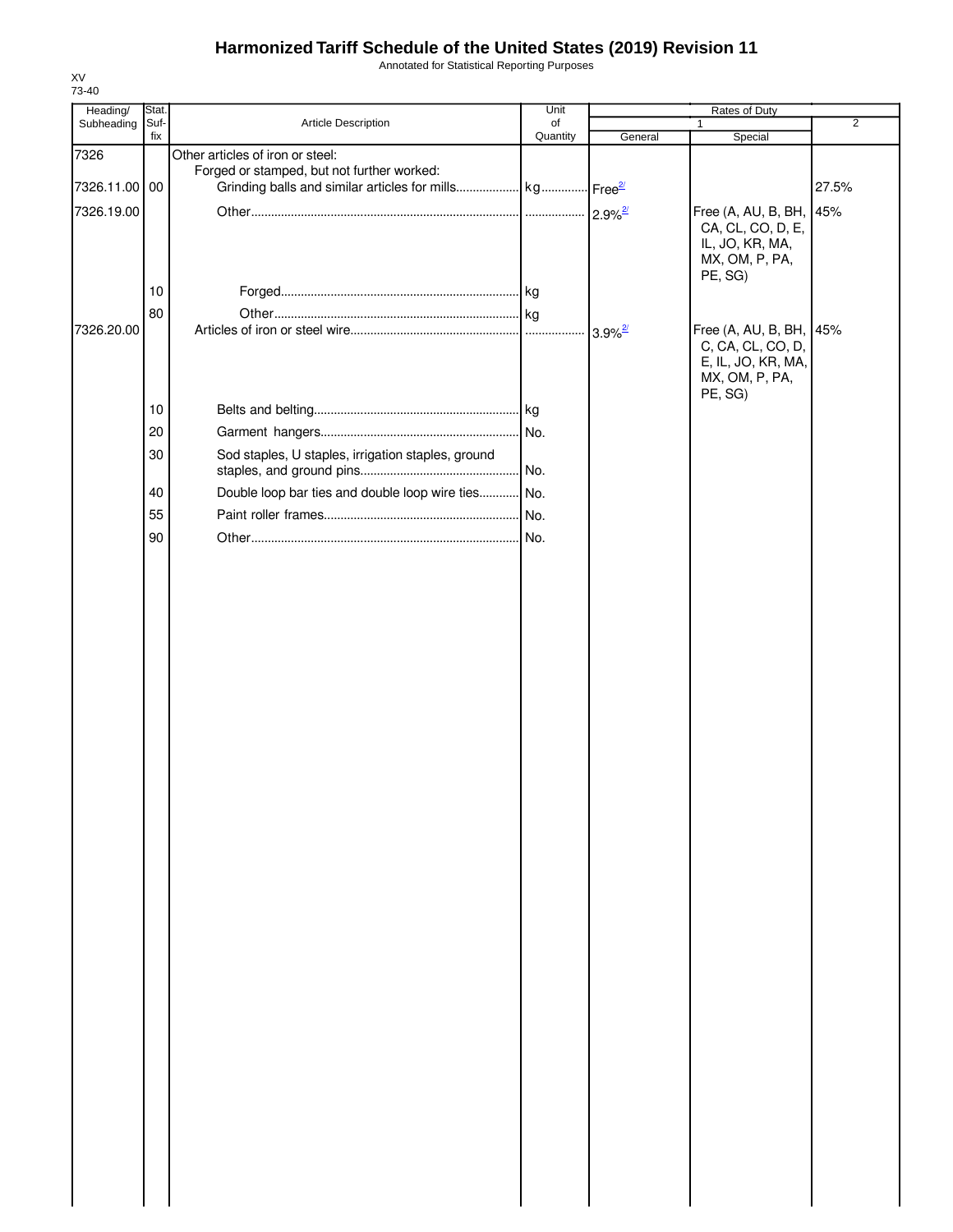Annotated for Statistical Reporting Purposes

| 1<br>Quantity<br>fix<br>General<br>Special<br>7326 (con.)<br>Other articles of iron or steel: (con.)<br>7326.90<br>Other:<br>7326.90.10 00<br>45%<br>Other:<br>7326.90.25 00<br>Cable or inner wire for caliper and cantilever<br>brakes and casing therefor, whether or not cut to<br>kg Free <sup>2/</sup><br>45%<br>Containers of a kind normally carried on the<br>7326.90.35 00<br>Free (AU, BH, CA,<br>110%<br>CL, CO, D, E, IL,<br>JO, KR, MA, MX,<br>OM, P, PA, PE,<br>SG)<br>7326.90.45 00<br>10%<br>Other:<br>7326.90.60 00<br>Coated or plated with precious metal No 8.6% <sup>2</sup><br>Free (A, AU, BH,<br>65%<br>CA, CL, CO, D, E,<br>kg<br>IL, JO, KR, MA,<br>MX, OM, P, PA,<br>PE, SG)<br>7326.90.86<br>Free (A, AU, B, BH,<br>45%<br>CA, CL, CO, D, E,<br>IL, JO, KR, MA,<br>MX, OM, P, PA,<br>PE, SG)<br>05<br>10<br>Laminated goods consisting of two or more<br>flat-rolled sheets of iron or steel held<br>together with an adhesive or having a core<br>30<br>Hangers and similar supports for tubes<br>. kg<br>35<br>Fence posts, studded with corrugations,<br>knobs, studs, notches or similar<br>protrusions, with or without anchor<br>45<br>60<br>No.<br>Paint roller frames (other than of iron or<br>75<br>. No.<br>Metal handles for brooms, mops, paint<br>76<br>applicators and similar products No.<br>77<br>88 | Heading/   | Stat. |                     | Unit | Rates of Duty |  |   |  |
|-----------------------------------------------------------------------------------------------------------------------------------------------------------------------------------------------------------------------------------------------------------------------------------------------------------------------------------------------------------------------------------------------------------------------------------------------------------------------------------------------------------------------------------------------------------------------------------------------------------------------------------------------------------------------------------------------------------------------------------------------------------------------------------------------------------------------------------------------------------------------------------------------------------------------------------------------------------------------------------------------------------------------------------------------------------------------------------------------------------------------------------------------------------------------------------------------------------------------------------------------------------------------------------------------------------------------------------------------------|------------|-------|---------------------|------|---------------|--|---|--|
|                                                                                                                                                                                                                                                                                                                                                                                                                                                                                                                                                                                                                                                                                                                                                                                                                                                                                                                                                                                                                                                                                                                                                                                                                                                                                                                                                     | Subheading | Suf-  | Article Description | of   |               |  | 2 |  |
|                                                                                                                                                                                                                                                                                                                                                                                                                                                                                                                                                                                                                                                                                                                                                                                                                                                                                                                                                                                                                                                                                                                                                                                                                                                                                                                                                     |            |       |                     |      |               |  |   |  |
|                                                                                                                                                                                                                                                                                                                                                                                                                                                                                                                                                                                                                                                                                                                                                                                                                                                                                                                                                                                                                                                                                                                                                                                                                                                                                                                                                     |            |       |                     |      |               |  |   |  |
|                                                                                                                                                                                                                                                                                                                                                                                                                                                                                                                                                                                                                                                                                                                                                                                                                                                                                                                                                                                                                                                                                                                                                                                                                                                                                                                                                     |            |       |                     |      |               |  |   |  |
|                                                                                                                                                                                                                                                                                                                                                                                                                                                                                                                                                                                                                                                                                                                                                                                                                                                                                                                                                                                                                                                                                                                                                                                                                                                                                                                                                     |            |       |                     |      |               |  |   |  |
|                                                                                                                                                                                                                                                                                                                                                                                                                                                                                                                                                                                                                                                                                                                                                                                                                                                                                                                                                                                                                                                                                                                                                                                                                                                                                                                                                     |            |       |                     |      |               |  |   |  |
|                                                                                                                                                                                                                                                                                                                                                                                                                                                                                                                                                                                                                                                                                                                                                                                                                                                                                                                                                                                                                                                                                                                                                                                                                                                                                                                                                     |            |       |                     |      |               |  |   |  |
|                                                                                                                                                                                                                                                                                                                                                                                                                                                                                                                                                                                                                                                                                                                                                                                                                                                                                                                                                                                                                                                                                                                                                                                                                                                                                                                                                     |            |       |                     |      |               |  |   |  |
|                                                                                                                                                                                                                                                                                                                                                                                                                                                                                                                                                                                                                                                                                                                                                                                                                                                                                                                                                                                                                                                                                                                                                                                                                                                                                                                                                     |            |       |                     |      |               |  |   |  |
|                                                                                                                                                                                                                                                                                                                                                                                                                                                                                                                                                                                                                                                                                                                                                                                                                                                                                                                                                                                                                                                                                                                                                                                                                                                                                                                                                     |            |       |                     |      |               |  |   |  |
|                                                                                                                                                                                                                                                                                                                                                                                                                                                                                                                                                                                                                                                                                                                                                                                                                                                                                                                                                                                                                                                                                                                                                                                                                                                                                                                                                     |            |       |                     |      |               |  |   |  |
|                                                                                                                                                                                                                                                                                                                                                                                                                                                                                                                                                                                                                                                                                                                                                                                                                                                                                                                                                                                                                                                                                                                                                                                                                                                                                                                                                     |            |       |                     |      |               |  |   |  |
|                                                                                                                                                                                                                                                                                                                                                                                                                                                                                                                                                                                                                                                                                                                                                                                                                                                                                                                                                                                                                                                                                                                                                                                                                                                                                                                                                     |            |       |                     |      |               |  |   |  |
|                                                                                                                                                                                                                                                                                                                                                                                                                                                                                                                                                                                                                                                                                                                                                                                                                                                                                                                                                                                                                                                                                                                                                                                                                                                                                                                                                     |            |       |                     |      |               |  |   |  |
|                                                                                                                                                                                                                                                                                                                                                                                                                                                                                                                                                                                                                                                                                                                                                                                                                                                                                                                                                                                                                                                                                                                                                                                                                                                                                                                                                     |            |       |                     |      |               |  |   |  |
|                                                                                                                                                                                                                                                                                                                                                                                                                                                                                                                                                                                                                                                                                                                                                                                                                                                                                                                                                                                                                                                                                                                                                                                                                                                                                                                                                     |            |       |                     |      |               |  |   |  |
|                                                                                                                                                                                                                                                                                                                                                                                                                                                                                                                                                                                                                                                                                                                                                                                                                                                                                                                                                                                                                                                                                                                                                                                                                                                                                                                                                     |            |       |                     |      |               |  |   |  |
|                                                                                                                                                                                                                                                                                                                                                                                                                                                                                                                                                                                                                                                                                                                                                                                                                                                                                                                                                                                                                                                                                                                                                                                                                                                                                                                                                     |            |       |                     |      |               |  |   |  |
|                                                                                                                                                                                                                                                                                                                                                                                                                                                                                                                                                                                                                                                                                                                                                                                                                                                                                                                                                                                                                                                                                                                                                                                                                                                                                                                                                     |            |       |                     |      |               |  |   |  |
|                                                                                                                                                                                                                                                                                                                                                                                                                                                                                                                                                                                                                                                                                                                                                                                                                                                                                                                                                                                                                                                                                                                                                                                                                                                                                                                                                     |            |       |                     |      |               |  |   |  |
|                                                                                                                                                                                                                                                                                                                                                                                                                                                                                                                                                                                                                                                                                                                                                                                                                                                                                                                                                                                                                                                                                                                                                                                                                                                                                                                                                     |            |       |                     |      |               |  |   |  |
|                                                                                                                                                                                                                                                                                                                                                                                                                                                                                                                                                                                                                                                                                                                                                                                                                                                                                                                                                                                                                                                                                                                                                                                                                                                                                                                                                     |            |       |                     |      |               |  |   |  |
|                                                                                                                                                                                                                                                                                                                                                                                                                                                                                                                                                                                                                                                                                                                                                                                                                                                                                                                                                                                                                                                                                                                                                                                                                                                                                                                                                     |            |       |                     |      |               |  |   |  |
|                                                                                                                                                                                                                                                                                                                                                                                                                                                                                                                                                                                                                                                                                                                                                                                                                                                                                                                                                                                                                                                                                                                                                                                                                                                                                                                                                     |            |       |                     |      |               |  |   |  |
|                                                                                                                                                                                                                                                                                                                                                                                                                                                                                                                                                                                                                                                                                                                                                                                                                                                                                                                                                                                                                                                                                                                                                                                                                                                                                                                                                     |            |       |                     |      |               |  |   |  |
|                                                                                                                                                                                                                                                                                                                                                                                                                                                                                                                                                                                                                                                                                                                                                                                                                                                                                                                                                                                                                                                                                                                                                                                                                                                                                                                                                     |            |       |                     |      |               |  |   |  |
|                                                                                                                                                                                                                                                                                                                                                                                                                                                                                                                                                                                                                                                                                                                                                                                                                                                                                                                                                                                                                                                                                                                                                                                                                                                                                                                                                     |            |       |                     |      |               |  |   |  |
|                                                                                                                                                                                                                                                                                                                                                                                                                                                                                                                                                                                                                                                                                                                                                                                                                                                                                                                                                                                                                                                                                                                                                                                                                                                                                                                                                     |            |       |                     |      |               |  |   |  |
|                                                                                                                                                                                                                                                                                                                                                                                                                                                                                                                                                                                                                                                                                                                                                                                                                                                                                                                                                                                                                                                                                                                                                                                                                                                                                                                                                     |            |       |                     |      |               |  |   |  |
|                                                                                                                                                                                                                                                                                                                                                                                                                                                                                                                                                                                                                                                                                                                                                                                                                                                                                                                                                                                                                                                                                                                                                                                                                                                                                                                                                     |            |       |                     |      |               |  |   |  |
|                                                                                                                                                                                                                                                                                                                                                                                                                                                                                                                                                                                                                                                                                                                                                                                                                                                                                                                                                                                                                                                                                                                                                                                                                                                                                                                                                     |            |       |                     |      |               |  |   |  |
|                                                                                                                                                                                                                                                                                                                                                                                                                                                                                                                                                                                                                                                                                                                                                                                                                                                                                                                                                                                                                                                                                                                                                                                                                                                                                                                                                     |            |       |                     |      |               |  |   |  |
|                                                                                                                                                                                                                                                                                                                                                                                                                                                                                                                                                                                                                                                                                                                                                                                                                                                                                                                                                                                                                                                                                                                                                                                                                                                                                                                                                     |            |       |                     |      |               |  |   |  |
|                                                                                                                                                                                                                                                                                                                                                                                                                                                                                                                                                                                                                                                                                                                                                                                                                                                                                                                                                                                                                                                                                                                                                                                                                                                                                                                                                     |            |       |                     |      |               |  |   |  |
|                                                                                                                                                                                                                                                                                                                                                                                                                                                                                                                                                                                                                                                                                                                                                                                                                                                                                                                                                                                                                                                                                                                                                                                                                                                                                                                                                     |            |       |                     |      |               |  |   |  |
|                                                                                                                                                                                                                                                                                                                                                                                                                                                                                                                                                                                                                                                                                                                                                                                                                                                                                                                                                                                                                                                                                                                                                                                                                                                                                                                                                     |            |       |                     |      |               |  |   |  |
|                                                                                                                                                                                                                                                                                                                                                                                                                                                                                                                                                                                                                                                                                                                                                                                                                                                                                                                                                                                                                                                                                                                                                                                                                                                                                                                                                     |            |       |                     |      |               |  |   |  |
|                                                                                                                                                                                                                                                                                                                                                                                                                                                                                                                                                                                                                                                                                                                                                                                                                                                                                                                                                                                                                                                                                                                                                                                                                                                                                                                                                     |            |       |                     |      |               |  |   |  |
|                                                                                                                                                                                                                                                                                                                                                                                                                                                                                                                                                                                                                                                                                                                                                                                                                                                                                                                                                                                                                                                                                                                                                                                                                                                                                                                                                     |            |       |                     |      |               |  |   |  |
|                                                                                                                                                                                                                                                                                                                                                                                                                                                                                                                                                                                                                                                                                                                                                                                                                                                                                                                                                                                                                                                                                                                                                                                                                                                                                                                                                     |            |       |                     |      |               |  |   |  |
|                                                                                                                                                                                                                                                                                                                                                                                                                                                                                                                                                                                                                                                                                                                                                                                                                                                                                                                                                                                                                                                                                                                                                                                                                                                                                                                                                     |            |       |                     |      |               |  |   |  |

 $\overline{\phantom{a}}$